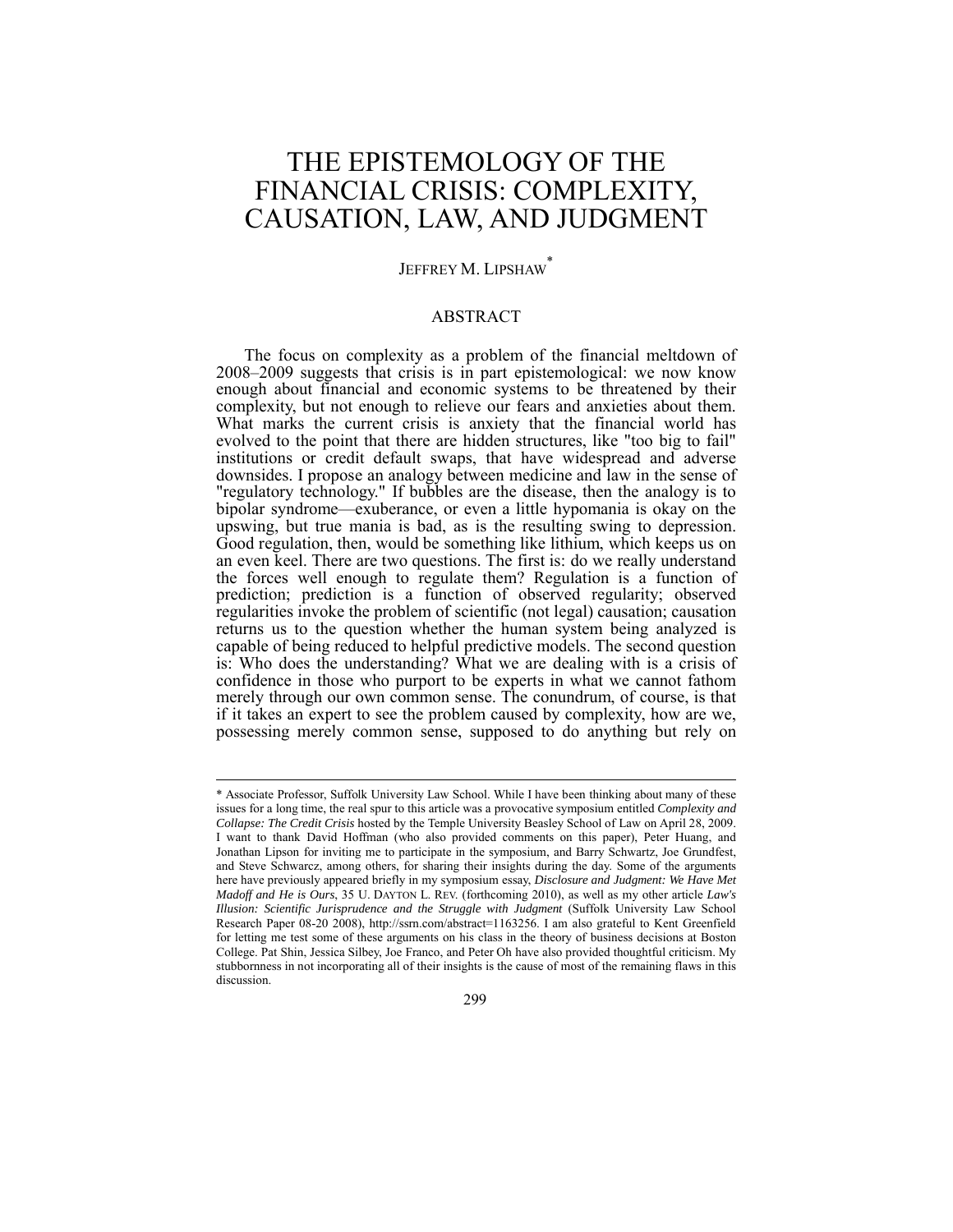their judgment? The epistemological crisis arises from our own judgments to rely on, believe in, trust, or have faith in that judgment.

# I. INTRODUCTION

Somewhere between "everything's under control" and blissful ignorance is, "We don't know what we don't know," a kind of twilight knowledge. When we know enough to say, "We don't know what we don't know," it is all the more ominous because we perceive enough to be threatened but not enough to control the threat. I think of the butterflies one has before a performance. The waiting is worse than anything; once we are on stage, or making the speech, or playing the game, or examining witnesses, we are able to act. The issues of complexity and systemic risk in the financial crisis of 2008–2009 are in part epistemological in an analogous way: we now know enough about financial and economic systems to be threatened by their complexity, but not enough to relieve our fears and anxieties about them. I recently attended a daylong conference, largely of law professors, on complexity and the credit crisis. I wondered out loud about our ultimate aims.<sup>1</sup> The credit bubble burst. Do we think we have the capacity of putting regulations in place that will prevent future bubbles? Do we think the systemic complexity is capable of reduction to behavioral models with clear inflection points, akin to aircraft collision avoidance software, that say, in effect: "We are approaching the speculative point of no return; pull back, pull back!" If we do not understand the dynamics of the financial system, we cannot put legal regulation (or, at least, of a benign sort) in place to control them.<sup>2</sup> This inability is scary; we don't know what we don't know.

<sup>1</sup> For purposes of this discussion, this is what I mean by the evidence (not the definition) of "complexity." Steven Schwarcz, who I think is the foremost legal theorist extant on the interplay of law and finance in sophisticated securities markets, has assembled a systematic presentation of the various social science hypotheses on the cause of the financial crisis, all for the purpose of explaining, predicting, and suggesting fruitful areas of regulation. These include: (i) descriptive categories of securities disclosure, the nature of the structured finance industry, systemic market risk, market actor discipline, and rating agency failure, and (ii) analytic categories of conflict, complacency, and complexity. Steven L. Schwarcz, *Protecting Financial Markets: Lessons from the Subprime Mortgage Meltdown*, 93 MINN. L. REV. 373, 405 (2008) (discussing anomalies arising from, and protections failing to deter, the subprime mortgage meltdown). As to the theme of complexity, Professor Schwarcz observed:

Complexity can deprive investors and other market participants of the information needed for markets to operate effectively. It was responsible for the failure of disclosure in the subprime crisis. Even beyond disclosure, complexity is increasingly a metaphor for the modern financial system and its potential for failure, illustrated further by the tight coupling that causes markets to move rapidly into a crisis mode; the potential convergence in quantitatively constructed investment strategies; the layers inserted between obligors on loans and other financial assets and the assets' beneficial owners, which make it difficult to work out underlying defaults; and the problem of adverse selection, in which investors, uncertain which investments or counterparties are sound, begin to shun all investments. Solving problems of financial complexity may well be the ultimate twenty-first century

market goal.<br>*Id.* at 405 (footnote omitted).

*Id*. at 405 (footnote omitted).<br><sup>2</sup> Donald Langevoort captured this recently:<br>The lessons [of the current economic crisis] will readily show the dangers of too little regulation or legal intervention, but leave open the question of whether regulation truly has the capacity to succeed - when, why and how will it overcome its familiar pathologies? I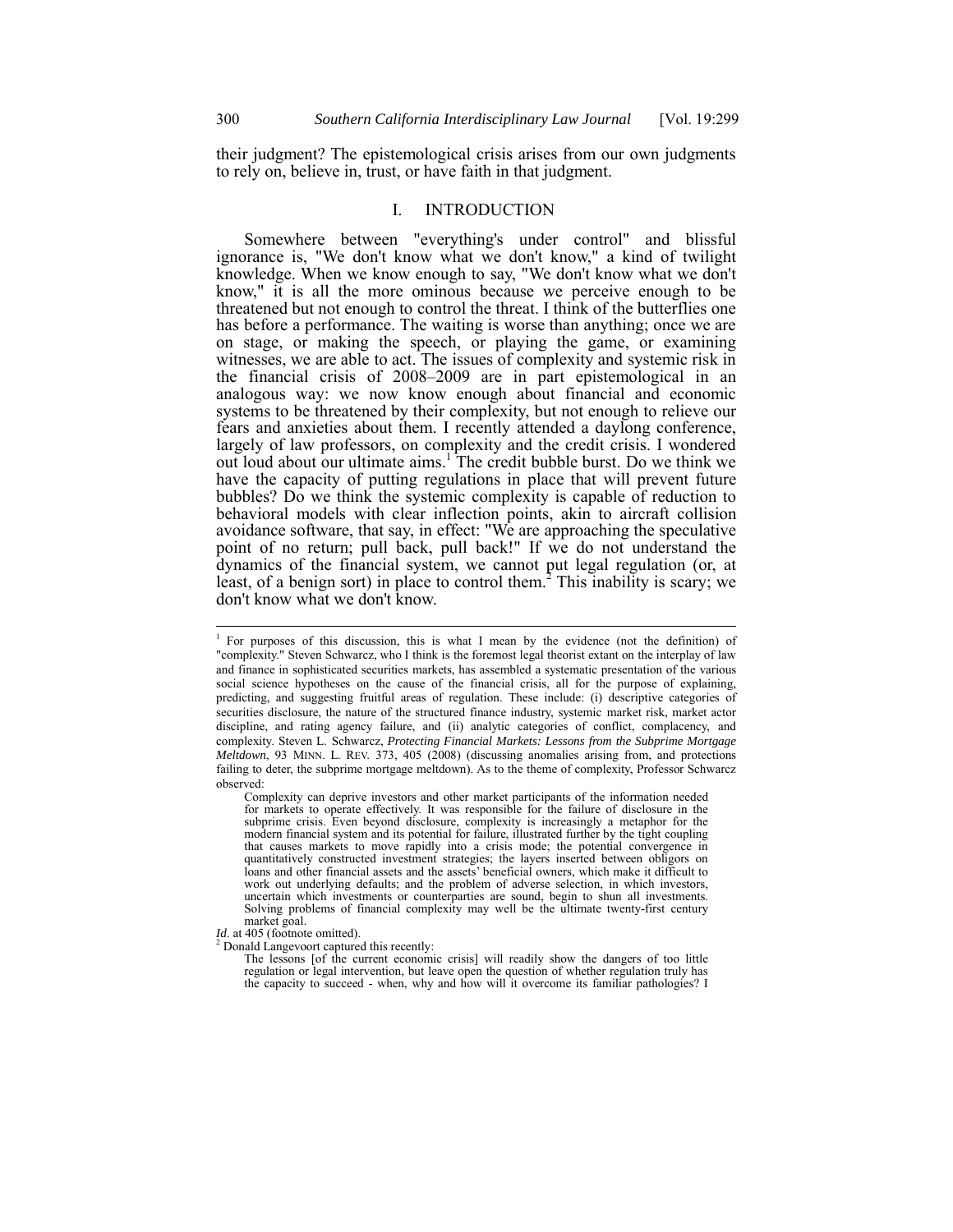What marks the current crisis is anxiety that the financial world has evolved to the point that there are hidden structures, like "too big to fail" institutions and credit default swaps that have widespread and adverse downsides. I will return often in this essay to an analogy between medicine and law in the sense of "regulatory technology." The medical analogy to bubbles would be bipolar syndrome—exuberance, or even a little hypomania is okay on the upswing, but true mania is bad, as is the resulting swing to depression. Good regulation, then, would be something like lithium, which keeps us on an even keel. Getting from here to there, however, is not easy.<sup>3</sup> In this article, I focus on two separate problems.

The first, which I explore in Part II, is what we mean by a crisis of complexity. This particular crisis means much more to us because it is *ours*, but it is not the first time that Western societies have faced off with complexity. These crises occur when we (or, at least, the intelligentsia) are forced to reconcile what we seem to know as a matter of common sense and everyday experience with what appears to be the non-intuitive knowledge that science offers. I do not propose here to solve the issues of financial complexity; my goal is to put them in historical and philosophical context, as if to say, "don't worry so much about 'we don't know what we don't know,' because it has happened before and it will happen again."<sup>4</sup> The

<sup>3</sup> A recent commentary by Simon Nixon in the *Wall Street Journal* summarizes the problem. The only way to manage financial bubbles, if at all, is through what has come to be known as "macroprudential supervision." The reason is that individual banks lend into the booms because asset values are inflated, there is more money floating around, and the perception of risk has diminished. Regulators therefore need to be able to "remove the punch bowl" when they see a bubble. The problem is "neither the models nor the data required" exist by which the worldwide central banks can identify the linkage among asset classes and counterparties and also calculate the likelihood of the bubble being just about to burst. Moreover, if the models do not work, the recourse is discretionary regulation. Nixon asks, "Will policy makers really be willing to pit their judgments against the markets? Would it have made much difference to the crisis if the [Bank of England] had tried to cool the U.K. housing market earlier in the decade? . . . What's more, policy makers would need teams of bubble-spotters analyzing classes as diverse as U.S. housing, tech stocks and emerging-market currencies. And that would need global coordination." Finally, adding to the complexity, even bank macro-supervision would be insufficient to prevent instability because of the role of monetary policy. Simon Nixon, *Taming Bubbles for Financial Stability*, WALL ST. J., Sept. 5–6, 2009, at B10.<br><sup>4</sup> Indeed, this article represents part of a larger on-going proje

"scientific jurisprudence" and its relationship to the exercise of judgment. *See* Jeffrey M. Lipshaw, *Law's Illusion: Scientific Jurisprudence and the Struggle with Judgment* (Suffolk University Law School Research Paper 08-20 2008), http://ssrn.com/abstract=1163256. My broad thesis is that forwardlooking judgment for lawyers is so difficult because it asks us to deal with the following:

(a) An objective assessment, based on what we know, of what we think will happen, within the context of,

(b) Our simultaneous assessment of what ought to happen, compounded by

(c) Whether the particular set of rules with which we are dealing are a reflection of reality or are the reality, and all subject to

(d) Our willingness to, or perhaps our inability to keep ourselves from, rationalizing the outcome we want.

As my colleague Joe Franco rightly points out, it happens that the financial crisis gives me an opportunity to expand on point (a) in a particular context, even if the project is not wholly complete. To

suspect that corporate law scholarship should turn more to two disciplines that certainly have had some impact over the last twenty years, but maybe not enough: political science and sociology . . . . [T]here is interesting work on the sociology of knowledge that speaks to how actors "make sense" of uncertainty and complexity in ways that might be more adaptive than accurate, and naturally limit regulation's capacity to induce compliance.

Donald C. Langevoort, *Trends in Business Law Scholarship - What's Next?,* AALS CONFERENCE ON BUSINESS ASSOCIATIONS: TAKING STOCK OF THE FIELD AND CORPORATE SOCIAL ACCOUNTABILITY 105 (June 7–10, 2009). I think this is an accurate statement of the problem, but I would look to epistemology, the study of knowledge itself, not sociology, to provide guidance.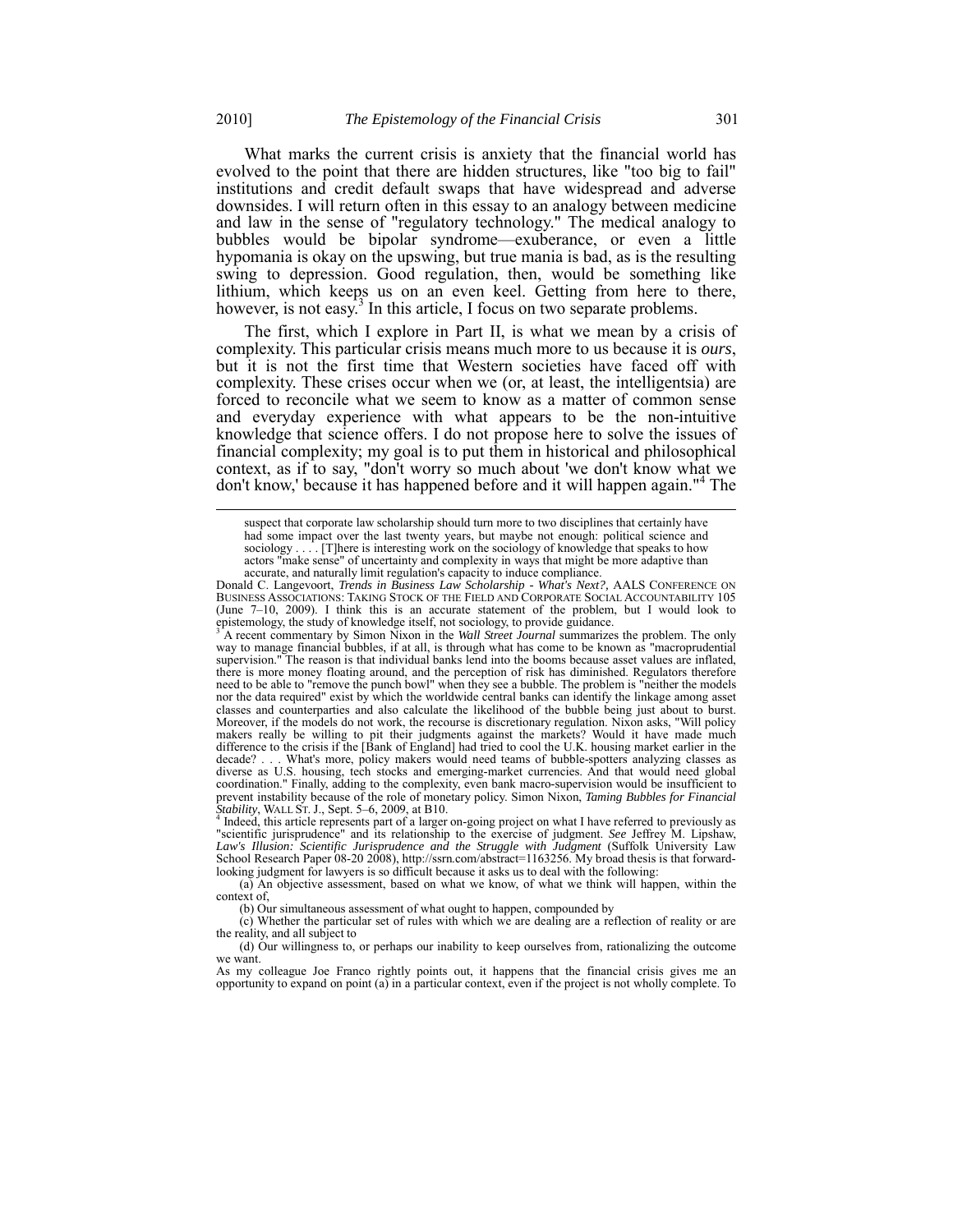eighteenth century insight was that there are systematic laws of nature, unseen and largely unknown by ordinary people (as distinguished from scientists), which explain the workings of the physical world apart merely from the will of God or divine intervention.<sup>5</sup> In short, what common sense interprets as cause-and-effect may be wrong. These heady insights into the way the world really worked, as opposed to mere appearance, suggested that we truly had glimpsed into the mind of God. Hence, Leibniz famously capsuled the belief that everything could be explained rationally in the idealistic view of this as "the best of all possible worlds."6

As I discuss in Part IIA, for many of the Enlightenment thinkers, the great Lisbon Earthquake of 1755 shattered that idealism, and provoked an epistemological reassessment of the attribution of "goodness" to the natural order. The current crisis is similarly epistemological in that it forces us to reassess faith in our ability to reduce the complexities of the world into understandable systems, and to use algorithms based on those regularities to predict and control the future. The problem is not the complexity of economic models and financial algorithms, but the fact that they, by necessity, must imperfectly simplify a complex world. It is our Panglossian faith in them that deserves to be shattered.<sup>7</sup>

Having dealt with the context in which our perception of the complexity of financial bubbles arises, the question becomes whether there is sufficient science of financial bubbles and busts to serve as a basis for regulating them. Stripping away the normative rhetoric, the political haymaking, and the attribution of blame in favor of an assessment of causes and effect for purposes of regulatory medicine is a difficult task. Regulation is a function of prediction; prediction is a function of observed regularity; observed regularities invoke the problem of scientific (not legal) causation; causation returns us to the question of whether the social system being analyzed is capable of being reduced to helpful predictive models.<sup>8</sup> But, complexity is itself relative; what seemed inordinately complex to ordinary people, much less deep thinkers, in 1787 or 1887 might not seem at all complex to us now. It seems a bit premature to hold our present view of undue complexity as the source of the current problem.

be absolutely clear about it, the financial crisis illustrates ideas about which I have been thinking rather than it being the case that my theorizing about the financial crisis led me to the particular ideas expressed.

<sup>&</sup>lt;sup>5</sup> KARLAMERIKS, KANTAND THE FATE OF AUTONOMY (Robert B. Pippen ed., 2000).<br>
<sup>6</sup> See SUSAN NEIMAN, EVIL IN MODERN THOUGHT 21–27 (2002).<br>
<sup>7</sup> Richard Posner observed the following: "Economists can't be blamed for having an understanding of depressions; these are immensely complex events. But they can be blamed for exaggerating their understanding of them . . . . [I]n his [2003] presidential address to the American Economic Association, Robert Lucas announced that the problem of depressions had been solved and macroeconomists should move on to other subjects, such as economic growth." Richard A. Posner, *An Economist* Tries to Defend His Profession–And Fails, http://correspondents.theatlantic.com/richard\_posner/2009/05/

an economist defends his profession php [hereinafter *An Economist Tries to Defend His Profession*].<br>See the further discussion of Judge Posner's views on the financial crisis, *infra* notes 163–168.<br><sup>8</sup> See ALEXANDER ROSE

eds., 1995). "It's pretty clear that technological control and predictive success come only through the discovery of general regularities. For only they enable us to bend the future to our desires by manipulating present conditions and, perhaps more important, enable us to prevent future misfortunes by rearranging present circumstances." *Id.*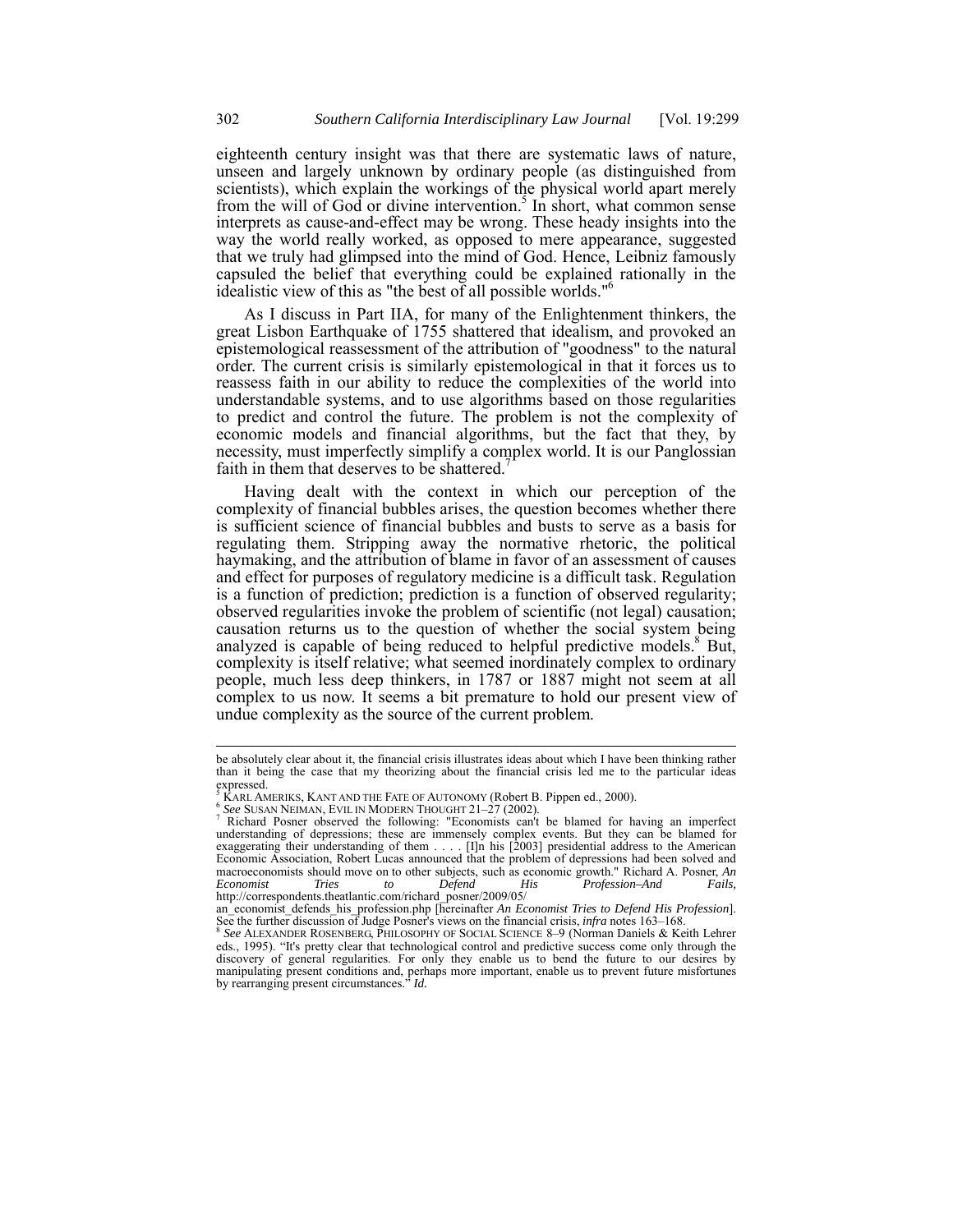Part IIB thus addresses the question: What can be known as a matter of legal and economic social science? Technology works by understanding the theoretical cause and effect of the physical world, and then harnessing the predictive power of the science in human-created interventions, whether a bridge across a gorge, for which engineering relies on the predictive power of physics, or a recombinant DNA based drug, whose effectiveness depends on the predictive power of molecular biology. If law as regulatory technology is effective in this area it is because we understand through social science how the financial world works and then intervene through laws based on the predictive power of social science: "if human beings are so restricted in their activities, *this* will be the effect."

Moreover, as discussed in Part IIC, when we turn to law as forwardlooking regulation of that complexity, rather than law as a source of backward-looking adjudication of responsibility, we see the way lawyers usually think about cause and effect is not particularly helpful. Lawyers think about cause and effect retrospectively in connection with singular events and for the purpose of attributing blame or responsibility. That becomes particularly clear from an examination of the two most significant treatments of legal causation in the last fifty years, by A.M. Honoré and H.L.A. Hart in 1959, and Michael Moore in 2008. Pinning down causation for purposes of effective regulation means approaching knowledge in the manner of science; pinning it down for purposes of liability has far more to do with custom, metaphysics, or pragmatics.

The second question, which I explore in Part III, layers an additional complexity upon the problem of complexity. Just who is the "we" in the questions I am posing? Is it experts, ordinary people, or some class of people whose job it is to intermediate between experts and ordinary people? The financial crisis is not just a problem that seems complex, but additionally a crisis of confidence in those who purport to be experts in what we cannot fathom merely through common sense. The conundrum, of course, is that if it takes an expert to see the problem caused by complexity, how are the rest of us (ordinary people as well as the intermediates) who possess merely common sense supposed to do anything but rely on their judgment? To press the analogy further, what happens when we lose confidence in our doctors' ability to prescribe the right medicine for the right disease?<sup>9</sup> The essence of the problem is that we have become a lot smarter. The gap between what the experts know and what we know has shrunk, while at the same time our faith in science as a substitute for judgment has increased. If regulatory technology is a medicine, somebody

 $\overline{a}$ 

<sup>&</sup>lt;sup>9</sup> As an example of the relationship between causation as a matter of scientific regularity and judgment in this context, consider the administration of electric shock therapy. Psychiatrists still prescribe it for treatment of severe depression, even though they still do not know conclusively why it works. Jason Williams, *Shock Treatment Works? The benefits of electric shock therapy*, PSYCHOLOGY TODAY, March 1, 2003. Indeed, from its invention by Felix Hoffman (a chemist working for Bayer) in 1897 until a discovery by pharmacologist John Vane in 1971, nobody knew how acetylsalicylic acid (otherwise known as aspirin) worked. John Hopkins Medicine, *A Paradox Helps Explain How Aspirin Works*, http://www.hopkinsmedicine.org/press/2001/MARCH/010305.HTM. In other words, we make sound judgments to use therapies shown to work, even if we do not fully understand *how* they work. As a philosophical matter, this invokes a discussion of the difference, if any, between *reasons* and *causes*. *See infra* notes 56–91 and accompanying text.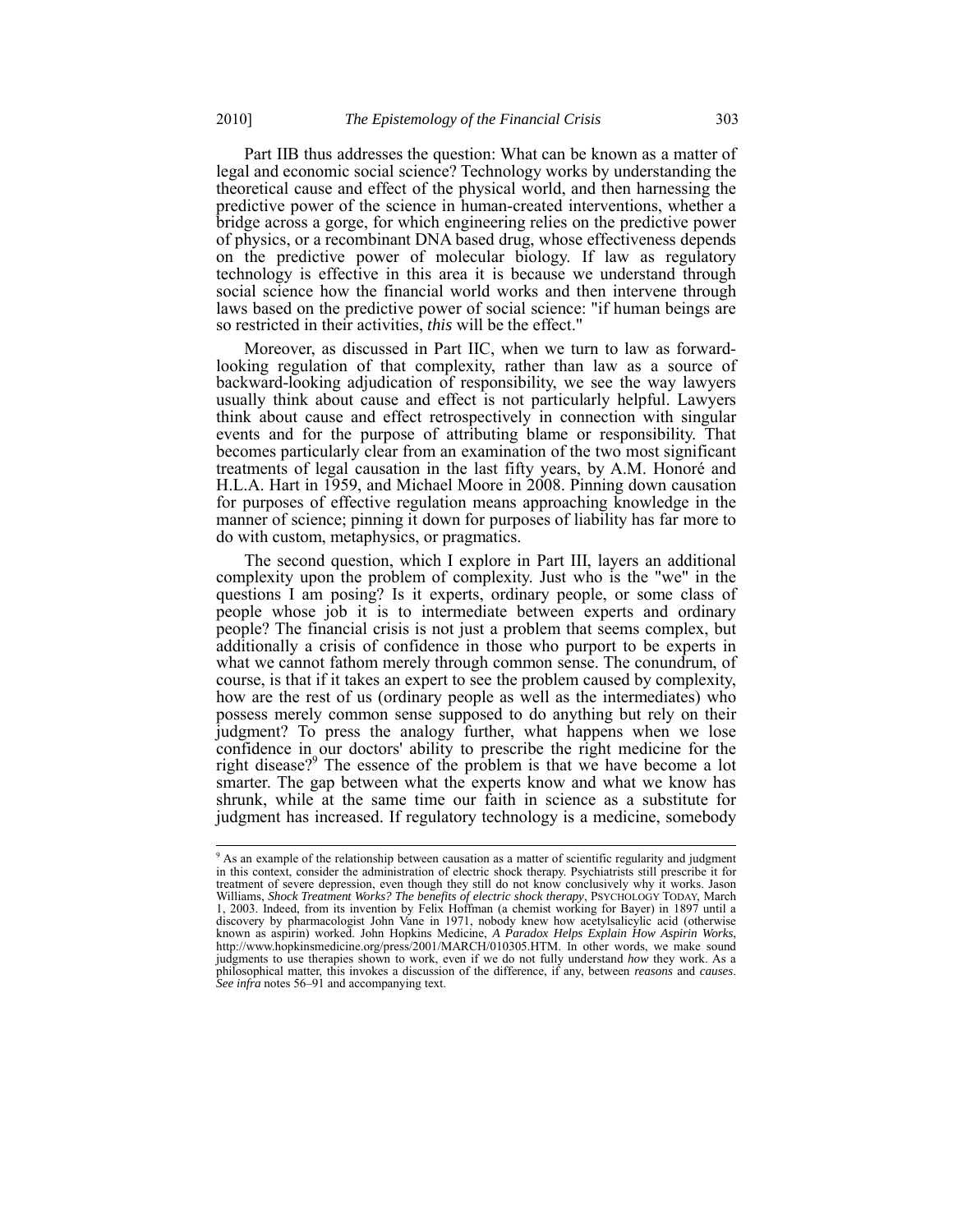(Alan Greenspan or Ben Bernanke or the Systemic Risk Czar) is responsible for making an individual judgment to administer it. Thus, the epistemological crisis also arises from our own judgments to rely on, believe in, trust, or have faith in that judgment.<sup>10</sup> Not surprisingly, a *Time* columnist summarized the problem saying:

The financial crisis came about because we got complacent, depending on all-knowing financial experts—mortgage lenders, Wall Street sharpers, the Federal Reserve—to run our system expertly. But then the experts did the same thing, imagining that they had laid off all their risks on other experts. Until finally, the last expert down the line turned out to be just another greater fool, and the system crashed.

We still need experts. But we can no longer abdicate judgment to them or to the system they have cobbled together.<sup>1</sup>

Part III thus deals not with the problem of how we know but instead who knows it. It is not just a question of whether there is predictive power in social science but who acts upon it that predictive power. One of the most unnerving aspects of the present financial crisis is the fact that the fall of AIG and its cascading effects throughout the world was the result of the activities of one relatively small London office.<sup>12</sup> There is an historical context in which we pose questions like, "How much judgment do we take back from the professionals?" Social science professionals developed a theory in the late 1800s that there was a division of labor with respect to knowledge, particularly in view of the rapidly increasing complexity of human society. Social science suggested there was systematicity in our human interaction capable of being analyzed like physical science and we came increasingly to delegate judgments to professionals.<sup>13</sup> Our present crisis questions that delegation.

Finally, in Part IV, I touch on what we might reasonably expect to achieve by way of law and regulation and, more importantly, what will always remain beyond our ability to control. In this context, I assess Adrian Vermeule's recent book, *Judging Under Uncertainty*. <sup>14</sup> There is indeed irreducibility (not indeterminacy, which is a key distinction) to judgment that can never be excised, whether on a micro-basis as in the reliance of a corporate board on the judgments of officers and employees, or on a

<sup>&</sup>lt;sup>10</sup> It does not help matters, analytically speaking, that the Madoff affair happened to break at the same as the subprime crisis, although the contraction of the market no doubt had a lot to do with the bursting of that particular Ponzi scheme. What I want to address are the really difficult regulatory questions, such as when the Federal Reserve should pull back on the credit throttle, and not mere regulatory competence issues, such as the allegations that the SEC staff simply ignored Harry Markopolos'<br>warnings about Madoff. See Gregory Zuckerman & Kara Scannell, *Madoff Misled SEC in '06, Got Off*, WALL ST. J., Dec. 18, 2008, available at http://online.wsj.com/article/SB122956182184616625.html.<br><sup>11</sup> Kurt Andersen, *The Avenging Amateur*, TIME, Aug. 10, 2009, at 68.<br><sup>12</sup> Gretchen Morgensen, *Behind Insurer's Crisis, B* 

<sup>2008),</sup> *available at http://www.nytimes.com/2008/09/28/business/28melt.html.*<br><sup>13</sup> THOMAS L. HASKELL, THE EMERGENCE OF PROFESSIONAL SOCIAL SCIENCE: THE AMERICAN SOCIAL <sup>13</sup>

SCIENCE AND THE NINETEENTH-CENTURY CRISIS OF AUTHORITY (Johns Hopkins 2000) [hereinafter SOCIAL SCIENCE]; THOMAS L. HASKELL, OBJECTIVITY IS NOT NEUTRALITY: EXPLANATORY SCHEMES IN HISTORY (1998) [hereinafter OBJECTIVITY]. <sup>14</sup> *See infra* note 184.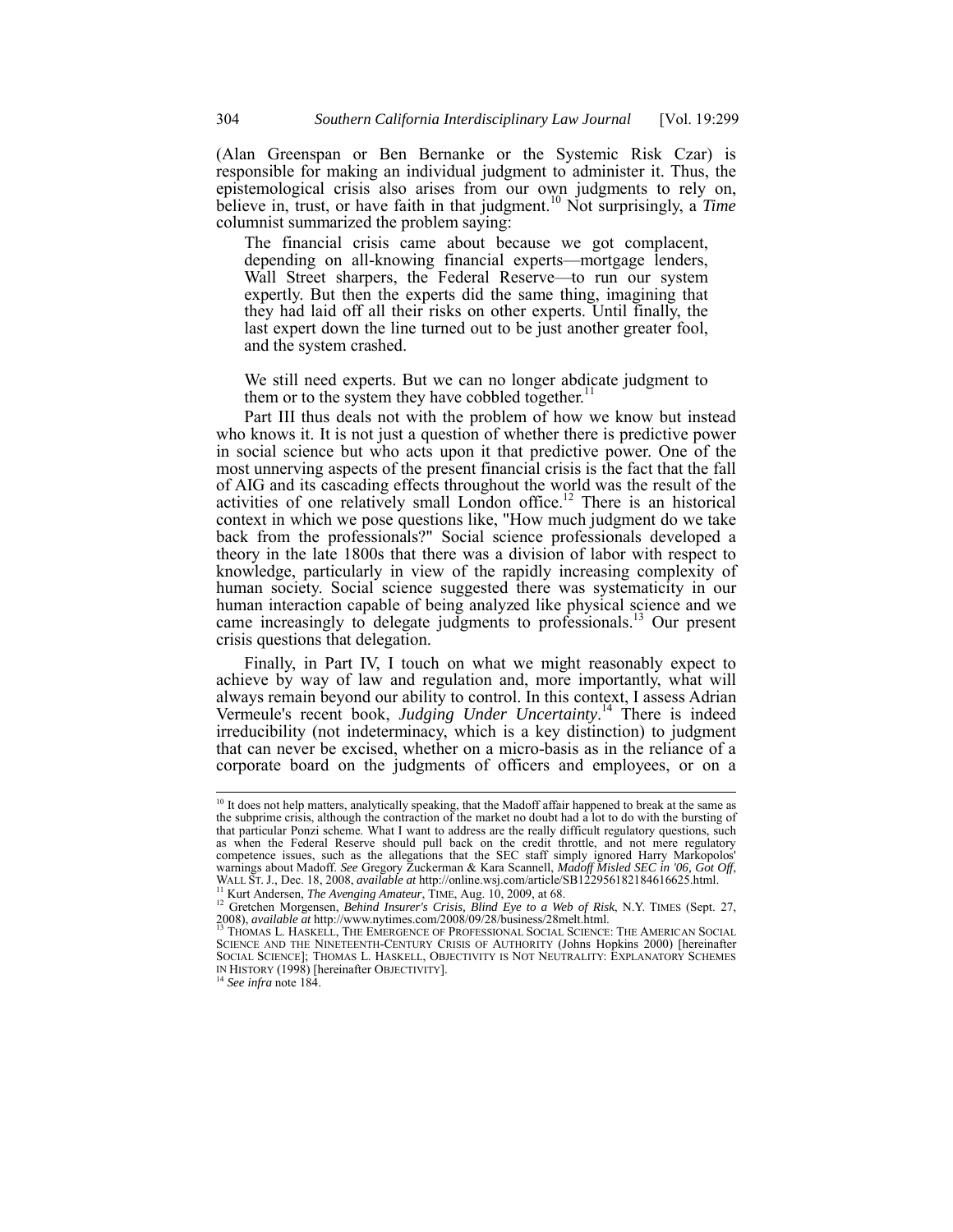macro-basis as in reliance on those professionals to whom we have delegated the judgment call for systemic regulation. Yet judgment is inevitable, whether we make it ourselves or make the judgment to delegate it to others.

The overriding theme is that regulation needs to have an epistemological modesty about it, a certain lack of presumptuousness which is belied by disciplines that think that complex causes can be reduced to: (a) simple and singular utility functions (rational actor economics); (b) complex functions that can actually model the world's almost infinite contingencies (behavioral economics); or (c) an after-thefact ascription of blame (law). The right answer, I suggest, is that broad policy requires relatively simple models, the necessary downside being there is only so much that regulation of a complex world can accomplish. The crisis of epistemology in 1755 was that even after Newton's accomplishments in physical science, an earthquake still destroyed Lisbon.<sup>15</sup> The crisis of epistemology in 2009 is that all the algorithms in the world are not going to stop financial bubbles. The problem is endemic to all forward-looking judgments. Nobody knows until after-the-fact whether the entrepreneur is a peerless visionary or a self-deluded wacko, just as I don't really know until after-the-fact that today is the day I should jump ship from the public securities markets because *today* they became a bubble.

# II. COMMON SENSE, SYSTEMATICITY, AND LAW

## A. IS ECONOMIC TURMOIL AN EVIL THAT CAN BE CONTROLLED BY THE SCIENCE OF LAW?

Anyone with a fair amount of money invested in equities in late 2008 likely had a conversation similar to the one I had with my trusted investment advisor. My wife and I have reached the point in our lives where we subsidize our lifestyle, which we based on income we earned in the for-profit corporate world, by drawing off of our investments, in the same way that a university draws off its endowment to fund present operations. The rule of thumb, based on historical long-term returns on investment over the last hundred years, is that you will continue to grow the principal as long as you draw off no more than five percent each year. As the Dow Jones Industrial Average dipped toward 6,500 and the value of our account sank below the magic level at which our annual needs equaled five percent of the account I confess to multiple moments of panic. The nadir of the entire experience was the thirty-minute conversation with my advisor in which he confessed he was waking up in the middle of the night with the same panic as me. We had no idea if this was the bottom or not. He said, "I wonder if we should just sell everything for right now. I found myself in the odd position of counseling him back, akin to holding hands, and saying, "No, let's ride it out." I do not claim any investment wisdom, the lesson is that both of us thought we understood how markets worked

<sup>15</sup> Paul Krugman seems to agree with this. *See infra* note 71.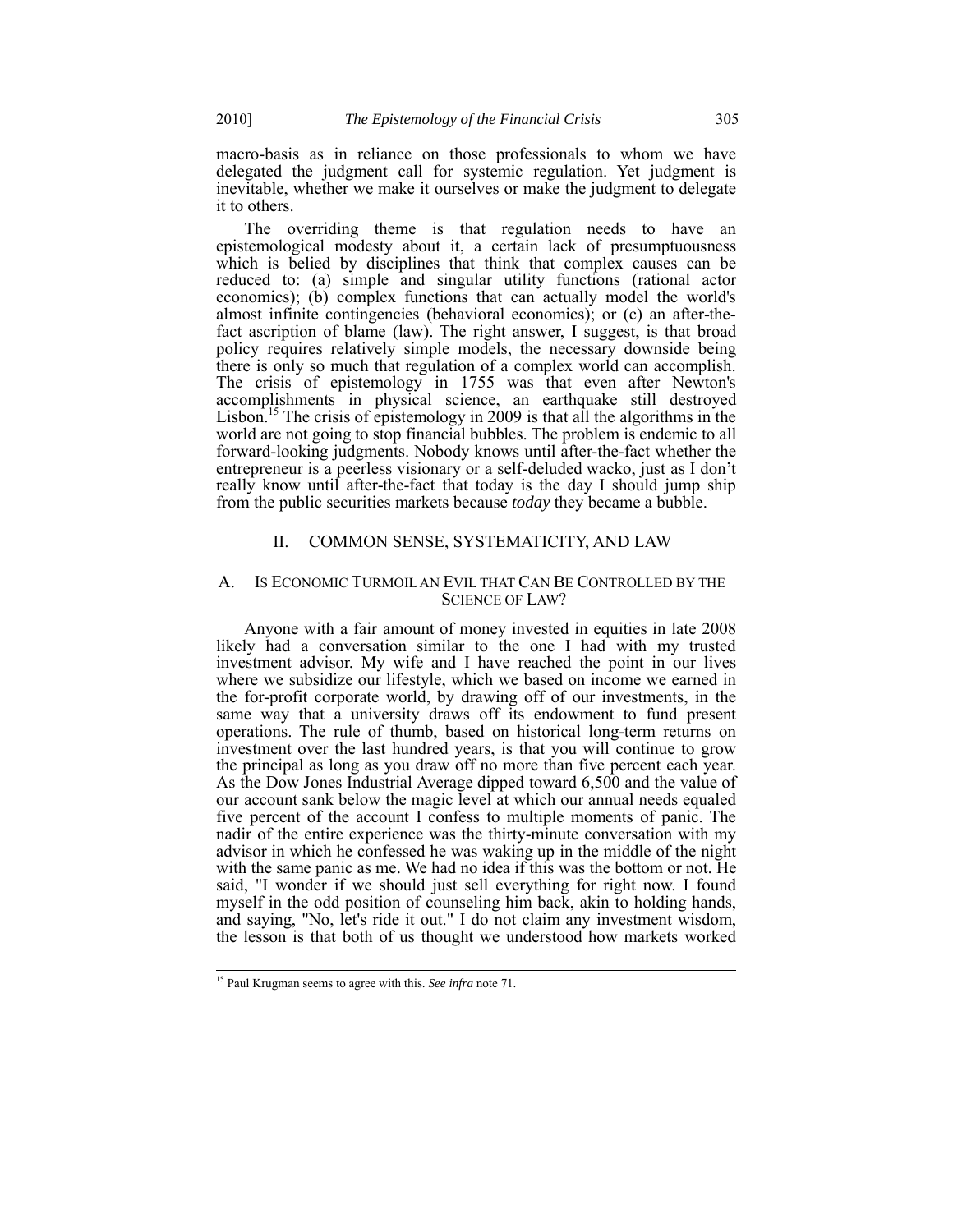and both of us understood that as a result of the crash in housing values there was massive deleveraging going on all over the world. Nevertheless, we shared a sensation of an imminent end of the world. I am willing to posit that many otherwise smart and sophisticated people felt the same way.

Let us compare this newer kind of catastrophe to a type with which we largely become more reconciled over the last three hundred years or so. I propose a parallel between reactions to the 1755 Lisbon earthquake, and our present reactions to the crisis of complexity in financial markets. Before the Enlightenment (and, in some cases, even today), it made perfectly good sense to think that God would punish a society for its licentious ways by causing an earthquake. What Newton and others had upset over the years preceding the Lisbon disaster was the idea that the common sense view of things was the truth. People were used to apples falling to the ground but what Newton was saying was that the cause-andeffect underlying the relationship of apple and ground was the same as that underlying the relationship of earth and moon, or sun and planets.

At the end of the eighteenth century, the question of why natural events occurred and how we could predict them was a far fresher issue than it is today. Hume and Kant sought to reconcile systematically the "manifest images" we know as a matter of ordinary common sense, and these nonobvious "scientific images"— predictions about how the physical world works.16 Hume and Kant shared a distrust of "common sense" as a means of explaining worldly events because common sense is just the ordinary exercise of reason and may or may not actually explain things.<sup>17</sup> Common sense might result in a Ptolemaic view of the workings of the heavens.<sup>18</sup> As Kant observed, finding laws of nature is a difficult task while the oftmisconceived metaphysics of "common sense," like dogmatism are easy, and "float to the top."<sup>19</sup> What we really want is a good answer, somewhere between the casual and thoughtless dogmatism of what Kant would have seen in political sound bites, had they existed then, and of radical skepticism that there are any answers at all. $^{20}$ 

The crisis of faith after the Lisbon earthquake was, in essence, that Newton had revealed the ability to understand God's design of the world by way of science to be limitless; this is indeed the best of all possible worlds. So what happened? It was a groundbreaking concept that an earthquake destroyed Lisbon not because its people were evil or flouting God's law, but because of physical conditions wholly unrelated to morality. We now take for granted that presumption of natural systematicity and no one but the most fundamental religionists would ascribe the AIDS virus or the Indian Ocean tsunami to God's desire to punish the wicked.<sup>21</sup>

 $\overline{a}$ 

<sup>&</sup>lt;sup>16</sup> AMERIKS, *supra* note 5, at 41.<br><sup>17</sup> *Id.* 

<sup>18</sup> *Id.*

<sup>&</sup>lt;sup>20</sup> IMMANUEL KANT, PROLEGOMENA TO ANY FUTURE METAPHYSICS 21–24 (Paul Carus ed., Open Court<br>1949) [hereinafter PROLEGOMENA].<br><sup>21</sup> It is still hard to prodict earthquakes. A secondary Cientral City is the U.S. of the U.S. I

It is still hard to predict earthquakes. A researcher, Giampaolo Giuliani, predicted, based on small tremors and radon readings, an earthquake would occur near L'Aquila, Italy on March 29, 2009. When it failed to occur, the Italian Civil Protection Agency made him take down his warnings, only to have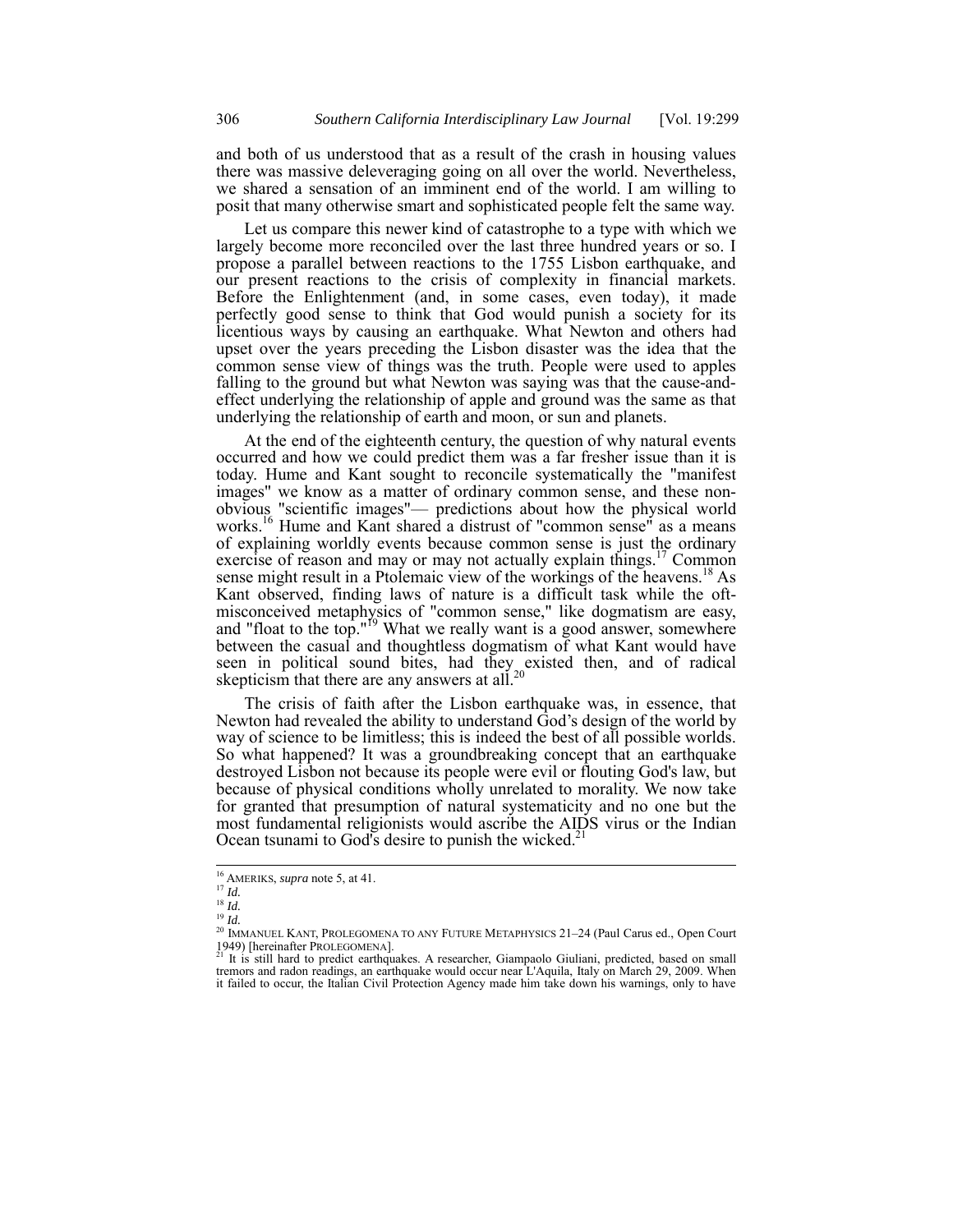Does the Enlightenment reaction to Lisbon help us understand our own loss of faith in economic models like Value at Risk?<sup>22</sup> Lawrence Douglas, Austin Sarat, and Martha Merrill Umphrey observed that the Lisbon earthquake and other catastrophes had the effect of eroding the belief in a normative order that the world is operating as it should operate.<sup>23</sup> I take issue with them in restricting the definition of catastrophe (at least as it causes the erosion of belief in a normative order) to events bringing about mass loss of life. It seems to me that faith in the normative order is as much or more at risk when one is left homeless from the foreclosure of a subprime mortgage as from Hurricane Katrina. The problem is something Linda Meyer acknowledges in her essay in the same volume: $^{24}$  the blurring between natural and human evils that has troubled philosophers since Voltaire's observation that the people of Lisbon no more deserved their fate than the people of Paris and London, $^{25}$  and Rousseau's observation that the catastrophe involved at least some human failure, for example how the people of Lisbon constructed their houses.<sup>26</sup> Meyer builds on a distinction Judith Shklar made between misfortune and injustice: "Injustices are wrongs done to one by others—overturnings of normative expectations. Misfortunes are all the 'left over' bad things that happen that are not injustices."27 Shklar's point was that the boundary between the two shifted over time, and that many things seen as misfortunes ought to be considered injustice, particularly of the passive kind, or of the kind of evil Hannah Arendt so memorably classified as banal.<sup>28</sup> Meyer's contribution is that a catastrophe is something different than either misfortune or injustice. It is an event so staggering that it forces us to engage in an epistemological

not predict the magnitude of the disaster. *See generally* Nocera, *infra* note 33.<br><sup>23</sup> Lawrence Douglas, Austin Sarat & Martha Merrill Umphry, *A Jurisprudence of Catastrophe: An Introduction, in* LAW AND CATASTROPHE 2 (

<sup>24</sup> Linda Ross Meyer, *Catastrophe, Plowing Up the Ground of Reason, in* LAW AND CATASTROPHE, *supra* note 23, at 19–32.

the quake occur on April 6. Susan Hough, a geophysicist at the United States Geological Survey, discounted Giuliani's prediction as merely fortuitous, and not good science for purposes of predicting quakes by "narrow windows in time, location, and magnitude." In short, after an earthquake occurs, you can always go back and find patterns of data that might be predictive, but going forward, it turns out that all that data looks like noise. There has yet to be found any reliable precursor of an impending major quake, not radon levels, nor warping of the crust, nor animal behavior. That is not to say that scientists will never be able to predict earthquakes, but they cannot do it now. Susan Hough, *Confusing* 

*Patterns with Coincidences*, N.Y. TIMES, Apr. 11, 2009, at 10.<br><sup>22</sup> "Value at Risk" is an algorithm widely used by financial professionals that purports to measure the risk in a portfolio. Since the collapse of the subprime lending market and the onset of the financial crisis of 2008–2009, there has been widespread assessment of the limitations in the "Value at Risk" formula, including, for example, that even if it tells you that the likelihood of a disaster is very, very low, it does

<sup>&</sup>lt;sup>25</sup> Douglas, Sarat & Umphry, *supra* note 23, at 2.<br><sup>26</sup> *Id.*, at 5. Rousseau observed that the houses in Lisbon were six or seven stories high, and thus contributed to the destruction. Douglas, Sarat & Umphry, *supra* at 23. Compare this to the possibility that the destruction of New Orleans might have been averted if the levees had been sound. I have personal experience of a somewhat more fatalistic reaction. I spent the school year of 2006–2007, the year following Hurricane Katrina, visiting at the Tulane University Law School. My wife and I made a visit in April 2006 to look for housing. We were walking through Audubon Park on a glorious Saturday morning, chatting with the soccer moms and dads about post-Katrina life. One of them said to us, "You know, it's at least partly our fault. The houses are built on stilts and nobody is supposed to use the first floor. But the space is just too inviting not to be used, so everybody builds into it."<br><sup>27</sup> Meyer, *supra* note 24, at 19.

<sup>&</sup>lt;sup>28</sup> HANNAH ARENDT, EICHMANN IN JERUSALEM: A REPORT ON THE BANALITY OF EVIL (Penguin Books 1994).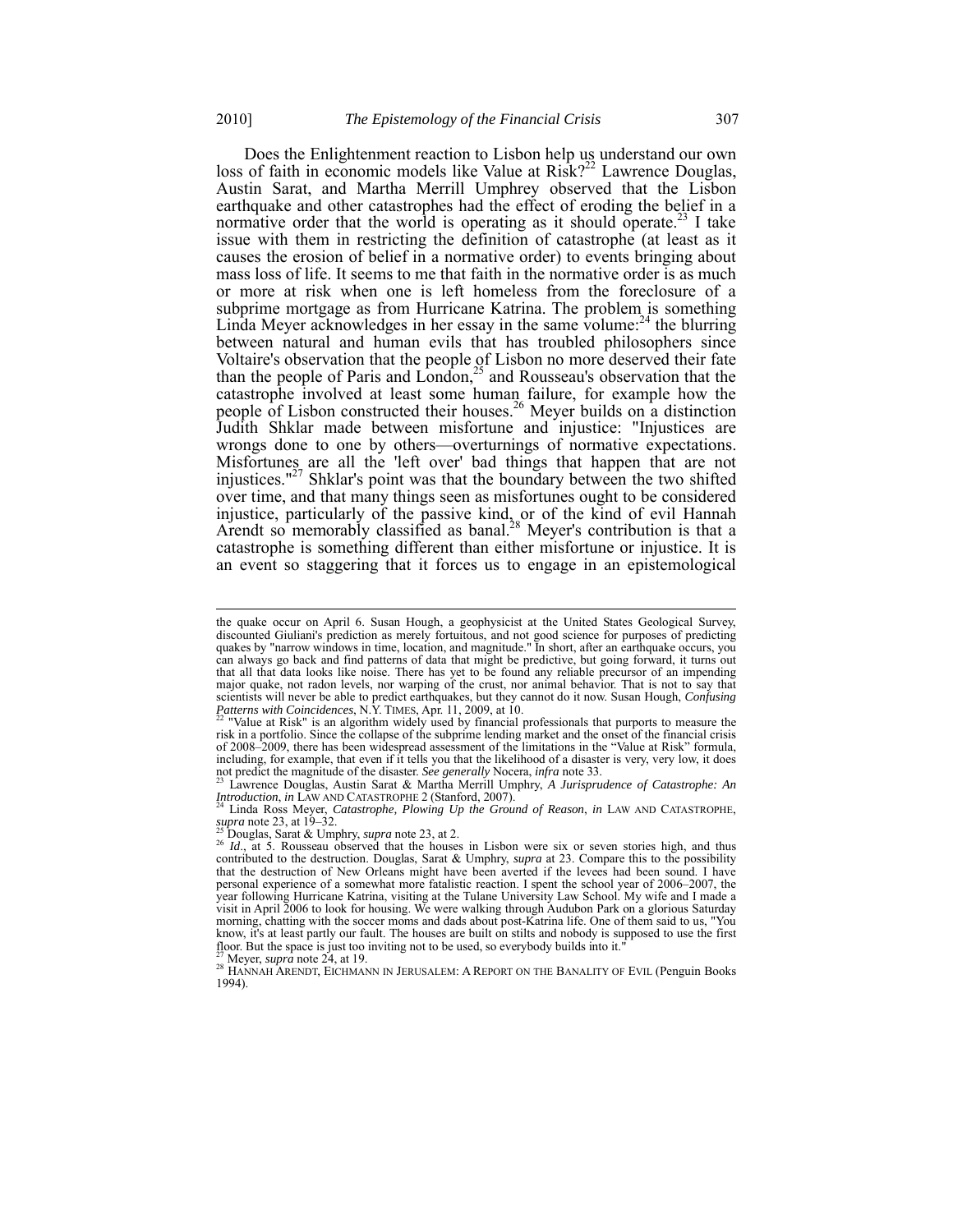reassessment.<sup>29</sup> Meyer states, "Catastrophes are normative overturnings, yet not injustices, because they challenge the very categories that form our judgment of just and unjust.<sup>"30</sup>

A catastrophe is, in my view, not merely something involving massive loss of life. The critical aspect is the normative overturning. But one must be careful with the term "normative." Ordinarily we would associate the term "normative" with a moral or value judgment. We might say that we measure injustice by the gap between the descriptive "is" and the normative "ought" of a just world. Normativity is an epistemological problem as well, or put otherwise, it is how much we trust what we seem to know about cause and effect. This ability to know the future depends on the ability to hypothesize from past regularities. The hypothesis is an educated guess about the unknown which is analogized from the known. The source of the hypothesis is a sense that there is order in the universe capable of supporting our analogies whether or not future experience bears out the particular analogy which was the basis of the hypothesis. We have a sense of what *ought* to happen as a matter of prediction of the "is" apart from any separate normative judgment about the desirability of the anticipated outcome.

Is the bursting of a credit bubble an evil akin to an earthquake? I think so, at least epistemologically speaking. The present crisis of faith (brought home as, in a metaphorical sense, I held hands and prayed with my broker) is, in essence, this: "Modern economics, social science, and regulation have revealed to us that our ability to understand markets is limitless; this is indeed the best of all possible worlds. What happened?" Using apocalyptic imagery like "a failure of capitalism," Richard Posner, among others, has taken economists and regulators to task for their failure to understand and deal with the crisis.<sup>31</sup> Pundits question modern management science<sup>32</sup> as well as the accepted algorithms of what was thought to be sound investment portfolio management.<sup>33</sup> I cannot help sensing that Judge Posner may be a modern-day Rousseau, coming to terms with the limits of

<sup>&</sup>lt;sup>29</sup> Meyer, *supra* note 24, at 22–23.<br><sup>30</sup> *Id.* at 20.<br><sup>31</sup> RICHARD A. POSNER, A FAILURE OF CAPITALISM: THE CRISIS OF '08 AND THE DESCENT INTO DEPRESSION (2009) [hereinafter A FAILURE OF CAPITALISM]. Judge Posner summarized the primary arguments of the book and updated his thinking in a series of blog posts for the online version of *The Atlantic* between May 15 and 27, 2009, available at http://correspondents.theatlantic.com/richard\_posner/2009/05/. In a similar vein, the French President Nicolas Sarkozy and others proclaimed the end of laissez-faire capitalism. *See, e.g.*, Elitsa Vucheva, *France: Laissez-Faire Capitalism is Over*, BUS. WEEK (Sep. 29, 2008), *available at* http://www.businessweek.com/globalbiz/content/sep2008/gb20080929\_019959.htm. <sup>32</sup> Consider *In Search of Excellence*, the classic "how-to" management tome by Peters and Waterman

that purported to derive essential conditions for business success, such as bias for action, customer focus, and "simultaneous loose-tight properties." TOM PETERS & ROBERT WATERMAN, IN SEARCH OF EXCELLENCE (2004). The recent criticism is that these are not predictive factors at all, and that there is far more serendipity in business success than the management consultants would have us believe. Drake Bennett, *Luck, Inc. - The 7 Secrets of Really, Really Lucky Companies*, BOSTON GLOBE, Apr. 12, 2009, http://www.boston.com/bostonglobe/ideas/articles/ 2009/04/12/luck\_inc/.<br><sup>33</sup> *See, e.g.*, NASSIM NICHOLAS TALEB, THE BLA

<sup>(2007) [</sup>hereinafter THE BLACK SWAN]. *See also* NASSIM NICHOLAS TALEB, FOOLED BY RANDOMNESS: THE HIDDEN ROLE OF CHANCE IN LIFE AND IN THE MARKETS (2008) [hereinafter FOOLED BY RANDOMNESS]. *See also* Joe Nocera, *Risk Mismanagement*, N.Y. TIMES SUNDAY MAGAZINE, Jan. 4, 2009.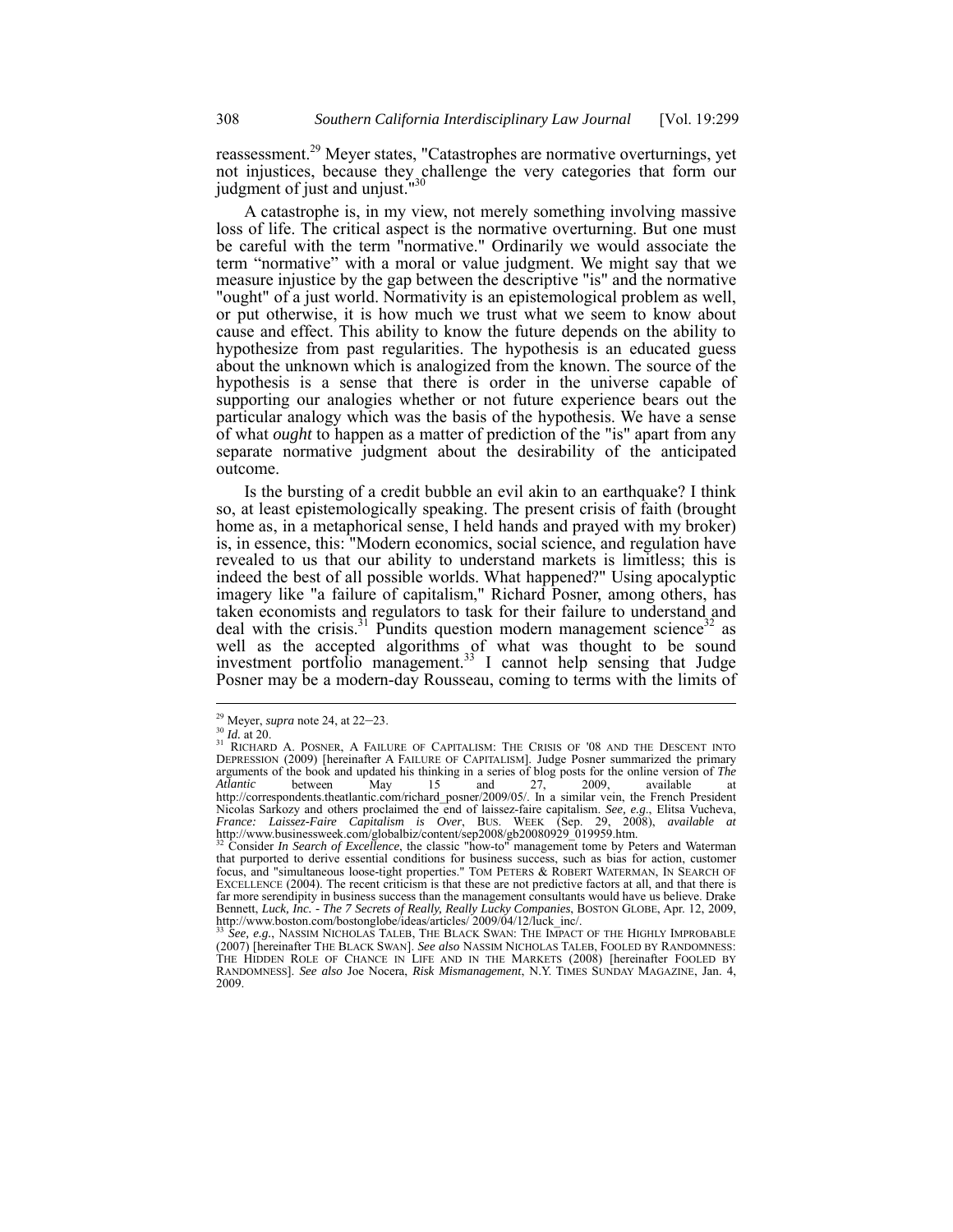a newer science and its human practitioners. One does not often think about how we know what we know, nor do we need to, but nothing provokes common sense epistemology like a gaping breach between what is and what we think ought to be.

There is presently substantial debate over whether it is possible to know that the market is in a bubble, much less regulate against its bursting.<sup>34</sup> Public policy debates turn on the assessment of the predictive power of the disciplines of economics, psychology, law, and sociology among others. What caused the financial crisis of 2008 and 2009? What laws and policies, if any, will keep similar meltdowns from occurring in the future? In Kant's day, making judgments about manifest matters of everyday life did not seem to be mysterious, but Newton's judgments about the gravitation pull of earthly and celestial objects posed fundamental questions about how we could know what we could not observe. Today, there sometimes seems to be less mystery about physics than there is about whether to invest in equities or T-bills. The one constant is trying to balance, not just when dealing with the "ought" but when dealing with the "is," among the poles of radical positivism, radical skepticism, and radical foundationalism.<sup>35</sup> That is the epistemological issue I want to unpack: how we come to know the causes of financial crises, particularly when some of the first reactions are to point simply to "complexity" as a problem.

I have one note before digging in. At least one goal for epistemology is the gold at the end of the rainbow, metaphorically speaking, in terms of foundational knowledge. Foundationalism is the position that "all knowledge and justified belief rest ultimately on a foundation of noninferential knowledge or justified belief, $\frac{136}{120}$  in other words, foundationalism is the position that something true cannot be proven merely by resort to experience. That quest is a difficult one for secular thinkers. Those inclined to religious belief will not have much of a problem finding foundational knowledge in a deity. Neither will this be much of a problem for hard-core empiricists, as they will generally be satisfied that anything outside of observable experience has minimal explanatory value anyway. However, those who are skeptical enough to reject a brute religious explanation, but intuitively suspicious of saying there is no foundational knowledge (i.e., a priori knowledge, or something you know purely by operation of your reason apart from any experience), are in the same position as Kant when he read Hume and awoke from his "dogmatic slumbers." As Steven Winter

 $\overline{a}$ 

<sup>34</sup> *See* Ben S. Bernanke, *Asset Price "Bubbles" and Monetary Policy*, *Remarks Before the New York Chapter of the National Association for Business Economics,* Oct. 15, 2002, http://www.federalreserve.gov/BoardDocs/Speeches/2002/20021015/default.htm. Similarly, Alan Greenspan responded to Stanford Professor John Taylor's criticism of the Federal Reserve's decision not

to temper the housing bubble by raising short-term interest rates in 2003–2005 as follows: [W]hile I believe the "Taylor Rule" is a useful first approximation to the path of monetary policy, its parameters and predictions derive from model structures that have been consistently unable to anticipate the onset of recessions or financial crises. Counterfactuals from such flawed structures cannot form the sole basis for successful policy analysis or advice, with or without the benefit of hindsight.<br>Alan Greenspan, *The Fed Didn't Cause the Housing Bubble*, WALL ST. J., Mar. 11, 2009.

<sup>&</sup>lt;sup>35</sup> See AMERIKS, *supra* note 5, at 41–55.<br><sup>36</sup> Richard Fumerton, *Foundationalist Theories of Epistemic Justification*, STAN. ENCYC. OF PHIL. (2005), *available at* http://plato.stanford.edu/entries/justep-foundational/.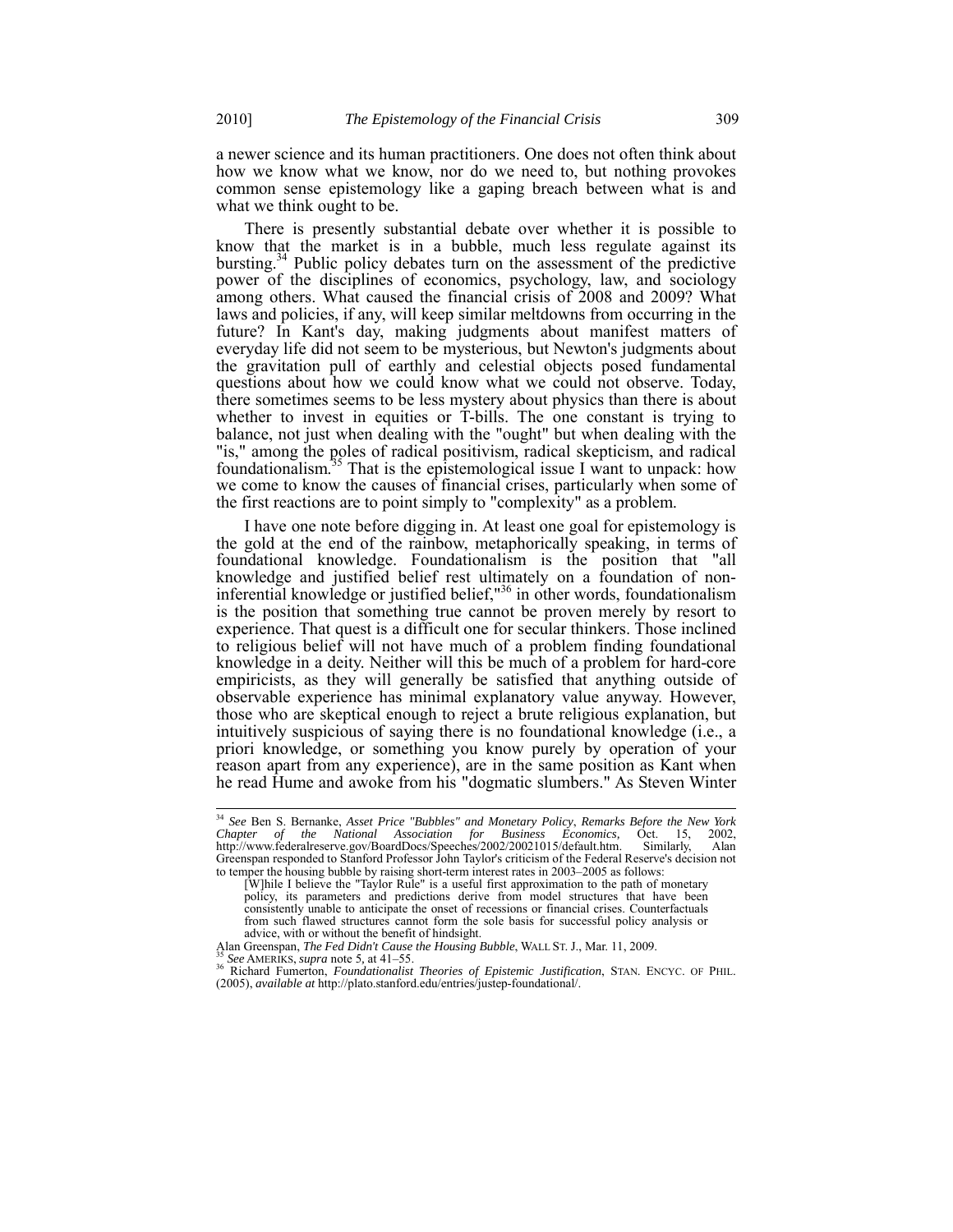observes in his study of the interaction of cognitive science and law, "the claim of radical indeterminacy is itself theory dependent; it is, moreover, dependent on theoretical assumptions that are themselves quite foundationalist." $37$  In other words, even hard-core non-foundationalists have something that smacks of foundational belief, even if it is as simple as believing that there is some answer somewhere even if it hasn't been found yet.

My outlook is a modest Kantianism of the kind articulated by Karl Ameriks, to the effect that:

More is possible—and desired by us now—than a simple reliance on a chaos of popular truths or an absolutized set of quantitative theories. Part and parcel of this stress on systematicity is Kant's rejection of foundationalism and naive representationalism: he understood and argued more influentially than anyone else, that knowledge is anything but a 'mirror of nature,' a matter of isolated tokens magically picturing transcendent correlates; it is a web of judgments, tied together by an order of conceptual 'knots' that hold up over and over again in all kinds of arguments.<sup>38</sup>

In other words, Kant's key (and to some most objectionable) insight was his subtle move away from Hume. Kant acknowledged a priori sources for knowledge of experience or possible experience, but simultaneously held there are some ultimate questions—those as to which reason provides an insight but no empirical foundation—we would never be able to answer as a matter of knowledge.<sup>3</sup>

Nevertheless, the quest for non-theistic foundational knowledge continues.40 This are of making conceptual assertions that cannot really be

 $\overline{a}$ 

 $37$  STEVEN L. WINTER, A CLEARING IN THE FOREST: LIFE, LAW, AND MIND xvi (2001). Indeed, the cognitive science approach to law, which Professor Winter explicates so well, is based on its own systematicity, namely that its insights lead to otherwise overlooked "sensible, predictable patterns" in the understanding of mind and reason. *Id.* at xiv.

<sup>&</sup>lt;sup>38</sup> AMERIKS, *supra* note 5, at 60–61. <br><sup>39</sup> PROLEGOMENA, *supra* note 20, at 29. Kant's warning was that you could not expect to have any credibility as a metaphysician if you posited metaphysics merely as a matter of the conjecture of pure reason. The problem is extending the "reasoning" of common sense beyond experience or the possibility of experience. Wise men, observed Kant, know that common sense can be deceptive.

 $40$  This is less a concern in the physical sciences, where "presumptions about agency, normativity, and value—those ghostly qualities thought to constitute and animate us" are not required to "fit with the idea of a science of the social, of society as a stable, regularity-manifesting machine." Stephen P. Turner & Paul A. Roth, *Introduction* to *Ghosts and the Machine: Issues of Agency, Rationality, and Scientific Methodology in Contemporary Philosophy of Social Science, in THE BLACKWELL GUIDE TO THE PHILOSOPHY OF THE SOCIAL SCIENCES 1, 2 (Stephen P. Turner & Paul A. Roth, eds., 2003). The problem* and paradoxes of knowledge in the social sciences stem from the participation of the observer in the systems observed, and the difficulty engendered thereby in arriving at any absolute presuppositions. Philosophers have always wrestled with "insoluble problems of objectivity." *Id.* at 10. This includes, for example, more recent debates about "an endpoint of explanation that is not itself grounded in nature." *Id.* at 11.

Law, when conceived as one of the social sciences, is not immune from this search for (or negation of, as the case may be) foundational principles somewhere between brute intuition and scientific fact. On one hand, there is a plausible view that the paradoxes and inconsistencies within the law itself reflect its limitations as a cognitively created model, or "cognitive overcommitment": "'We regard more as plausible than the realm of fact and reality is able to accommodate, as is attested by our falling into contradiction." Oren Perez, *Law in the Air: A Prologue to the World of Legal Paradoxes*, *in* PARADOXES AND INCONSISTENCIES IN THE LAW 3, 7 (Oren Perez & Gunther Teubner, eds., 2006) (quoting Derrida's deconstructionist view of law as human institution and correspondingly metaphysical view of justice (whatever else one might think of post-modernist thought generally)). This view has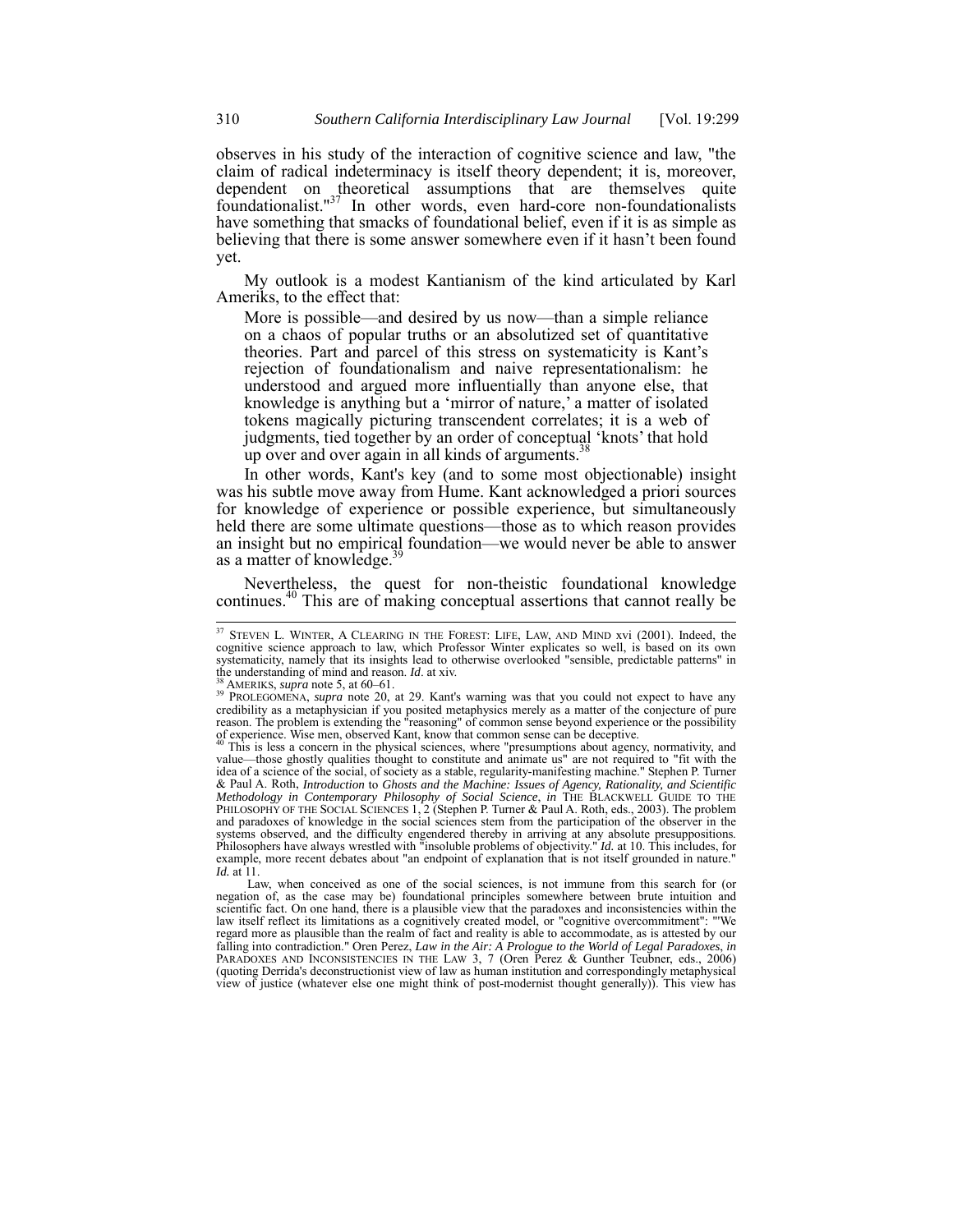proved or disproved as in the physical sciences is one in which we ought to tread lightly and humbly, but as to which the nature of rhetoric (and lawyers' rhetorical style, whether practical or academic) wants to treat assertively.<sup>41</sup> My goal is to think through fundamentally how intelligent non-experts make sense of the economic world, what they are capable of knowing in advance about financial meltdowns, and hence what they are able to remedy through regulation. I want to avoid what Meyer describes as law's default response to catastrophe, the attribution of blame, as in tort law, in which we judge retrospectively (by means of legal argumentation) what was prospectively foreseeable or not.<sup>42</sup> It means, as Steven Winter observed, traveling intellectually within the paradoxical contingency of knowledge, where we should be reasonably skeptical both of claims of objective foundations and radical skepticism itself.

What follows, then, is an unpacking of the issues that underlie an economic or legal science of regulating complex financial markets. It is far more mysterious than engineers, economists, or lawyers generally want to concede, and thinking about it requires us to dip into the philosophy of science, particularly when we make the jump from physical science to the study of human affairs. There are four sub-themes. First, when we say "science," we usually think "formula" or "theorem" or "physical law." The goal of science is causal systematicity: to continue to reduce events and

Reflecting what is known as "scientific naturalism," which simply declines to engage with the epistemic justification of scientific knowledge, Brian Leiter is a skeptic as to any natural or non-natural basis for the rightness or wrongness of judgment. He takes the *a posteriori* view that the one thing we know has a pretty good track record of success in the search for truth is scientific method (indeed, a "scientific epistemology"). Accordingly, the only way we ought to conduct the inquiry is in the manner of that successful method; in other words, to err on the side of the "knowable and the real" by constructing our arguments with logical consistency and factual accuracy answerable to an external point of view. Brian Leiter, *Objectivity, Morality, and Adjudication*, *in* OBJECTIVITY IN LAW AND MORALS 77–78, 91 (Brian Leiter, ed., 2001). What this view entails, however, is the acceptance of judgment as having something to do with "fact" or "objects." It moots any further inquiry into the mysteries of judgment with an implicit precondition on the "knowable and the real." What if something is accessible to us (like consciousness or concept) but is not an object or a fact that is knowable in the scientific way? For a critique of Leiter's scientific epistemology, see Andrew Halpin, *Methodology and*  the Articulation of Insight: Some Lessons from MacCormick's Institutions of Law, in LAW AS<br>INSTITUTIONAL NORMATIVE ORDER (Zenon Bankowski & Maksymilian Del Mar eds., 2008).<br><sup>41</sup> Pierre Schlag, Spam Jurisprudence, Air Law,

*on the State of the Art*), 97 GEO. L. J. 803 (2009). I no doubt deserve Professor Schlag's scorn for citing his essay in this manner (including the small cap. font, id., at 832, n.67), but I have in mind this observation: "The law review article is an imitation of the legal brief and the judicial opinion. . . . Even interdisciplinary scholarship typically submits to this legalist form. That scholarship occasionally escapes the advocacy orientation, the rule of legalist arguments, and the deference to judicial concerns, but not often."

<sup>42</sup> Meyer, *supra* note 24, at 21.<br><sup>43</sup> WINTER, *supra* note 37, at xvi. For an example of the kind of "unhumble" assertion of secular metaphysics to which I refer, see the discussion of Michael Moore's rejection of "libertarian metaphysics" *infra* notes 120–24, and accompanying text.

l some appeal: "since the idea of justice is necessarily connected with the idea of infinity, it is not deducible from established criteria and rules of the legal machine . . . . While the law belongs to the element of calculation, justice demands for the incalculable." Fatima Kastner, *The Paradoxes of Justice: The Ultimate Difference Between a Philosophical and a Sociological Observation of Law*, *in* PARADOXES AND INCONSISTENCIES IN THE LAW, *supra* at 179. *See also* JOHN CAPUTO, DEMYTHOLOGIZING HEIDEGGER 192–200 (1993). Contrast this with the view that there are objective moral "facts" or that conceptions of objectivity for ethics ought not differ from conceptions of objectivity in the sciences. For example, Dworkin argues that there are objective ethical and moral truths, but they are not derivable by way of any kind of scientific method. Ronald Dworkin, *Objectivity and Truth: You'd Better Believe It*, 25 PHIL. & PUB. AFF. 87 (1996).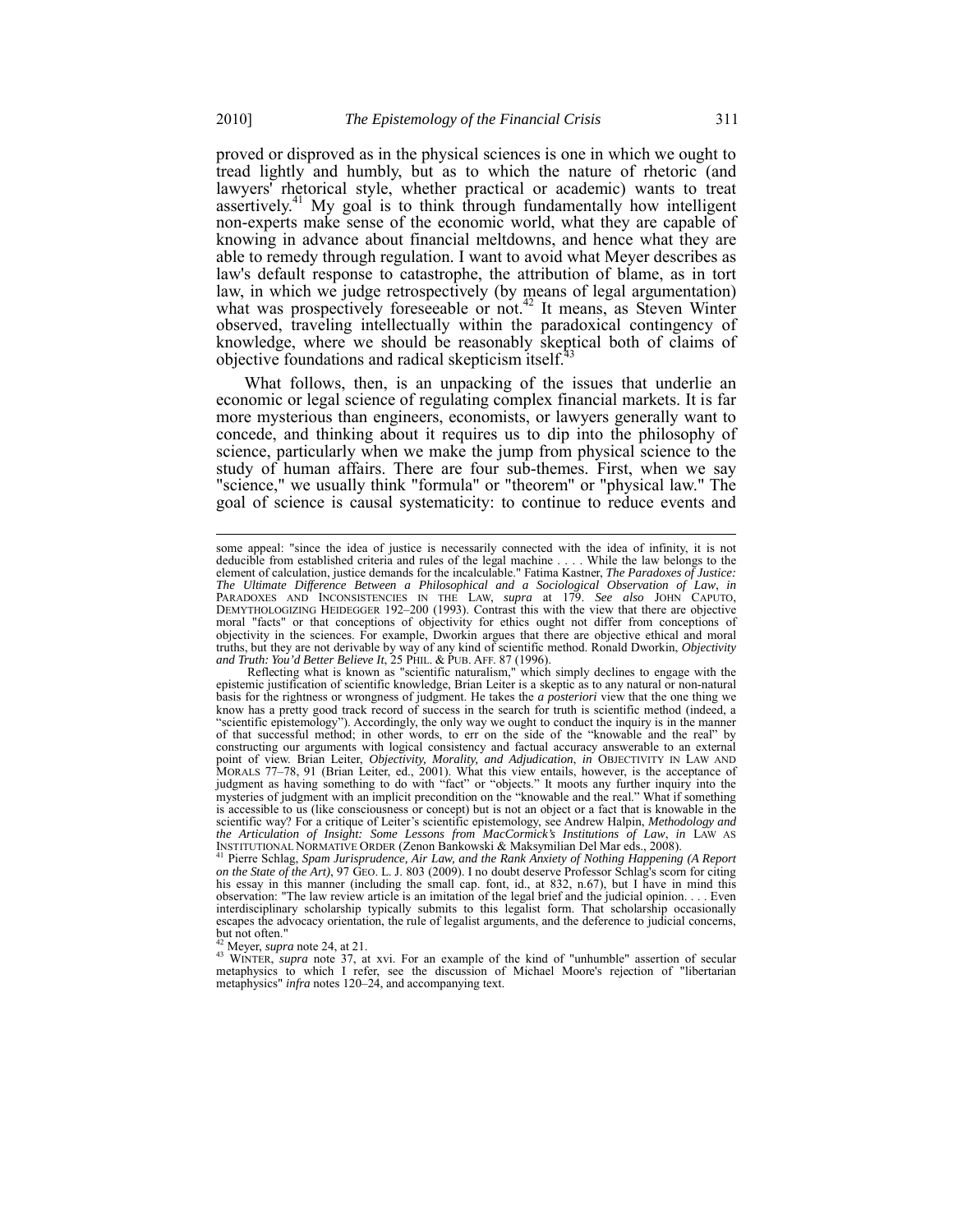processes to their most fundamental rules and regularities. Second, even science involves judgment in the forming of hypotheses. Of all the various rules and regularities, when we come up with a hypothesis, we are choosing one—we are making a judgment, and that part of science remains mysterious and irreducible. Third, law as it has come to be taught, and in many ways as practiced, is as a social science, which presents its own particular problems of intelligibility and predictive power. Finally, even if law is science, the scientific judgments we are called on to make are still incapable of reduction to anything more fundamental.

# B. LAW AS REGULATORY TECHNOLOGY (OR MEDICINE)

If we were to analyze the subprime mortgage industry meltdown in terms of assigning civil or criminal legal responsibility, causation, even the limited kind of causation the law employs, would be an element of liability. There is no shortage of hypotheses as to underlying causes. In his thorough assessment of the lessons of the meltdown, Steven Schwarcz describes fourteen causes of the meltdown, divided alternatively into (i) descriptive categories of securities disclosure, the nature of the structured finance industry, systemic market risk, market actor discipline, and rating agency failure, and (ii) analytic categories of conflict, complacency, and complexity. $44 \text{ In order to regulate prospectively, we need to explain}$ retrospectively. The reaction of regulators will be to reduce the financial crisis to cognizable (if not legally cognizable) instances of social scientific cause and effect, so as to impose the technological cure of a regulatory scheme. I do not attempt to determine the actual causes or the appropriate regulatory reactions; my meta-issue is the epistemological challenge of the inquiry itself.

# C. THE KNOWLEDGE REVOLUTION: SYSTEMATICITY AND CAUSATION

The first issue, then, in using the regulatory technology afforded by "law as social science" to avert financial crises is whether we can identify systematicity and causation. We want to reduce events and processes to their most fundamental rules and regularities. The reason is because we are going to opt for rules rather than ad hoc determinations. As Fred Schauer has explained, rules are entrenched generalizations.<sup>45</sup> It may well be that someone is capable of organizing a subprime mortgage syndication with thirty-to-one leverage, but if our science shows that, by and large, such leverage ratios create undue instability, then everyone will be subject to the rule, even if the rule does not dictate the best result for any particular situation.<sup>46</sup> The process of setting such rules entails having a fair amount of confidence in our ability to predict the effects of such regulation. In

<sup>44</sup> Schwarcz, *supra* note 1, generally, and at 404.

<sup>45</sup> FREDERICK SCHAUER, PLAYING BY THE RULES: A PHILOSOPHICAL EXAMINATION OF RULE-BASED DECISION MAKING IN LAW AND LIFE 17–77 (1991).

<sup>46</sup> *See generally* FREDERICK SCHAUER, THINKING LIKE A LAWYER: A NEW INTRODUCTION TO LEGAL REASONING (2009).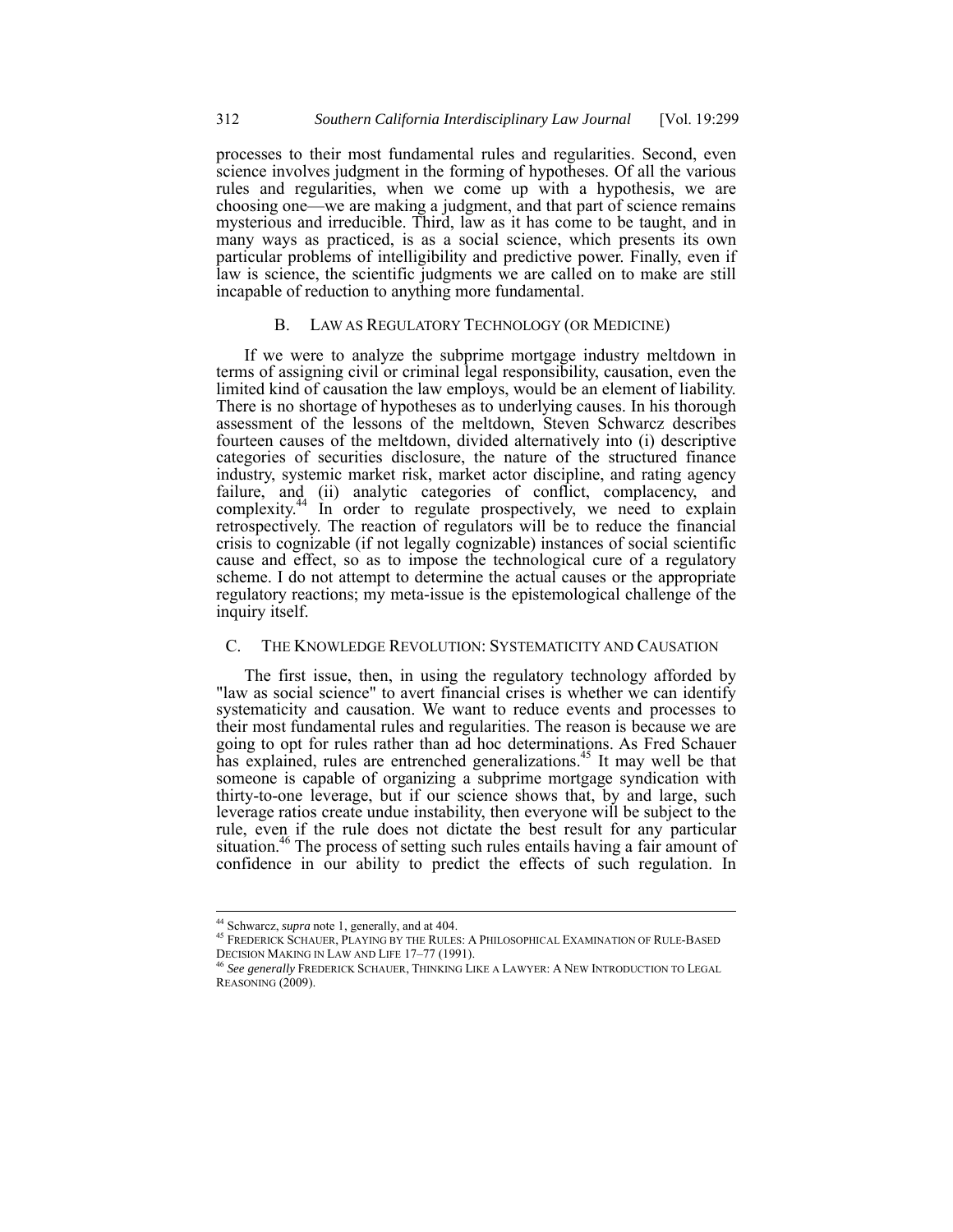science, "explanation and prediction are two sides of the same coin."<sup>47</sup> To put it otherwise, a patient with metastasized brain cancer is sufficiently assured that medical science (in the person of her oncologist) can explain the effect of radiation and poison on fast-growing cells to allow her brain to be beset with otherwise toxic medicines. That is a leap of faith we take for granted and the question now is whether we are in a position to take equivalent leaps in the regulation of financial markets. These are questions of cause-and-effect: What are the facts, events, actions, or conditions necessary for the onset of a bubble or its bursting, and what can we do to intervene? My thesis is that the epistemology of social science, much less the epistemology of law as a social scientific enterprise, is significantly less settled than the epistemology of the physical sciences. No wonder, then, that legal regulation as an answer to putative issues of complexity often has the feel of "ready, fire, aim."48

#### 1. THE ASSUMPTION OF SYSTEMATICITY: WHITHER METAPHYSICS?

To return to earthquakes and economics, we need to start with Hume and Kant, largely because understanding their respective epistemologies sets the stage, as well as the competing positions, for thinking about scientific knowledge and judgment in the present day. The great breakthrough of Hume and the empiricists was to do away with singular causes (at least in the sense of divine or mystical ones) in favor of systematicity, and its "glue," causation, that "lies *wholly* in the fact that the particular events with which they are concerned exemplify some generalization asserting that kinds of classes of events are invariably connected."<sup>49</sup> The tough question Kant added to the conversation was a matter of metaphysics: whether we can know, a priori, *synthetic* in addition to *analytic* truths. Analytic truths are true by definition—all bachelors are unmarried. Synthetic truths are all others. For example, "water is a compound comprised of two hydrogen atoms for every oxygen atom" is a synthetic truth. To know something a priori is to know it apart from any experience; it is something accessible and true solely by exercise of reason. To know something *a posteriori* is to know it because it happened. The classic point of comparison is the caroming of a billiard ball off another. Hume's rejection of synthetic a priori truths led him to conclude that there is no reason, other than long experience, to believe that particular combinations of speed, angle, and mass will lead inexorably to the ball traveling in a particular direction. $50$ 

Kant disagreed, concluding that there are a priori concepts by which we order our experience—causality, numerosity, substantiality, and others—

<sup>&</sup>lt;sup>47</sup> ROSENBERG, *supra* note 8, at 11.

<sup>&</sup>lt;sup>48</sup> There was a similar academic assessment of Sarbanes-Oxley as a knee-jerk reaction to the particular wrongdoings of Enron and WorldCom. *See* Roberta Romano, *The Sarbanes-Oxley Act and the Making of Quack Governance*, 114 YALE L.J. 1521 (2005). *See also* Jeffrey M. Lipshaw, *Sarbanes-Oxley, Jurisprudence, Game Theory, Insurance, and Kant: Toward a Moral Theory of Good Governance*, 50 WAYNE L. REV. 1083 (2005). <sup>49</sup> H.L.A. HART & A.M. HONORÉ, CAUSATION IN THE LAW 8–12 (1959). *See* ROSENBERG, *supra* note 8,

at  $8-9$ .

<sup>50</sup> *See* PROLEGOMENA, *supra* note 20, at 28.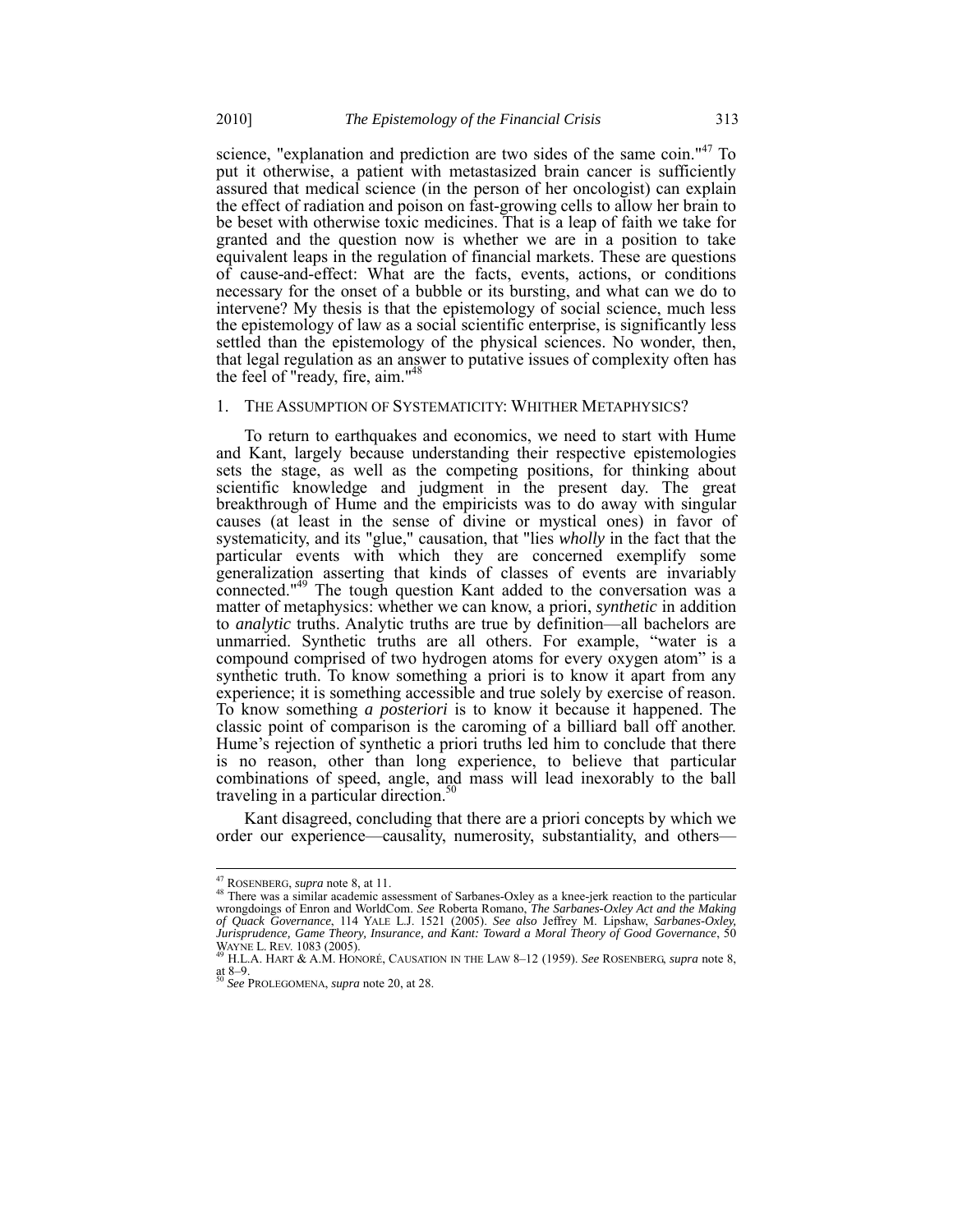that align with the way the universe works.<sup>51</sup> Knowledge then, to Kant, was the result of the interaction of what he called the "understanding" specifically, these a priori concepts—with our empirical sensibility. To paraphrase, I am sensible to the barking ball of yellow fur outside my window that I know as my dog Annie. Kant said that the concept of "dog" signifies a rule according to which my imagination can delineate the figure of a four-footed animal in a general manner, without limitation to any single determinate figure that I actually encounter in experience. But Kant did not concede that there is some kind of deeper Platonic reality such as a "form" of the dog. Rather, he accepted this interaction of concept and sensibility as something of a mystery, "a hidden art in the depths of the human soul, whose true operations we can divine from nature and lay unveiled before our eyes only with difficulty."<sup>52</sup> All we can say is we have a mental engine able to construct schema of generalities that in turn produce new, specific mental images that we know are related in some way to the last. That engine that allows me to generate the next image of a dog, one perhaps unlike Annie, and perhaps a kind of dog that has never existed, but identifiable nevertheless to me as falling within the concept of a dog, is a priori and not itself a product of experience.

What Kant denied, however, was that this engine could be turned upon itself to have pure knowledge of cause, or substance, or numerosity detached from any sensible experience.53 *Reason* may take the application of the mental engine beyond that of which we are sensible in experience, to posit, for example, God, but that is not *knowledge*. <sup>54</sup> We are, indeed,

 $^{\rm 51}$   $Id.$  at 60–61.

<sup>&</sup>lt;sup>51</sup> *Id.* at 60–61.<br><sup>52</sup> IMMANUEL KANT, CRITIQUE OF PURE REASON 273 (Paul Guyer & Allen W. Wood eds. & trans., Cambridge Univ. Press 1998) (1781) [hereinafter CRITIQUE OF PURE REASON]. In the *Prolegomena*, Kant emphasized that Hume was justified in saying that we cannot comprehend things like causality by reason, and agreed that he, Kant himself, was mystified by what causality, subsistence, and community really are, yet Kant was not therefore prepared to concede that the concepts are merely the product of experience "and the necessity represented in them, to be imaginary and a mere illusion produced in us by long habit." PROLEGOMENA, *supra* note 20, at 70. 53 what we can know a priori was a subtle move on Kant's part. He criticized Hume first for failing to <sup>53</sup> What we can know a priori was a subtle move on Kant's part. H

acknowledge that mathematics involves synthetic a priori knowledge, i.e., concepts not otherwise selfevident that can be derived purely through the exercise of reason. The question then is not whether synthetic a priori knowledge is possible (because it is with respect to mathematics), but how, and whether we might have synthetic a priori knowledge beyond the examples of mathematics. PROLEGOMENA, *supra* note 20, at 21–24. The answer is a cautious "yes." We can have metaphysical knowledge of synthetic a priori concepts like substance or causality "on which alone experience is possible, but never of the laws to which things may in themselves be subject, without reference to possible experience." *Id.* at 53–54. Kant emphasized this point later in the PROLEGOMENA, *supra* note 20*,* at 72–73:

Hence if the pure concepts of the understanding do not refer to objects of experience but things in themselves (*noumena*), they have no significance whatever. They serve, as it were, only to decipher appearances, that we may be able to read them as experience. The principles which arise from their reference to the sensible world, only serve our understanding for empirical use. Beyond this they are arbitrary combinations, without objective reality, and we can neither cognise their possibility a priori, nor verify their

reference to objects, let alone make it intelligible by any example. . . ."<br><sup>54</sup> It is probably not necessary to invoke Kant for the idea that concepts precede our interaction with the empirical world. For example, while undoubtedly agreeing with that simple principle, Dennis Patterson would, I think, object to this particular presentation, contending that knowing and thinking are actions, and should not be confused by the images of a mental engine. That is, one unreflectively employs concepts (linguistic and otherwise) in judging what is correct or incorrect. I do not veer to the right in the car to avoid one that is oncoming because I do an analysis or because a cranial central processing unit cranks out an answer; I just do it. There is nothing inherently meaningful in the move to the right;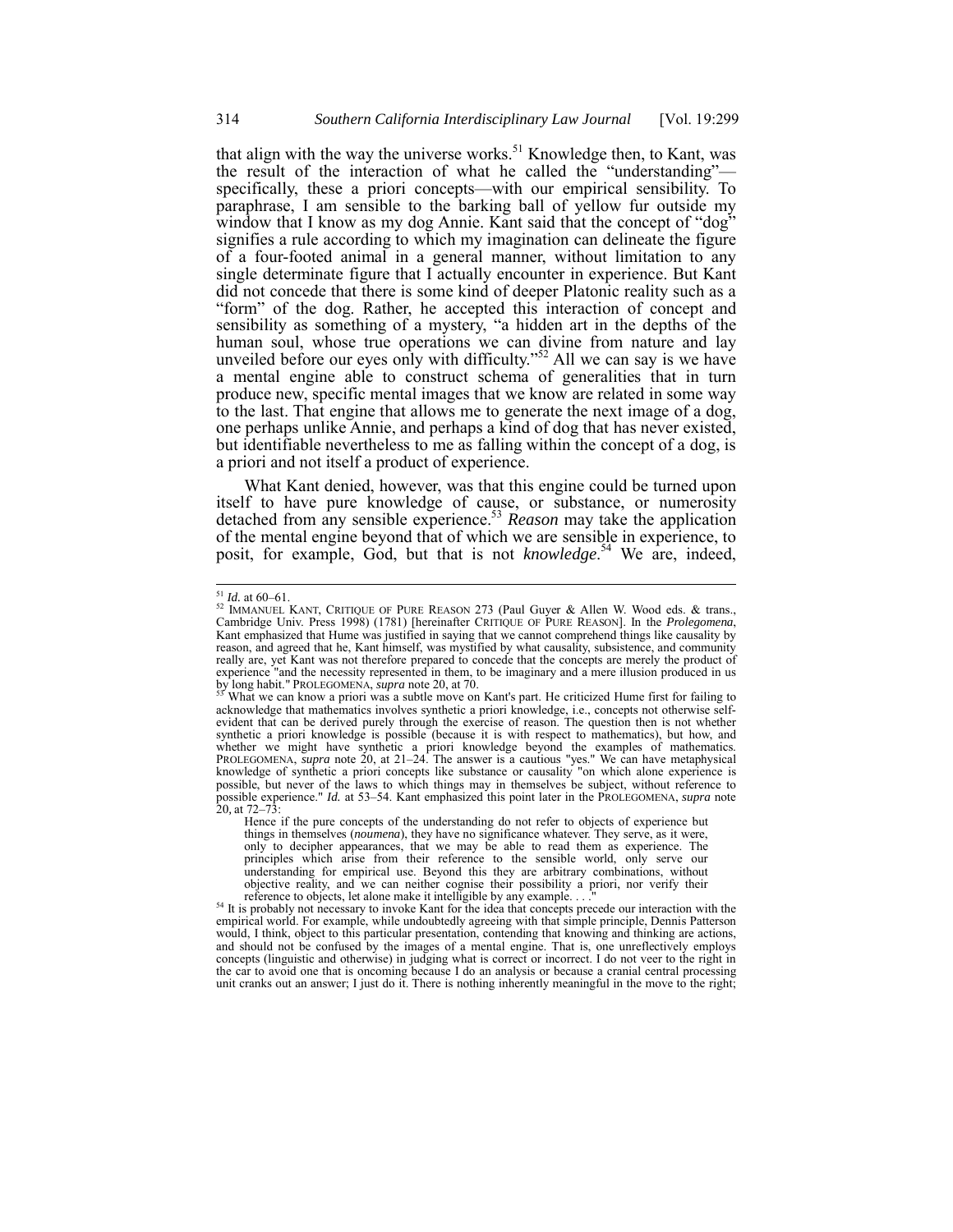observers and synthesizers of a multitude of inputs from experience. What makes *us* is our inner sense, not divorceable from the self, that takes concepts of causality and substance and unity and plurality, applies these concepts to what we experience, and churns out either what we know, or what we might possibly  $\text{know.}^5$ 

The importance of this discussion lies in the different views of causal "glue." Hume took the view there was no "glue"; causation was simply the repeated conjunction of events without exception. Kant, however, wrestled with the role of the observer: whether or not there was a metaphysical causal glue, the observer's concept of cause and effect needed to precede observation of actual events for the observer even to say that one was the cause and one was the event. Hume's view of causation obviates the need to assess the subject's internal synthesis of the objects of experience while Kant's view puts the subject's mind into play along with those objects. This aspect of the intertwining of the observer and the observed, of the possibility of objectivity when we observe ourselves, either individually or socially, will become crucial in our assessment of the possibility of a science of legal regulation of financial crises.

#### 2. *Cause, Reasons, and Explanation in Social Science and Law*

Causation is such a fundamental concept to lawyers that it bears some unpacking with respect to the epistemology of economic crises and the regulatory response, particularly to complexity. In other words, is the prototypical legal treatment of causation appropriate for dealing with catastrophe? I believe this question arises because what lawyers and legal scholars mean by causation is only tenuously related to what scientists (and, presumably, social scientists) mean by causation. Lawyers generally use causation within legal casuistry as a means of assigning blame. "But for" causation is not the interesting issue; we take for granted that there are infinite causes for the traffic accident in which Mary ran a red light and hit Joe. Joe "caused" the accident in the sense that if he had not been in the intersection Mary would not have hit him. More remotely, if the officer at Ellis Island had refused admission to Joe's great-grandmother, the accident would not have happened. Legal causation seeks to identify a cause that is deemed sufficient for the assignment of civil or criminal responsibility. The legal response to the financial crisis with which I am concerned, however, is not a matter of casuistry but of regulation. Regulation is a kind of social technology in which we seek not to assign blame or responsibility but to intervene in a system so as to avoid unwanted consequences. As lawyerregulators (as opposed to lawyer-litigators), we are social scientists interested in understanding the causal glue of economic systems wholly

most will agree it was the right thing to do, but that is based on long regular practice of driving on the right. *See* Dennis M. Patterson, *Fashionable Nonsense*, 81 TEX. L. REV. 841, 890–92 (2003); Dennis Patterson*, On the Conceptual and the Empirical: A Critique of John Mikhail's Cognitivism,* 73 BROOK. L. REV. 1053, 1058–60 (2008). <sup>55</sup> *See* David Gray Carlson, *Hart avec Kant: On the Inseparability of Law and Morality*, (Cardozo Sch.

of Law Jacob Burns Inst. For Advanced Legal Stud., Working Paper No. 222, 2008), *available at*  http://ssrn.com/abstract=1104225.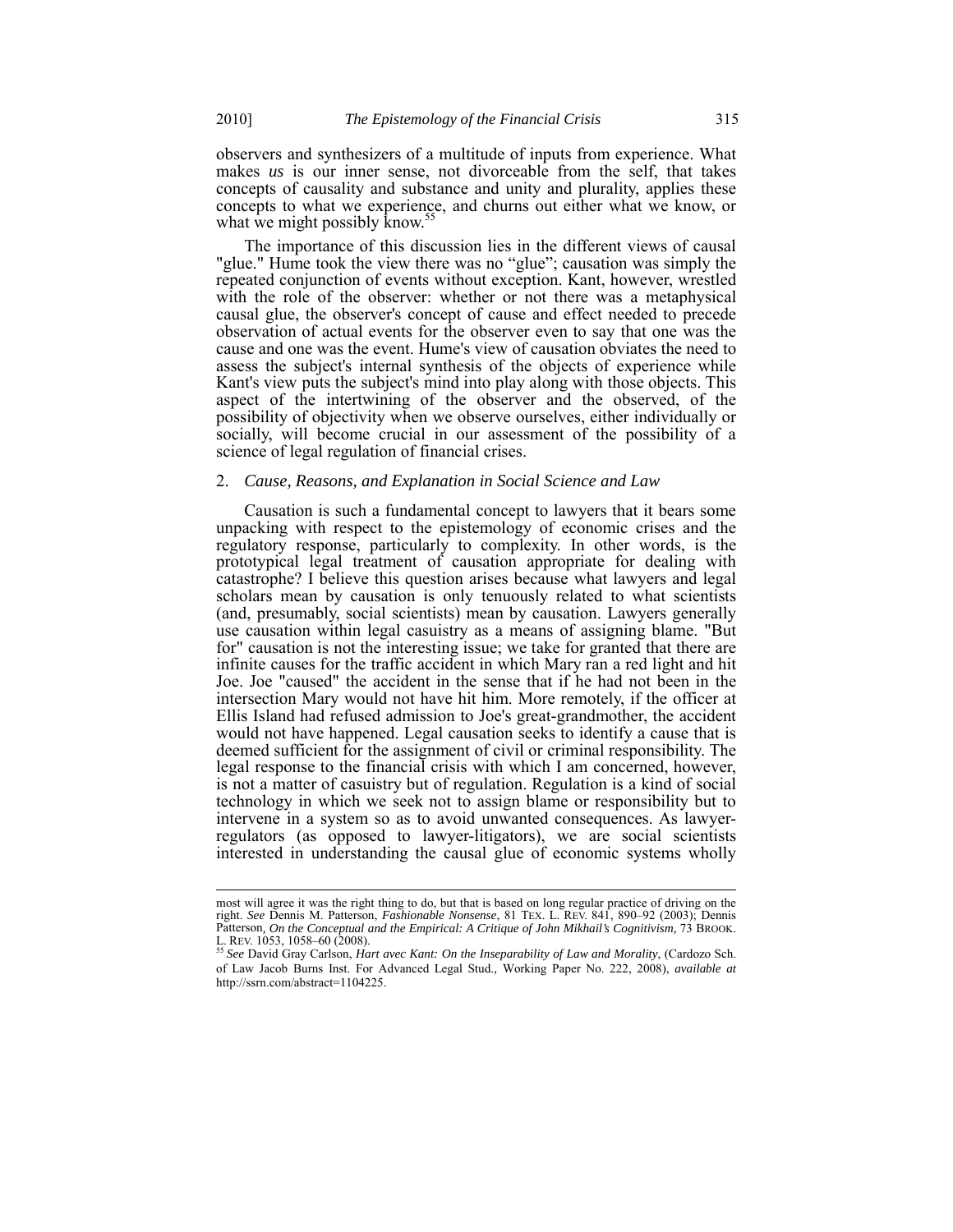apart from the assignment of blame. If morally unobjectionable acts, singly or in combination, create harm, we want to regulate them.

This type of regulating requires that we think about causation as scientists and philosophers, not as traditional blame-assigning lawyers. Hence, I will first consider social scientific causation and then compare briefly the most sophisticated attempts to reconcile legal causation with it.

# *a. Reasons and Causes in the Philosophy of Social Science*

It is clear that Hume was the winner of the debate over causation, at least insofar as the interjection of metaphysics into science was concerned. The dominant philosophy of both natural and social science in the early years of the 20th century was logical positivism, which held that the only bases for scientific truth were self-evident truths (i.e., logical deduction and analytic truths) and observation. Scientific causal statements are "deductive-nomological": "[t]o explain a particular event, one deduces its occurrence from a set of one or more laws of nature together with a description of the 'initial' conditions that the laws require for the occurrence of the event to be explained."<sup>56</sup> Moreover, under logical positivism, all scientific theories reduce to more general scientific laws.<sup>57</sup> The logical positivists viewed any attempt to explain one event in terms of another by way of "causation," for example, as without meaning. From this basis, Carl Hempel developed his "covering laws" thesis, Popper rejected the verification principle in favor of falsification, and so on. Despite the decline of logical positivism's appeal, philosophers of physical science continue to be more concerned with identifying the regularities as causesand-effects than exploring the metaphysics of cause-and-effect.<sup>5</sup>

The issue of the metaphysics of the causal "glue," even in the physical sciences, is one of continuing conundrum. There is a problem with the simplicity of Humean regularity, which abjures any inquiry into the "glue" in favor of the view that "laws of nature are nothing more than true

l

Rudolf Carnap, *The Value of Laws: Explanation and Prediction*, *in* PHILOSOPHY OF SCIENCE: THE CENTRAL ISSUES 678 (Martin Curd  $\&$  J.A. Covers eds., 1st ed. 1998). This is probably something of an overstatement, and I do not mean to summarize the entirety of the debates in the philosophy of the physical sciences over the last fifty years. They revolve around the question whether scientists should accept the *reality* of the unobservable products of scientific theories (scientific realism). For example, the scientific realists, contra the logical positivists, contend that the best theories of unobservable phenomena must mean that those theories are more than just models, and they reflect deep structures of what is real. *See* Bas C. Van Fraasen, *Arguments Concerning Scientific Realism*, *in* PHILOSOPHY OF SCIENCE: THE CENTRAL ISSUES, *supra* at 1064–1087. Scientific naturalism holds that the success of science is, empirically and inductively, the best justification for the scientific endeavor, and forswears any further metaphysical reflection about it. W.V. Quine, *Two Dogmas of Empiricism*, *in* PHILOSOPHY OF SCIENCE: THE CENTRAL ISSUES, 280, *supra* at 296–99.

<sup>&</sup>lt;sup>56</sup> ROSENBERG, *supra* note 8, at 10.<br><sup>57</sup> *Id*. at 11.<br><sup>58</sup> In 1966, Rudolf Carnap wrote:

<sup>&</sup>lt;sup>58</sup> In 1966, Rudolf Carnap wrote:<br>
Physicists [in the nineteenth century like Kirchhoff and Mach] reacted to [German idealism in the tradition of Fichte, Schelling, and Hegel] by saying: "Leave us alone with your why-questions. There is no answer beyond that given by the empirical laws." They objected to the why-questions because they were usually metaphysical questions

<sup>. . . . [</sup>W]e are no longer worried by why-questions. We do not have to say, "Don't ask

why", because now, when someone asks why, we assume that he means it in a

scientific, nonmetaphysical sense.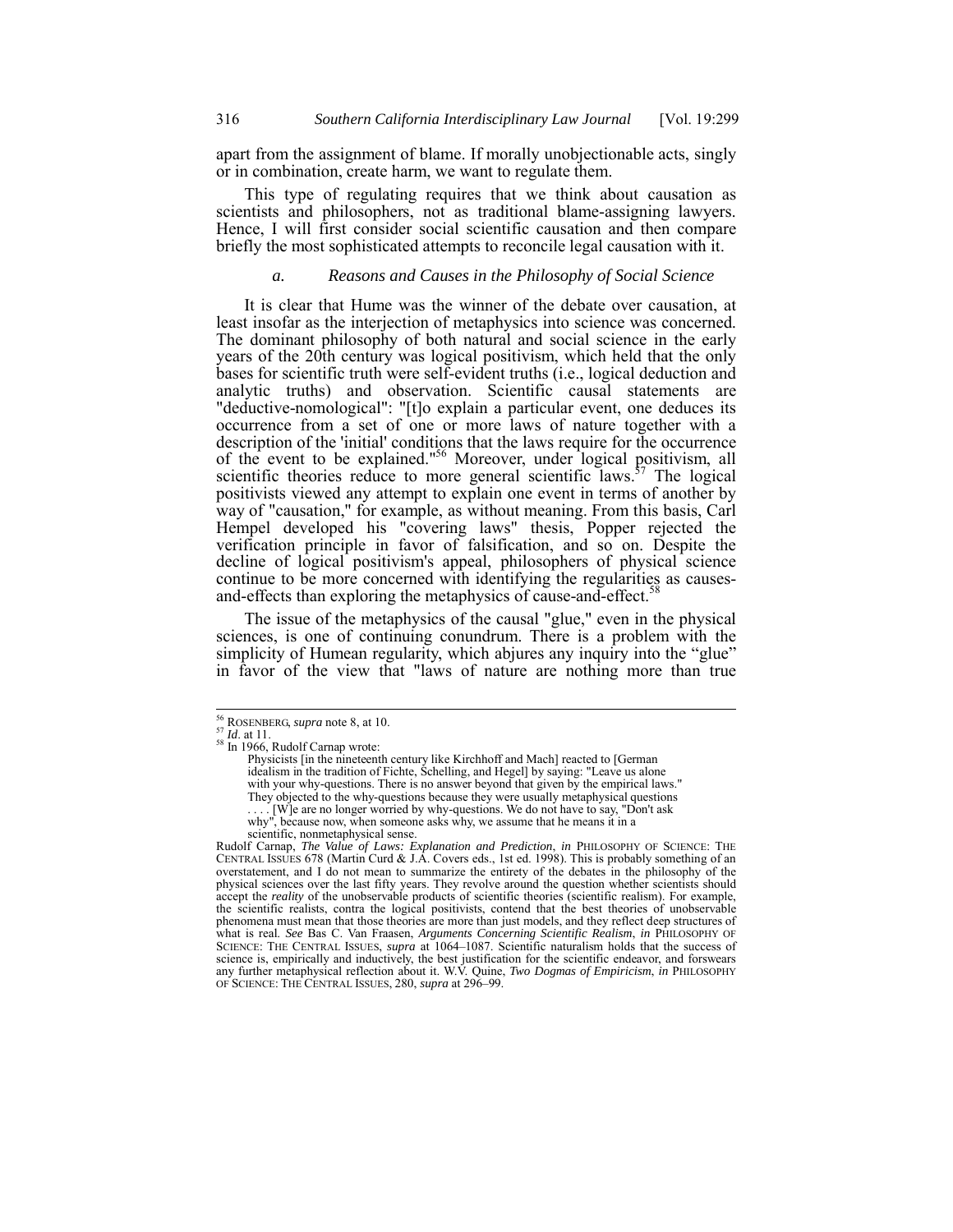universal generalizations."<sup>59</sup> Under mere universal generalizations, we can derive vacuous laws, ones that are true or just because no instances of them have ever been observed. An example would be the true universal generalization that all unicorns have x-ray vision. One response to the pure regularities approach to causation has been to require at least some actual objects that satisfy the condition.<sup>60</sup> A.J. Ayer argued, however, that the "existential condition" to the regularity theory excluded relationships that ought to be considered causal, and proposed an alternative: the epistemic regularity theory, under which laws might not be instantiated by actual events, but still say something important about the world (one example being Newton's first law of motion). Ayer proposed that laws of nature need not be logically necessary, but they do need to exhibit "epistemic regularity." Hence, "a proposition expresses a law of nature when it states what invariably happens" but it also needs to exclude vacuous laws, admit "hypothetical consequences of instantial laws," and extend to every possible case of corresponding causes and effects.<sup>61</sup> Moreover, what distinguishes a law of nature from a mere factual generalization is that the former supports counterfactuals.<sup>62</sup> "All dogs are mammals" is a law of nature because if my tortoise Toby turned out to be a dog, it would indeed be a mammal. "All my dogs are chow mixes" is a factual generalization. It is true that Max and Annie are both chow mixes, but if I acquired a dachshund, it would not be a chow mix.

Even Ayer admitted he did not have the final answer, because he had not accounted for functional laws,<sup>63</sup> for example, those that define the relationship between variables like temperature and pressure. Nor could he supply a definition for a law of nature, because he supplied only sufficient and not necessary conditions. That is, he admitted there could be other laws of nature, unknown to him or anyone else, which fell outside his proposal.<sup>64</sup> Critics of the epistemic regularity theory of causation propose instead something termed "necessitarian" or the "universals theory."<sup>65</sup> Here, the view is that a law of nature represents the relationship of properties to other properties, not things or events. "Statements of laws of nature, on this view, are not universal generalizations about particulars but singular statements about universals."<sup>66</sup> Put as simply as possible, the generalization that all dogs are mammals is not, under this view, a universal generalization about mammals, but about the properties that constitute "mammal-ness" like being hairy, or having warm blood.

There are no clear-cut winners in this debate. For example, critics of the universals theory propose returning to Humean regularity because the

<sup>&</sup>lt;sup>59</sup> Commentary, in PHILOSOPHY OF SCIENCE: THE CENTRAL ISSUES, supra note 58, at 880.

<sup>&</sup>lt;sup>60</sup> *Id.* at 880–81.<br><sup>61</sup> A.J. Ayer, *What is a Law of Nature?*, *in* PHILOSOPHY OF SCIENCE: THE CENTRAL ISSUES, *supra* note 58, at 808, 815–18.<br>
<sup>62</sup> Commentary, supra note 59 at 883–84; Ayer, supra note 61, at 808, 815–24.

<sup>&</sup>lt;sup>63</sup> Ayer, *supra* note 61, at 818.<br>
<sup>64</sup> Ayer, *supra* note 61, at 824.<br>
<sup>65</sup> Commentary, *supra* note 59, at 885–87.<br>
<sup>66</sup> Id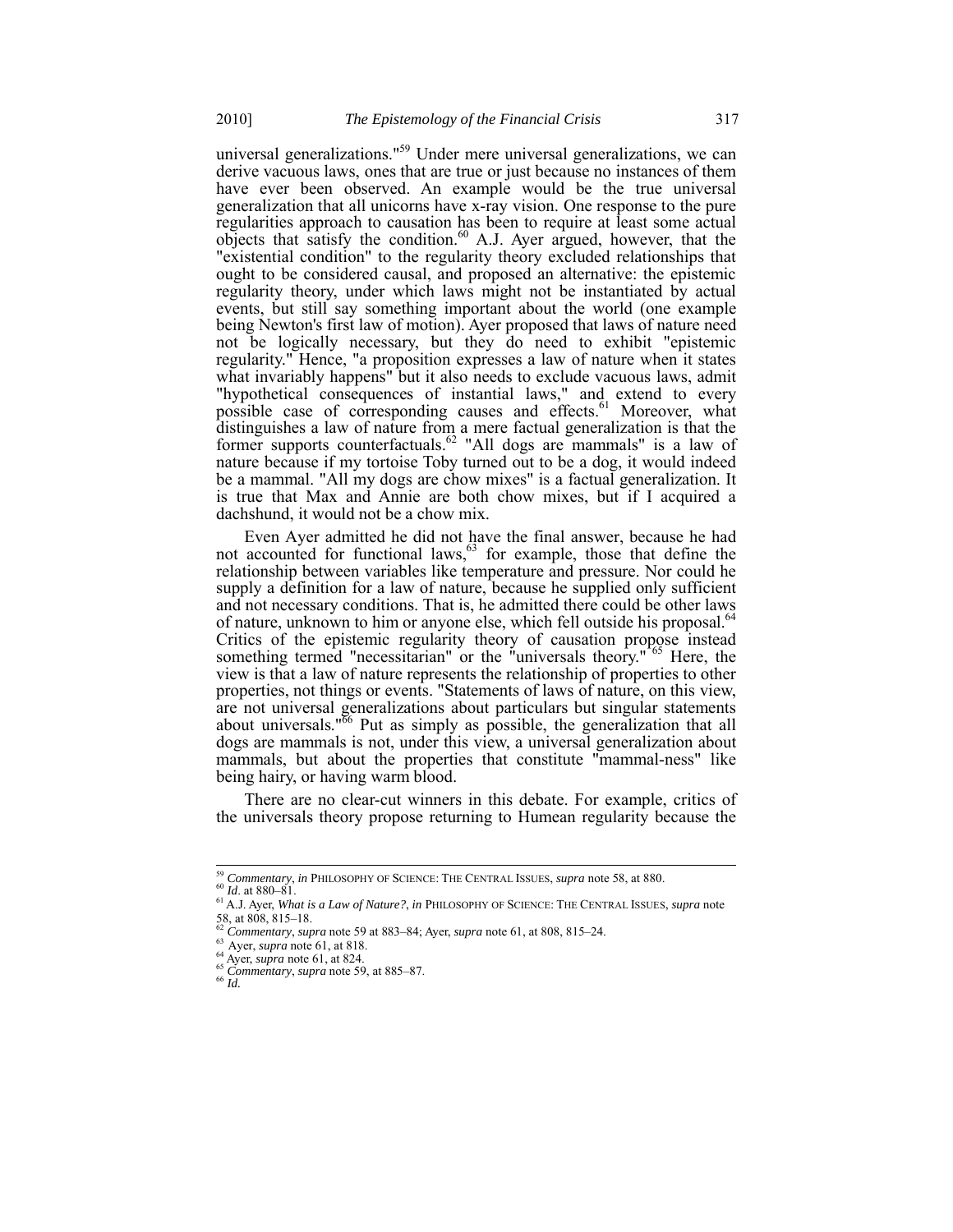former fails to eliminate the possibility of vacuous laws.<sup>67</sup> Other theories include "counterfactual" theory: i.e., A is a cause of B if B would not have occurred unless A occurred. Counterfactual causation raises its own problems, including multiple, transitive, pre-emptive, and over determined  $causes<sup>6</sup>$ 

The problems of causation in the physical sciences are relatively noncontroversial however, as compared to the social sciences. Consider, for example, a particularly controversial kind of regulatory technology: minimum wage laws. If "[e]conomics is traditionally the most formal and abstract of the discourses about human interactions,<sup>"69</sup> then we ought at least to be able to agree as a descriptive matter about the effect of minimum wage laws before debating their desirability as a matter of policy. It is, however, not so easy, even for a concept arguably at the level of an introductory microeconomics course. Under neo-classical microeconomics, an unregulated market for labor will reach equilibrium at a wage rate and employment level that clears the market. Everybody who wants a job will be employed, but the wage level may be lower than they would like. The impact of imposing a minimum wage floor, as the theory predicts, is that employers who would otherwise hire at lower wages will not, and the result will be increased unemployment. Nevertheless, not only do policy makers and social scientists disagree about the normative trade-offs, they also disagree whether the economic model correctly predicts the effects.<sup>7</sup>

The problem in moving from natural science to physical science is the role of purpose or teleology. Steven Pinker captures the essence of teleology, even in the purely physical sciences, by summarizing many of the unresolved philosophical debates about causation, and asking, "How can we make sense of the intuition of oomph that drives our causal instincts? $171$ <sup>1</sup> It is thought that scientific causality should be devoid of all notions of intentionality even if the system being studied seems to have a

<sup>71</sup> PINKER, *supra* note 68, at 218.

<sup>67</sup> D.H. Mellor, *Necessities and Universals in Natural Laws*, in PHILOSOPHY OF SCIENCE: THE CENTRAL ISSUES, *supra* note 58, at 846, 858–62. **68 STEVEN PINKER, THE STUFF OF THOUGHT:** LANGUAGE AS A WINDOW INTO HUMAN NATURE 211–15<sup>68</sup> STEVEN PINKER, THE STUFF OF THOUGHT: LANGUAGE AS A WINDOW INTO HUMAN NATURE 211–15

<sup>(</sup>reprint ed., Penguin Books 2008) (2007). <sup>69</sup> Hans Kellner, *in* THE BLACKWELL GUIDE TO THE PHILOSOPHY OF THE SOCIAL SCIENCES, *supra* note

<sup>40,</sup> at 248. "[Economics] stands at the edge of the social sciences, pretending to belong elsewhere. The economist, according to Deirdre McCloskey, aspires to the conditions of pure science, a world of cooling obstruct the proofs." Id.<br>
The calculated perfectly, where neither argument nor tale-telling obstruct the proofs." Id.<br>
<sup>70</sup> See, e.g., Paul Krugman, *The Living Wage: What It Is and Why We Need It*, WASH. MONTHLY 1998, *available at*

http://economistsview.typepad.com/economistsview/2006/06/paul\_krugman\_th\_2.html. Krugman stated:

So what are the effects of increasing minimum wages? Any Econ 101 student can tell you the answer: The higher wage reduces the quantity of labor demanded, and hence leads to unemployment. This theoretical prediction has, however, been hard to confirm with actual data. Indeed, much-cited studies by two well-regarded labor economists, David Card and Alan Krueger, find that where there have been more or less controlled experiments, for example when New Jersey raised minimum wages but Pennsylvania did not, the effects of the increase on employment have been negligible or even positive. Exactly what to make of this result is a source of great dispute. Card and Krueger offered some complex theoretical rationales, but most of their colleagues are unconvinced; the centrist view is probably that minimum wages "do," in fact, reduce employment, but that the effects are small and swamped by other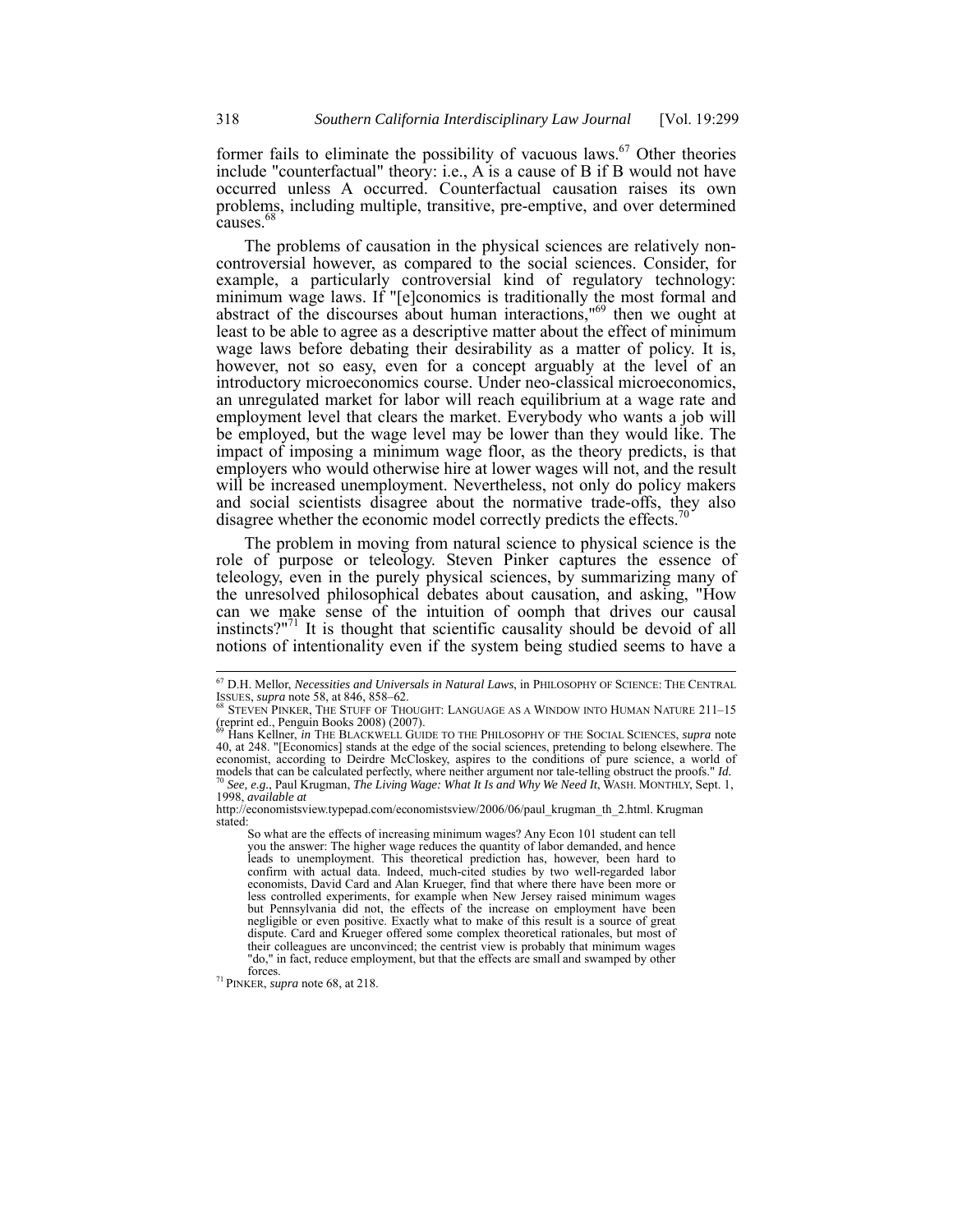purpose. In the physical sciences, we would not think of the forces in feedback system like a thermostat or a toilet float to have the intention of seeking equilibrium. "[A]n explanation of the teleological structure of a thermostat can be accounted for and made nonarbitrary by reference to causal mechanisms making up the thermostat and the causal act of setting the thermostat."<sup>72</sup> On the other hand, there is a significant philosophical debate over the role of intentionality as a "cause" or "reason" when dealing with the actions of sentient beings in a physical world. Somewhat infamously, Hempel proposed, in the logical positivist tradition, that reasons in history, as distinguished from reductive covering laws analogous to those in the physical sciences, were meaningless.73 Donald Davidson, on the other hand, argued that reasons or rationalizations were "a species of ordinary causal explanation."<sup>74</sup>

The fundamental question is where social institutions or objects sit with respect to the continuum between physical cause in the natural sciences and willful intention of an individual human being.<sup>75</sup> The thermostat does not "intend" to equilibrate. Nor, would it seem, does the market for low-cost, unskilled labor. We ought to conclude, then, that it is as absurd to ascribe end-seeking to the labor market because, in that context, "[e]nd-seeking is a property that adds no explanatory content—everything that happens does so because of the arrangement of causal mechanisms such as the feedback mechanisms that do the work of directing the system toward the end state."<sup>76</sup> As to economic systems, of which the labor market is a part, as Paul Krugman observed, "the amorality of the market economy is part of its essence, and cannot be legislated away."

The attribution of purpose or meaning to social institutions, however, sits in another one of those difficult conceptual places between polarities in how we make sense of systems themselves comprised of individual human beings undertaking purposive action. Paul Roth distinguishes the role of explanation from the role of understanding of meaning in the social sciences: "Explainers pose the study of human qua social beings as continuous with the study of humans qua natural objects. Understanders conceive of the human sciences as *sui generis*, a realm of study of nonnatural objects constituted by values and interests."<sup>78</sup> To what extent does a macro view of the systems themselves influence action of the actors within the system? Or, as Professor Stephen Turner asks: "to what extent are [social institutions] 'real,' or, put differently, do they possess any explanatory force beyond the elements of human action and physical

 $\overline{a}$ 

<sup>72</sup> *See* Stephen P. Turner, *Cause, the Persistence of Teleology, and the Origins of the Philosophy of Social Science*, *in* THE BLACKWELL GUIDE TO THE PHILOSOPHY OF THE SOCIAL SCIENCES, *supra* note

<sup>40,</sup> at 30.<br> $^{73}$  OBJECTIVITY, *supra* note 13, at 14–29.

<sup>&</sup>lt;sup>73</sup> OBJECTIVITY, *supra* note 13, at 14–29.<br><sup>74</sup> Donald Davidson, *Actions, Reasons, and Causes*, 60 J. PHIL. 685 (1963).<br><sup>76</sup> Turner, *supra* note 72, at 35.<br><sup>76</sup> Turner, *supra* note 72, at 35.<br><sup>77</sup> Krugman, *supra* not *Sciences*, *in* THE BLACKWELL GUIDE TO THE PHILOSOPHY OF THE SOCIAL SCIENCES, *supra* note 40, at 311.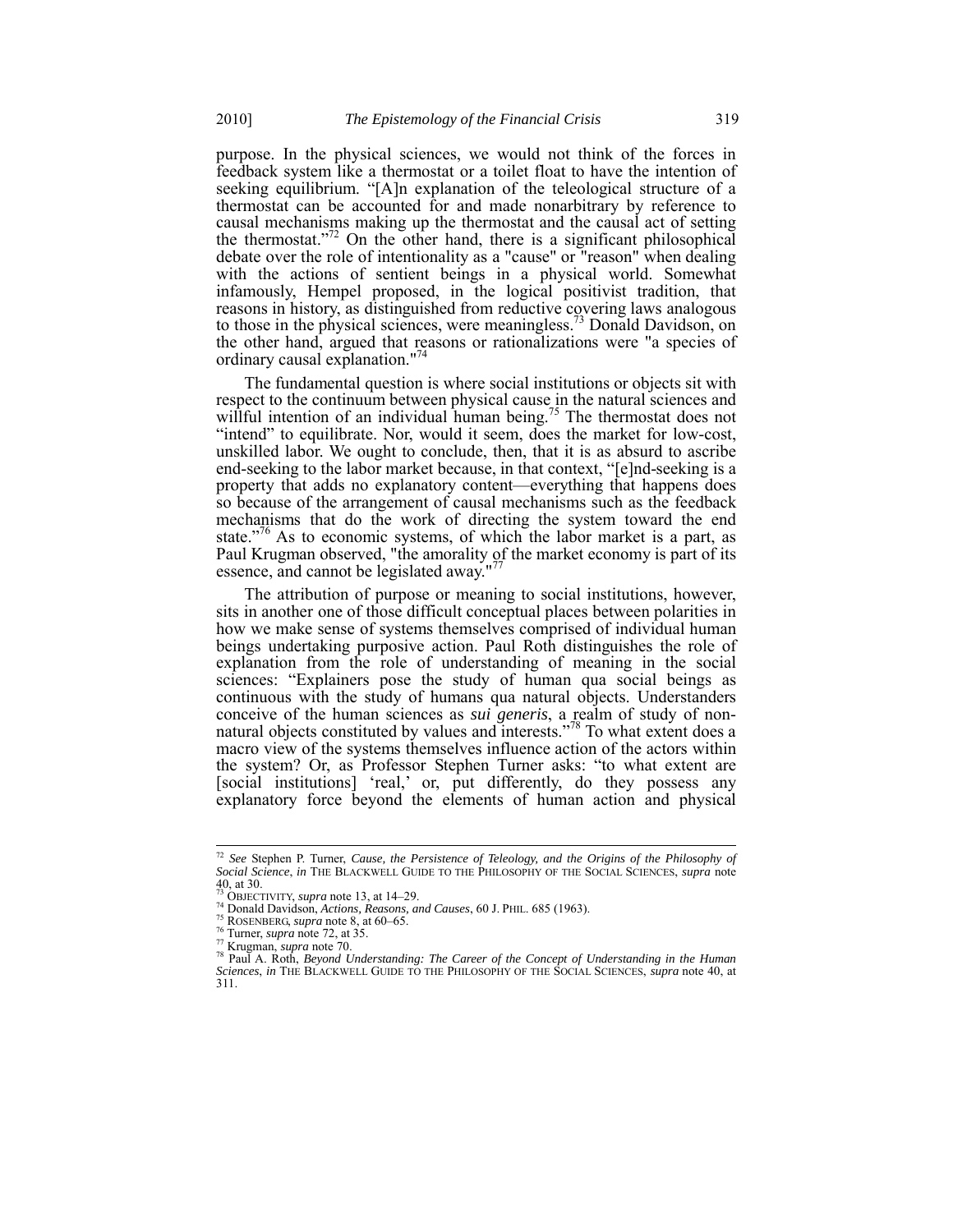causality that compose them?"<sup>79</sup> That is to say, the social system appears to be purposive because of the feedback loop between system and individuals due to the human intention feeding back into it, and not because of anything inherent in the system itself.

In precisely this way, the economist Brian Arthur criticizes the implicit teleology of traditional modern economics which models by way of general equilibrium theory.<sup>80</sup> Standard economics assumes diminishing returns, but Arthur argues there are instances in which the assumption of "increasing returns" does a better job of explaining what individual agents are doing.<sup>8</sup> What Arthur is doing is a reconciliation of the apparent end seeking within the amoral market and the real end seeking of market participants. This reconciliation may or may not be necessary in the market for low-paid workers, but Arthur contends that bubbles and crashes are better explained by assuming that "investors cannot assume or deduce expectations, but must discover them."<sup>82</sup> In Arthur's model, "agents continually create and use 'market hypotheses'—individual, subjective, expectational models—of future prices and dividends within an artificial stock market on the computer  $\ldots$  "83 The key to replicating bubbles and crashes within the model is having the participating agents update their hypotheses about the market quickly. "[I]f the rate of updating of hypotheses is increased, the

l

We must never assume that the looping of theory into social performances is preordained, but neither should we separate as sharply as Bourdieu the realm of theoretical labour from that of worldly practice and embodied skill. Our task is rather to trace the tangled, shifting, and uncertain connections between the practices contained within a theoretical subculture and social practice of other kinds. It is up to historians of the human sciences to examine in what ways, if any, knowledge has looped into social practices, and how the transformation of those social practices in the face of such knowledge has, in turn, fed back into the inquiries of the human sciences.

<sup>&</sup>lt;sup>79</sup> Turner, *supra* note 72, at 34.<br><sup>80</sup> W. Brian Arthur, Talk Delivered at the Conference Einstein Meets Magritte at the Free University of Brussels: The End of Certainty in Economics (1994), *reprinted in* THE BIOLOGY OF BUSINESS: DECODING THE NATURAL LAWS OF ENTERPRISE at 31 (J.H. Clippinger ed., 1999) [hereinafter End of Certainty]; W. Brian Arthur*, Complexity and the Economy*, 284 SCI. 107 (1999) [hereinafter *Complexity and the Economy*]. Frank Pasquale pointed me to an interesting recent essay in the intellectual history of science. Joel Isaac, *Tangled Loops: Theory, History, and the Human Sciences in Modern America*, 6 MOD. INTELL. HIST. 397 (2009). Similarly to Arthur, Isaac is trying to assess, for purposes of historiographic method, how to assess the interplay between social scientist theorizers and the objects of their study, without being co-opted by the underlying theories themselves. What we can observe at times is that "theoretical practices are entangled in special ways with the world they seek to limit: as practices that are designed to produce knowledge *about* practices, theories in the human sciences may be taken up by the very objects they seek to understand." *Id.* at 416. (Isaac's example is the interplay between options theorists and the development of the trading markets in derivatives.) On one hand, some sociologists suggest that this "looping" between theory and social practice largely forecloses the possibility of objective study about practices; on the other hand, others continue to argue there is a scientific demarcation beyond which theory about social practices has an objectivity that goes beyond cultural or linguistic standpoint. Says Isaac:

*Id*. at 418–19.

It strikes me that this is a historian's methodological concession to the philosophical point about the infinite regresses we encounter at the core of discussion of concepts like "looping." The practice Isaac writes about is theorizing about theory; Isaac's own essay is a theory about theorizing about theory (ultimately prescribing three heuristics to deal with the regress), and I have offered my own meta-view (another layer of theory?) on top of Isaac's work. To some extent, this supports the "endless looping" theorists, but my intuition (and, it appears, Isaac's) is that there is some middle ground that requires at least the concept of foundational knowledge, even if we cannot nail down what the foundational knowledge is, and even if heuristics are the only methodological tool available.

<sup>81</sup>*Complexity and the Economy*, *supra* note 80 at 108. 82 *Id.* at 109. <sup>83</sup> *Id.* at 109.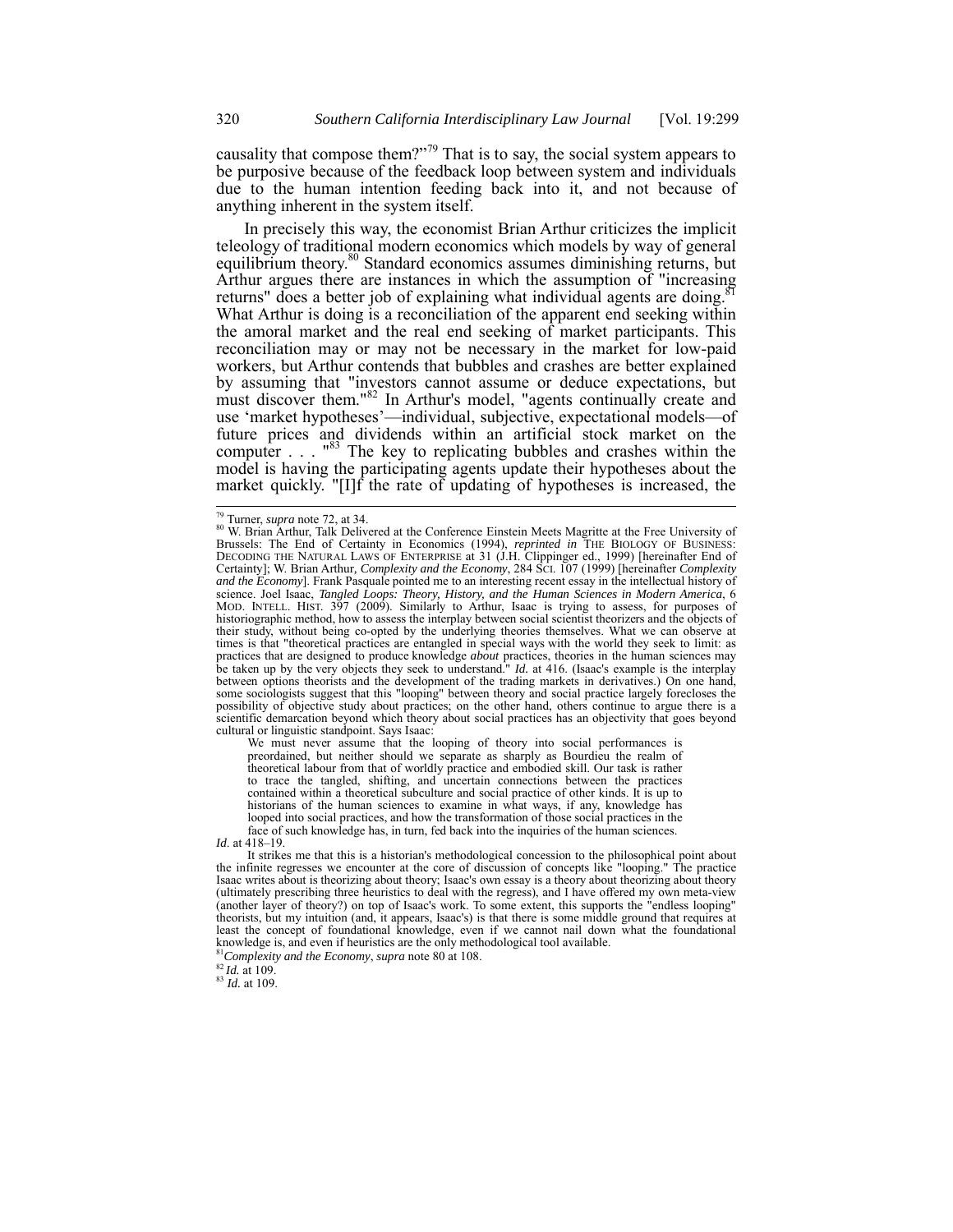market undergoes a phase transition into a complex regime and displays several of the anomalies observed in real markets. It develops a rich psychology of divergent beliefs that don't converge over time."<sup>84</sup>

Arthur contends that it is error to view the economy as a physical object, "a gigantic machine," rather than a construct of its agents.<sup>85</sup> Economics, the most formal and abstract of the social sciences, wants to develop orderly predictive theory, but to do so it needs to operate on welldefined problems in which "[t]here should be no blurring of agent and problem.<sup>"86</sup> Yet traditional economics requires "heroic assumptions" in order to take the agents' purposiveness out of the analysis: "Otherwise the well-defined characterization unravels, agent and problem become blurred, and pockets of uncertainty start to bulge." $87$  The problem is the selfreferential loop created by the activity of the markets, the participants' awareness of that activity, which in turn influences their actions, which in turn affects the markets, and so on.<sup>88</sup> The point here is that individual human action may well have singular purpose in which there is, at least in theory, a singular causal relationship (why did the mortgage broker commit to that particular subprime mortgage?) that includes influence from the very markets whose activities those actors affect.

Max Weber posited a "compatibilist" position that sought to reconcile causation as a matter of scientific regularities with the intuitive sense that individual human beings act for less reducible reasons.<sup>89</sup> He "raised the question of whether, even if one could have 'a sort of chemistry if not mechanics of the psychic foundations of social life,' its results would have significance 'for our knowledge of the historically given culture or any phase thereof, such as capitalism, in its development and cultural significance?"<sup>390</sup> This position is "attributive causation," in which the appropriate answer is not the mechanistic one. For example, the answer to the question "Why did you buy a small fishing boat for your son?" does not

In his recent assessment of the bursting of the credit bubble, Posner makes similar observations about the impact of the macro economy on individual decision-making (say, for example, hoarding cash) and the feedback loops and oscillations that occur as a result. Richard A. Posner, *A Failure of Capitalism (VI): Fear, Uncertainty, and the Economy* (May 20, 1979), http://correspondents.theatlantic.com/richard\_posner/2009/05/a\_failure\_of\_capitalism\_vi\_fear\_uncertai nty\_and\_the\_economy--richard\_a\_posner.php; Richard A. Posner, *A Failure of Capitalism (VII): Are We*  at a Turning Point? (May 18, 2009),<br>http://correspondents.theatlantic.com/richard\_posner/2009/05/ready\_a\_failure\_of\_capitalism.php.  $\frac{89}{90}$  Turner, *supra* note 72, at 33.

 $^{84}\,$  Id.

<sup>&</sup>lt;sup>85</sup> End of Certainty, supra note 80 at 32.<br><sup>86</sup> *Id.* at 34.<br><sup>87</sup> *Id.* 

<sup>87</sup> *Id.* <sup>88</sup> *Id.* at 37.

People are creating a world that forms from their predictions, but if they try to form these expectations in a perfectly logical deductive way, they get into a self-referential loop. There is a logical hole in standard economic thinking. Our forecasts cocreate the world our forecasts are attempting to predict. And if I do not know how others might determine their forecasts, mine are indeterminate. There are some cases in economics where it is pretty obvious that everyone can figure out what to do, where something like the above given scheme does work. But otherwise the problem is fundamental. When our ideas and preferences cocreate the world they are trying to forecast, self-reference renders the problem indeterminate. The idea that we can separate the subjects of the economy (the agents who form it) from the object (the economy itself) is flawed. Pockets of indeterminism are present everywhere in the economy. And the high-modern form of economic determinism fails. *Id.*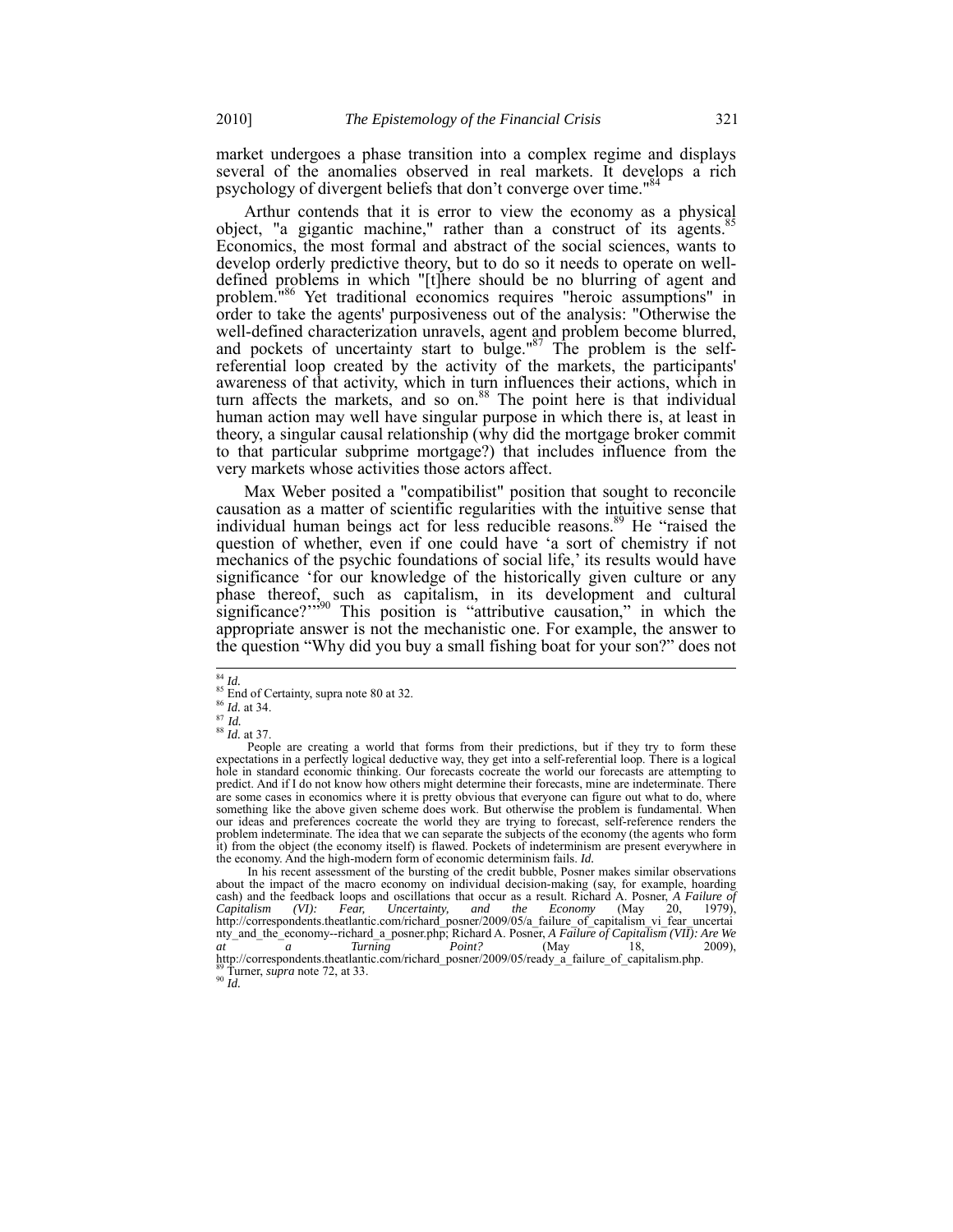reduce to molecular biology or further. Rather, the answer attributes meaning to the action. In the above example, the answer is "because he wanted one and I spoil him rotten."<sup>91</sup>

Where do economists stand on the science of bubbles? It is still an open question whether we will ever have the tools to sort through the mix of explanatory and attributive causation that makes up a macro-economy. Arthur's view that feedback loops of intentionality impact the ability of mathematical models to predict bubbles and crashes seems intuitively correct. Indeed, in the fierce and partisan debate between interventionists and free-market advocates, the one point of agreement is that prediction of the unknown and uncertain future from the known past is no easy task.<sup>92</sup>

#### *b. Reconciling Legal Causation with Scientific Causation*

The same tension between impartial social scientific causation and individual human understanding of the system in which the actor operates

*Id.*

Crying "bubble" is empty unless you have an operational procedure for identifying bubbles, distinguishing them from rationally low risk premiums, and not crying wolf too many years in a row. Krugman rightly praises Robert Shiller for his warnings over many years that house prices might fall. But advice that we should listen to Shiller, because he got the last one right, is no more useful than previous advice from many quarters to listen to Greenspan because he got several ones right. Following the last mystic oracle until he gets one wrong, then casting him to the wolves, is not a good long-term strategy for identifying bubbles. Krugman likes Shiller because he advocates behavioral ideas, but that's no help either. People who call themselves behavioral have just as wide a divergence of opinion as those who don't. Are markets irrationally exuberant or irrationally depressed *today*? It's hard to tell.

*Id.*

This difficulty is no surprise. It's the central prediction of free-market economics, as crystallized by Hayek, that no academic, bureaucrat or regulator will ever be able to fully explain market price movements. Nobody knows what "fundamental" value is. If anyone could tell what the price of tomatoes should be, let alone the price of Microsoft stock, communism and central planning would have worked.

More deeply, the economist's job is not to "explain" market fluctuations after the fact, to give a pleasant story on the evening news about why markets went up or down. Markets up? "A wave of positive sentiment." Markets went down? "Irrational pessimism." ("The risk premium must have increased" is just as empty.) Our ancestors could do that. Really, is that an improvement on "Zeus had a fight with Apollo?" Good, serious behavioral economists know this, and they are circumspect in their explanatory claims.

But this argument takes us away from the main point. The case for free markets never was that markets are perfect. The case for free markets is that government control of markets, especially asset markets, has always been much worse.

<sup>&</sup>lt;sup>91</sup> OBJECTIVITY, supra note 13.

<sup>91</sup> OBJECTIVITY, *supra* note 13. <sup>92</sup> On the interventionist side, see Paul Krugman, *How Did Economists Get It So Wrong?*, N.Y. TIMES MAG.. Sept. 6, 2009, at 36, 37.

As I see it, the economics profession went astray because economists, as a group, mistook beauty, clad in impressive-looking mathematics, for truth. . . . [W]hat's almost certain is that economists will have to learn to live with messiness. That is, they will have to acknowledge the importance of irrational and often unpredictable behavior, face up to the often idiosyncratic imperfections of markets, and accept that an elegant economic "theory of everything" is a long way off. In practical terms, this will translate into more cautious policy advice – and a reduced willingness to dismantle economic safeguards in the faith that markets will solve all problems.

Krugman's article engendered from John Cochrane at the University of Chicago Booth School of Business, largely around the question whether, and the extent to which, the government should be involved in the allocation of resources. *See* John Cochrane, *How Did Paul Krugman Get it so Wrong*?, http://faculty.chicagobooth.edu/john.cochrane/ research/Papers/krugman response.htm. Putting aside the anger and ad hominem on both sides, this seems to me to be the valid point from Cochrane: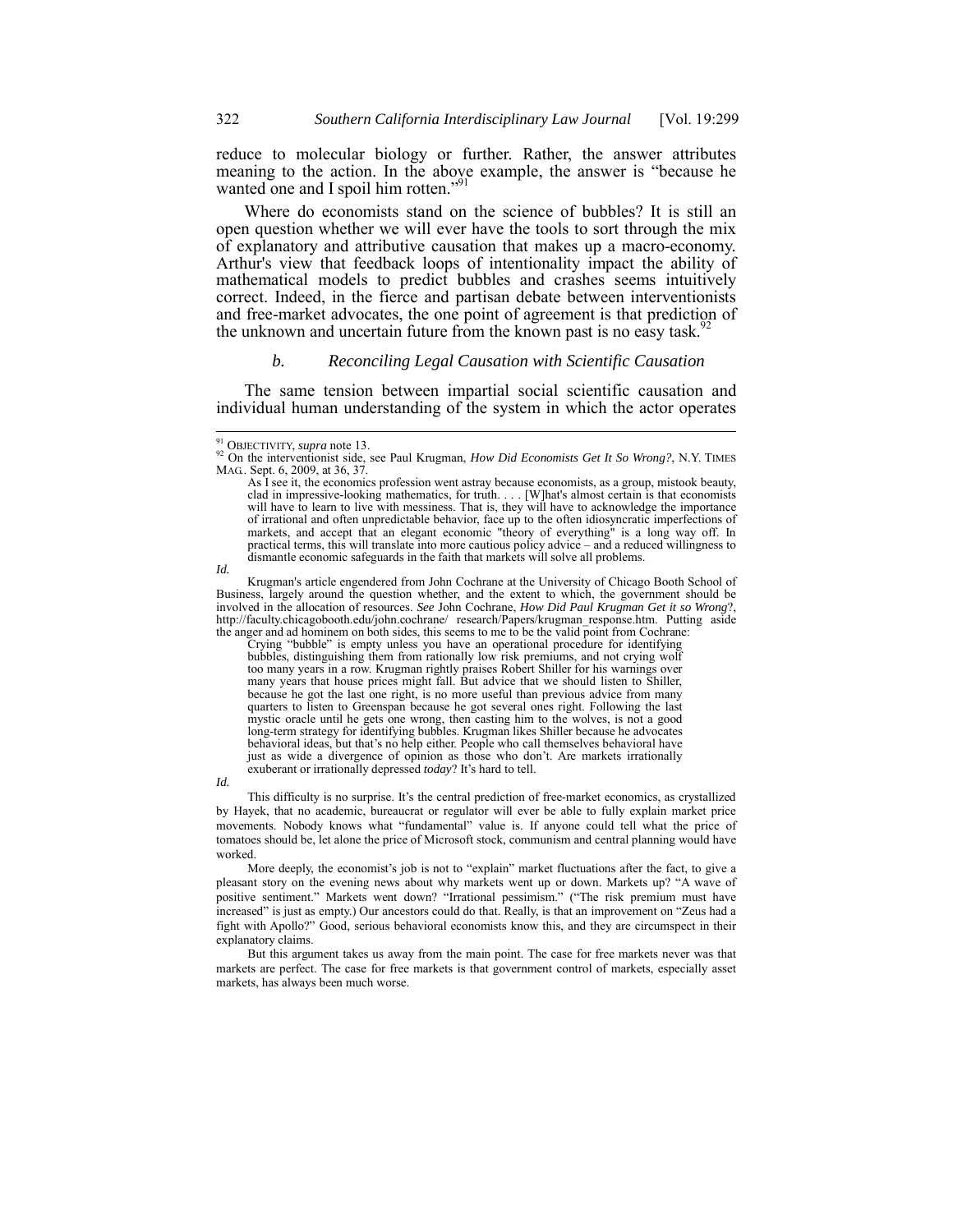appears in the positivist conception of the law. It seems to be no coincidence that the concepts of legal positivism were developing at about the same time as the articulation of the philosophy of the physical and social sciences. Hans Kelsen developed his "Pure Theory of Law" to identify positive law, but it turned on neo-Kantian metaphysics expressed in the fundamental *Grundnorm*, an a priori concept, accessible to us merely by reason and preceding our experience of the world, by which physical events took on legal consequence.<sup>93</sup> Hart's positivism put aside the metaphysics, but substituted the Rule of Recognition and the "internal point of view." This substitution is the key conceptual move: the melding of the objective and observable (i.e., positive) with the subjective and internal, the paradox of which is simply accepted or ignored. We observe people stopping at red lights and going on green lights, but that only tells us there is a norm. What makes it law, objectively and positively, is the subjective view of the individual from the internal point of view—the placement of the traffic light traces back to a Rule of Recognition by which the subjective actor recognizes the light as having the force of law.<sup>94</sup>

So, economics is a *science* in the logical positivist tradition. It ought not to try to speculate why things are happening in a metaphysical sense, but simply to explain or predict regularities.<sup>95</sup> If marginal costs exceed marginal revenues, generally the firm will shut down production. If interest rates go down, generally demand for houses will go up. If demand for labor goes up, so will wages. Consistent with Arthur's view of the traditional economic model, this assumes away the self-referential impact of market participants perceiving that markets are moving in a particular direction and modifying their own actions accordingly. That very self-reference that the objective economic model eliminates is the likely source of bubbles and crashes.

The explanation of *law*, on the other hand, in the positivist tradition at least, explicitly demands that we look at the internal point of view; otherwise we may be studying norms and not law. This explanation constitutes an implicit and unresolved paradox at the heart of legal positivism. The incremental result of combining the two "scientific" approaches—the external point of view of economics combined with the internal point of view of Hartian positive law—is a mish-mash in which the theory demands individual actors incorporate the external point of view in their internal motivations.<sup>96</sup> Ironically, that result is closer to Arthur's thesis l

<sup>&</sup>lt;sup>93</sup> HANS KELSEN, INTRODUCTION TO THE PROBLEMS OF LEGAL THEORY: A TRANSLATION OF THE FIRST EDITION OF THE REINE RECHTSLEHRE OR PURE THEORY OF LAW 24–25 (Bonnie Litschewski Paulson & Stanley L. Paulson trans., 2002).<br><sup>94</sup> H.L.A. HART. THE CONCEPT OF LAW 56–57 (1961).

<sup>&</sup>lt;sup>94</sup> H.L.A. HART, THE CONCEPT OF LAW 56–57 (1961).<br><sup>95</sup> That seems to be what John Cochrane was arguing in his response to Paul Krugman: that the science<br>of economics consists of observation and theory based not in narrati mathematical) models. *See* Cochrane, *supra* note 92. <sup>96</sup> The combination of law and economics has produced a Kuhnian "scientific" orthodoxy or paradigm

among scholars in that hybrid discipline in which it appears to be assumed that the butcher, brewer, or baker of Adam Smith's invisible hand actually has societal welfare maximization inside his or her head when making decisions. Corporate boards do not generally make decisions based on pareto-optimality, i.e., making everybody better off; they make "Kaldor-Hicks" decisions, which means that they are looking to maximize the corporation's share of any consumer surplus without regard to its overall impact on society. That is what we all do every time we haggle with somebody over the price of the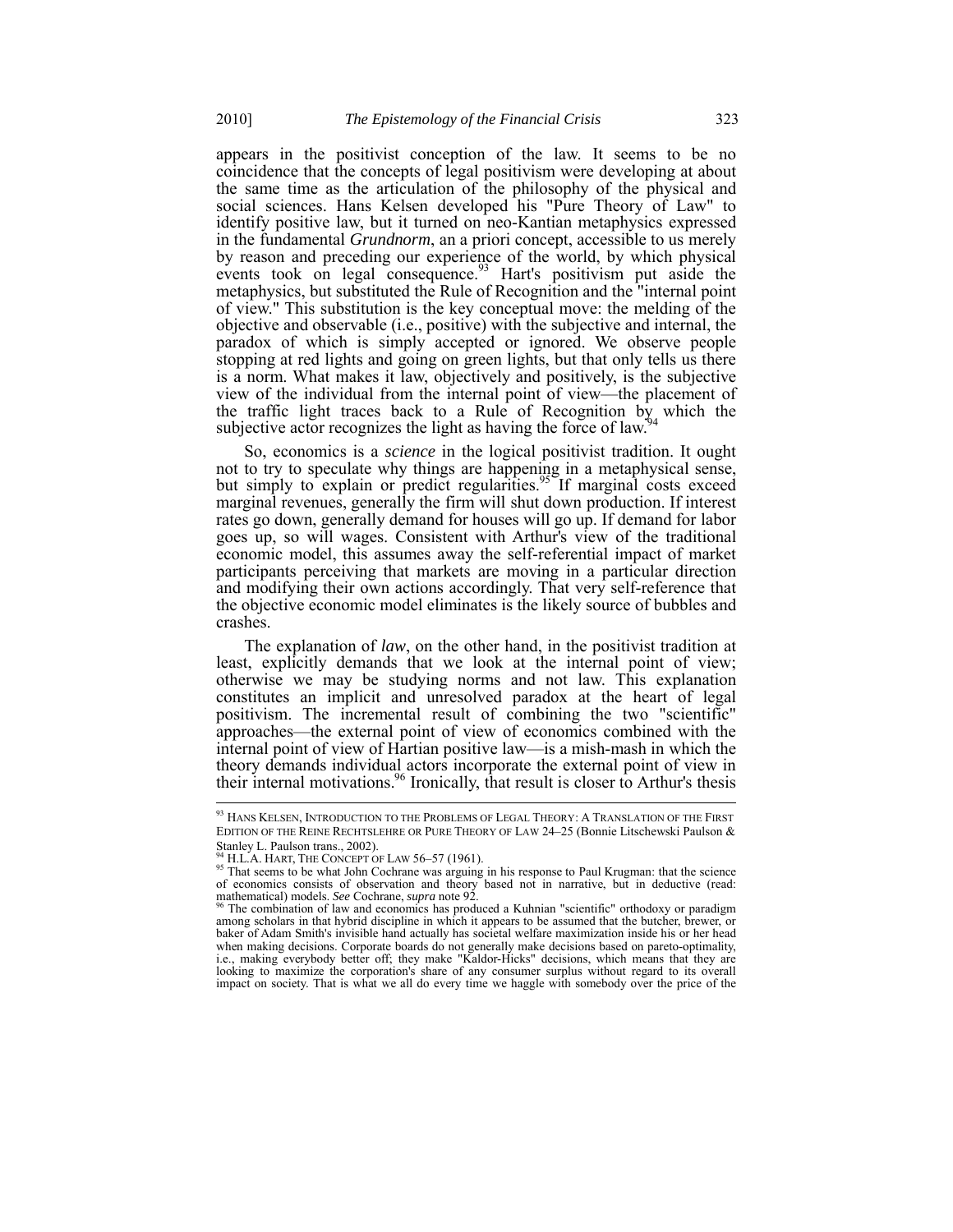of what is really happening than the neo-classical models of law and economics.

The struggle to reconcile causation within the legal system with the causation of scientific explanation reflects this internal-external tension as well. It is evident in the two most prominent systematic treatments of the issue: *Causation in the Law* by Hart and Honoré ("H&H") in 1959<sup>97</sup> and Michael Moore's *Causation and Responsibility*<sup>98</sup> almost forty years later. The H&H work on causation, as with Hart's positive law theory generally, aspires to science and "reduction," and abjures any discussion of metaphysics. Moore's work is in part a criticism of H&H, rejecting the wholesale failure to come to terms with the issues of metaphysics in causation.<sup>99</sup> What close analysis of both works demonstrates is that we ought not to be surprised at knee-jerk reactions to financial complexity as a problem, and a concomitant struggle to develop or justify legal intervention. First, legal causation is primarily concerned about past singular causes (i.e., did  $X$  cause  $Y$ ?). It is far less concerned about general causes (i.e., do  $\hat{X}$ 's cause Y's?).<sup>100</sup> Second, assigning primary causes for the purpose of after-the-fact blame in traditional legal casuistry turns out to be no less irreducible and mysterious than accounting for the causation of misfortune and injustice generally. Third, "regulation as technology" requires a social scientific approach to causation with the result that the science of financial modeling failed to anticipate and control the financial meltdown because complete control is beyond the capability of the science of human institutions for the reasons that Arthur articulates—the inseparability of individual actors and the systems in which they act. Since regulation is also a human institution, we can expect its ability to anticipate and control to be limited as well.

goods or services. This transformation (or Kuhnian paradigm) completes itself in models like the justification of contract formalism proffered by Alan Schwartz and Robert Scott (contracting parties really do want to maximize the joint surplus, not their individual share of it), or Ronald Gilson's justification of lawyering, in which he theorizes the only reason lawyers are present is because they have to increase the value of the total deal, not just each party's Kaldor-Hicks share. *See* Alan Schwartz & Robert Scott, *Contract Theory and the Limits of Contract Law*, 113 YALE L. J. 541, 552–53 (2003); Ronald J. Gilson, *Value Creation by Business Lawyers: Legal Skills and Asset Pricing*, 94 YALE L.J. 239, 243–44 (1984).<br><sup>97</sup> HART & HONORÉ, *supra* note 49.

<sup>98</sup> MICHAEL S. MOORE, CAUSATION AND RESPONSIBILITY (2008).<br><sup>99</sup> To get to the punch line quickly, the problem for me is that, on one hand, Professor Moore's<br><sup>99</sup> To get to the punch line quickly, the problem for me is that, conclusions about intervening cause seem sensible. I agree with his conclusions that the doctrine serves a proxy function of approximation and is not a "bright line". I also agree that the bright lines cannot be sustained as a matter of philosophical causation. I have no qualms over his opting for "substantial causation" as the test for apportioning tort liability. On the other hand, the discussion of the metaphysics of intervening cause seems to me to be

putting up straw men. Hart and Honoré were not metaphysicians. Professor Moore attacks the weakest metaphysics to make his case, not the strongest. Maybe there is no need to attack the metaphysics at all. Moreover, in view of the significant work in metaphor and analogy as a key component of cognitive science, it is strange he is so dismissive of the possibility that paradigm and metaphor are what "justify" our common sense line drawing.

In any event, my concern is with causation and its metaphysics, and I cannot fail to address one of the most important treatments of the subject in years. <sup>100</sup> *Id.* at 470–74.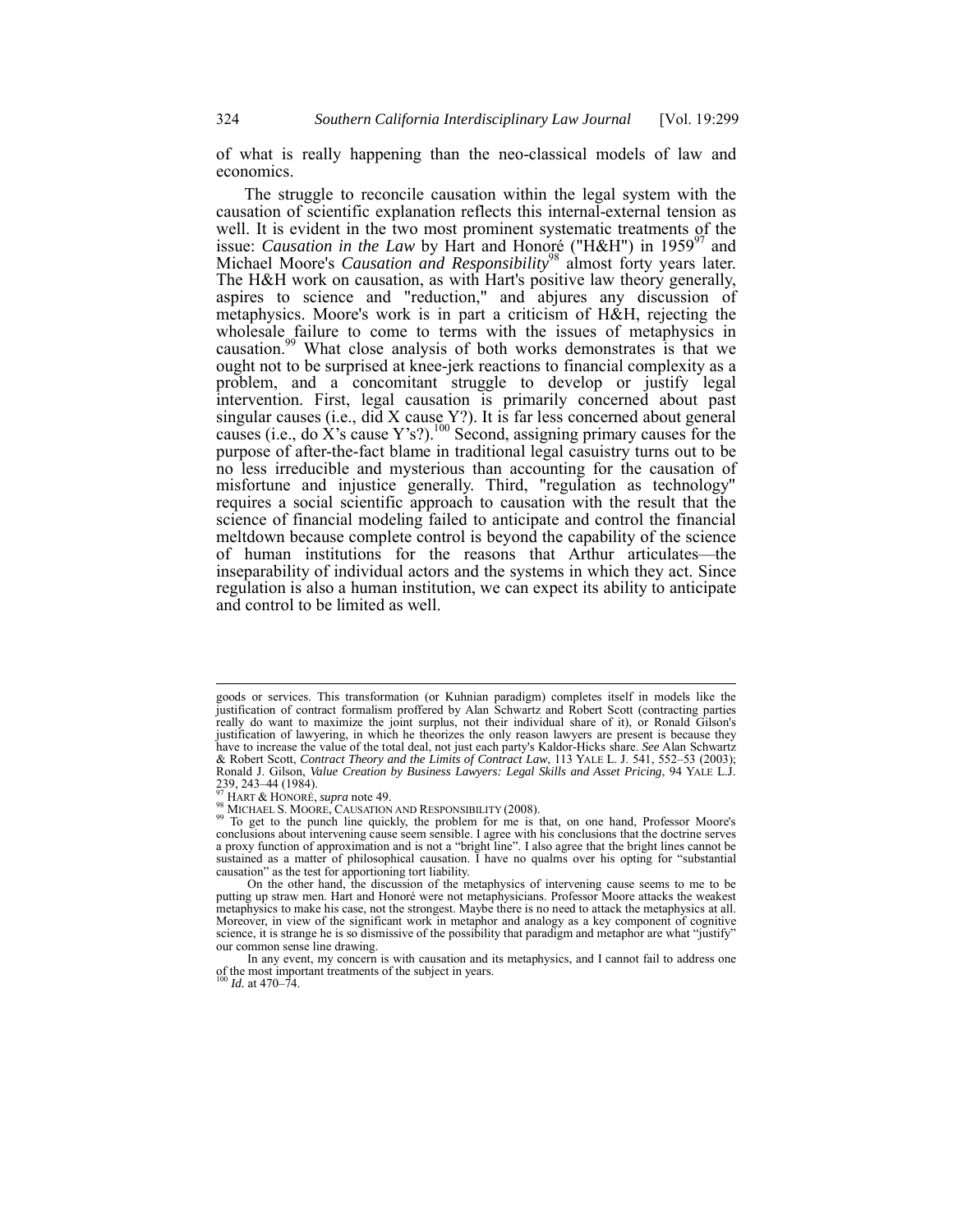## *i. The metaphysics of legal causation*

The first issue is the treatment of legal causation in the casuistic tradition. This treatment involves assigning blame or responsibility when looking backward at the causes of an untoward event, whether a tort or a crime. H&H were inheritors of both the Humean rejection of metaphysics, as well as the linguistic turn that found "the meaning of words like 'cause' . . . in the paradigmatic exemplars of such words shared by some linguistic community.<sup>"101</sup> Indeed,  $H\&H$  begin their analysis by distinguishing the broader philosophical issues of causation, including (a) the Kantian issues of causation as a matter of a priori knowledge and whether actions of rational agents following the dictates of moral duty are "uncaused" in a naturalistic sense,  $102$  and (b) Hume's rejection of metaphysical causation in favor of causation simply as the generalization from uniform sequence.<sup>103</sup> Causation for lawyers is a different kind of inquiry, one that largely accepts the search for physical explanation as raising few perplexities.<sup>104</sup> It is instead one of attribution or the meaning of events in terms of responsibility. Sociologists, historians, and H&H seem to agree the issue is less a question of mechanical or scientific cause than the common sense causal notions of the "historian, the lawyer, and the plain man."<sup>105</sup>

The hard question for lawyers is the retrospective question of attributing singular causal significance to the defendant's action.<sup>106</sup> H&H argued that there is more to legal causation than mere policy; the task is distinguishing those merely "but for" conditions (like the presence of oxygen for the starting of a fire) from cognizable legal causes.<sup>107</sup> The gist of their argument was that legal cause differs fundamentally from mere condition when abnormal events or voluntary human actions "bring about disturbances or deviations from the normal course of things."<sup>108</sup>

Trained as a lawyer, Weber pointed out that legal reasoning about responsibility was causal, and argued that this kind of reasoning, properly understood, was relevant to and sufficient for the kinds of factual historical questions that arise within cultural points of view. The proper understanding of the causal character of these questions was this: determinations of causality or responsibility did not require scientific laws, but required a judgment that, in a class of similar cases, subtracting a given condition would have lowered the probability of the outcome.

Turner, *supra* note 72, at 33. *See also* OBJECTIVITY, *supra* note 13, at 65 ("The historian's narrational mode of causal reasoning, which does not differ from that of everyday common sense in any deep structural way, is very different from that of a scientist working in a laboratory, conducting experiments.")<br> $^{106}$  *Id.* at 22–23.<br> $^{107}$  *Id.* at 30–31.

<sup>108</sup> *Id*. at 37–38. So, for example, if a gardener forgets to water the plants and they die, the failure to water is the cause, not the sequence of physical events by which, botanically speaking, a dry plant dies. "The initial disturbance of the normal condition of the thing affected is the cause: these [later events] are merely details of the way it develops. To cite these later phases of the process as the cause would be pointless in any explanatory inquiry; for we only know of them as the usual or necessary accompaniments of the abnormal occurrence or human intervention, which has already been recognized as 'making the difference' between the normal course of events and what has in fact occurred, and so explaining the latter." *Id.*

 $101$  *Id.* at 257-58.

<sup>&</sup>lt;sup>102</sup> HART & HONORÉ, *supra* note 49, at 13.<br>
<sup>103</sup> Id. at 14.<br>
<sup>103</sup> Id. at 14.<br>
<sup>104</sup> Id. at 8.<br>
<sup>105</sup> Id. at 11. H&H, as a rhetorical device, repeatedly lump these three categories together. It is consistent with Max Weber's notion of legal causation: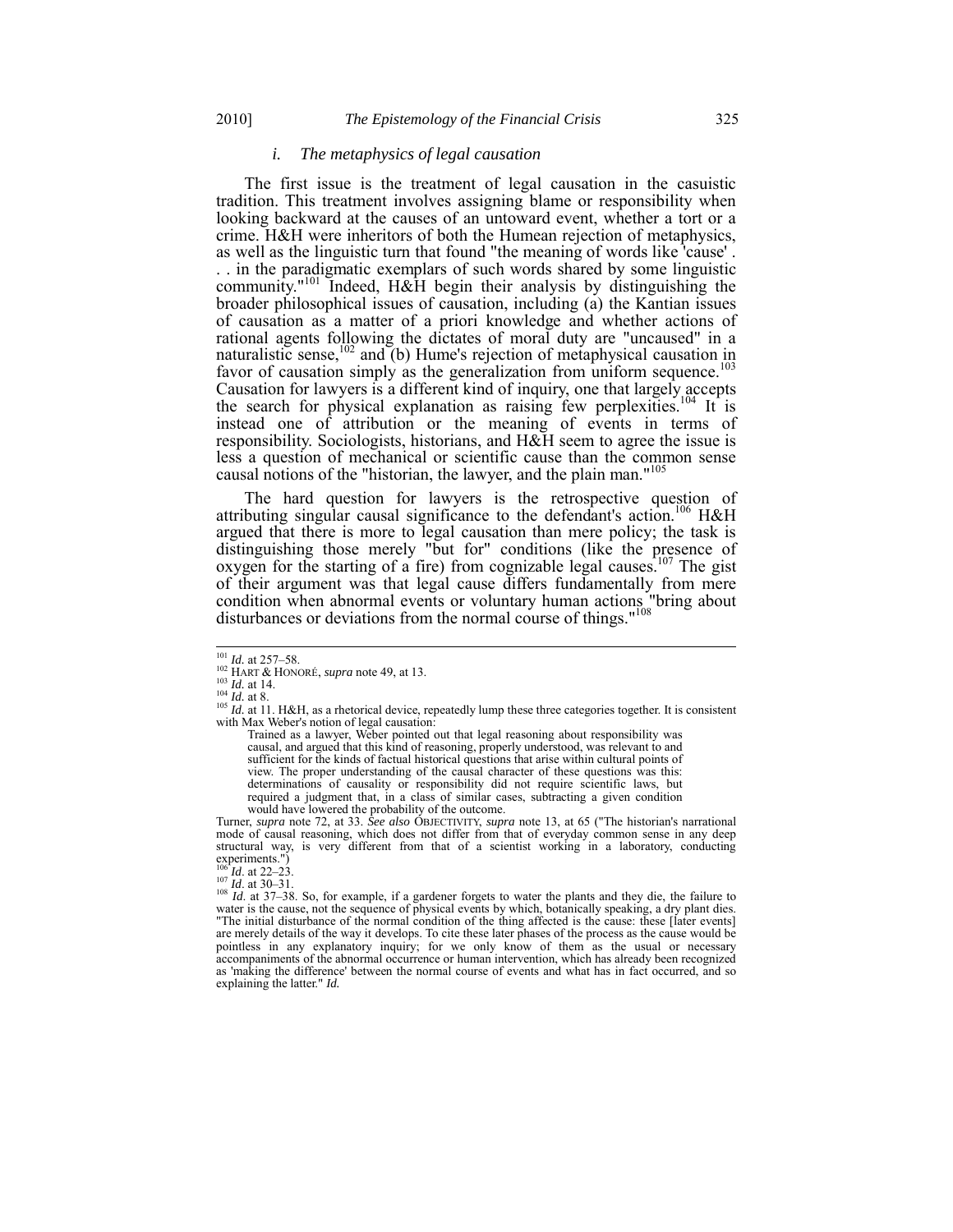One of Moore's criticisms of H&H centers on what Moore views as the mistaken metaphysics implicit in using this view of causation to justify the legal doctrine of "intervening cause."<sup>109</sup> According to Moore, H&H contended that the legal doctrine of intervening causation is justified if it matches the conditions of moral blameworthiness.<sup>110</sup> The conditions of moral blameworthiness include causation, in the sense of a cause not constructed out of rules of law or morality, "natural" causation; that is, that causing the intended harm is more blameworthy than merely intending it.<sup>111</sup> The "natural" causation referred to here is the ordinary man's concept to be found in unreflective usages of ordinary language.<sup>112</sup> H&H used the ordinary language approach to justify why the law should regard voluntary human actions and abnormal natural events as breaking off the causal responsibility of earlier actors. The analogy for physical causation is a chain:

The persistent notion [reflected in ordinary language describing acts that appear to supersede or intervene] that some kinds of event required in addition to the initiating action for the production of harm 'break the chain of causation' is intelligible, if we remember that though such events actually complete the *explanation* of the harm (and so *make* rather than *break* the causal explanation) they do, unlike mere normal conditions, break the *analogy* with cases of simple actions.<sup>113</sup>

Moore's problem is with the last premise. According to H&H, the ordinary person uses language<sup>114</sup> suggesting that causes are either voluntary human actions or abnormal natural events that are necessary elements completing a set of conditions necessary for an effect, so long as no other event intervenes between the first event and the later effect.<sup>115</sup> Moore asks why should the law adopt this view. The inquiry does not end just because H&H think cause is the "ordinary notion." Moore contends that we need at least to look at what it means actually to cause harm, not just the conventions ordinary people use when they talk about it.<sup>116</sup> The essence of the ordinary language program is "truth by convention" which rejects metaphysical inquiry into the causation itself: "things or relations like causation had no nature save that given by their paradigmatic exemplification and analogical extensions thereof; meaning (as paradigms plus analogies) totally fixed nature, rather than vice versa."

<sup>109</sup> MOORE, *supra* note 98, at 254–79.

 $\frac{110}{111}$  *Id.* at 255.

<sup>112</sup> *Id.* at 256 ("[I]f legal liability tracks moral responsibility, if moral responsibility tracks causal<br>1111 *Id.* at 256 ("[I]f legal liability tracks moral responsibility, if moral responsibility tracks causal responsibility, and if causal responsibility is fully determined by ordinary thinking about it, then Hart and Honoré had all the justification they needed to rely on the plain man's view of causation.")

<sup>113</sup> *Id.* at 69. 114 Such ordinary person would describe intervening factors as "'new actions' (*novus actus*) or 'new causes', 'superseding', 'extraneous', 'intervening forces': and for the description of the initiating action when 'the chain of causation' is broken as 'no longer operative, 'having worn out', *functus officio*." *Id.* at 69.

<sup>115</sup> MOORE, *supra* note 98, at 256–57.

<sup>116</sup> *Id.* at 259. <sup>117</sup> *Id.*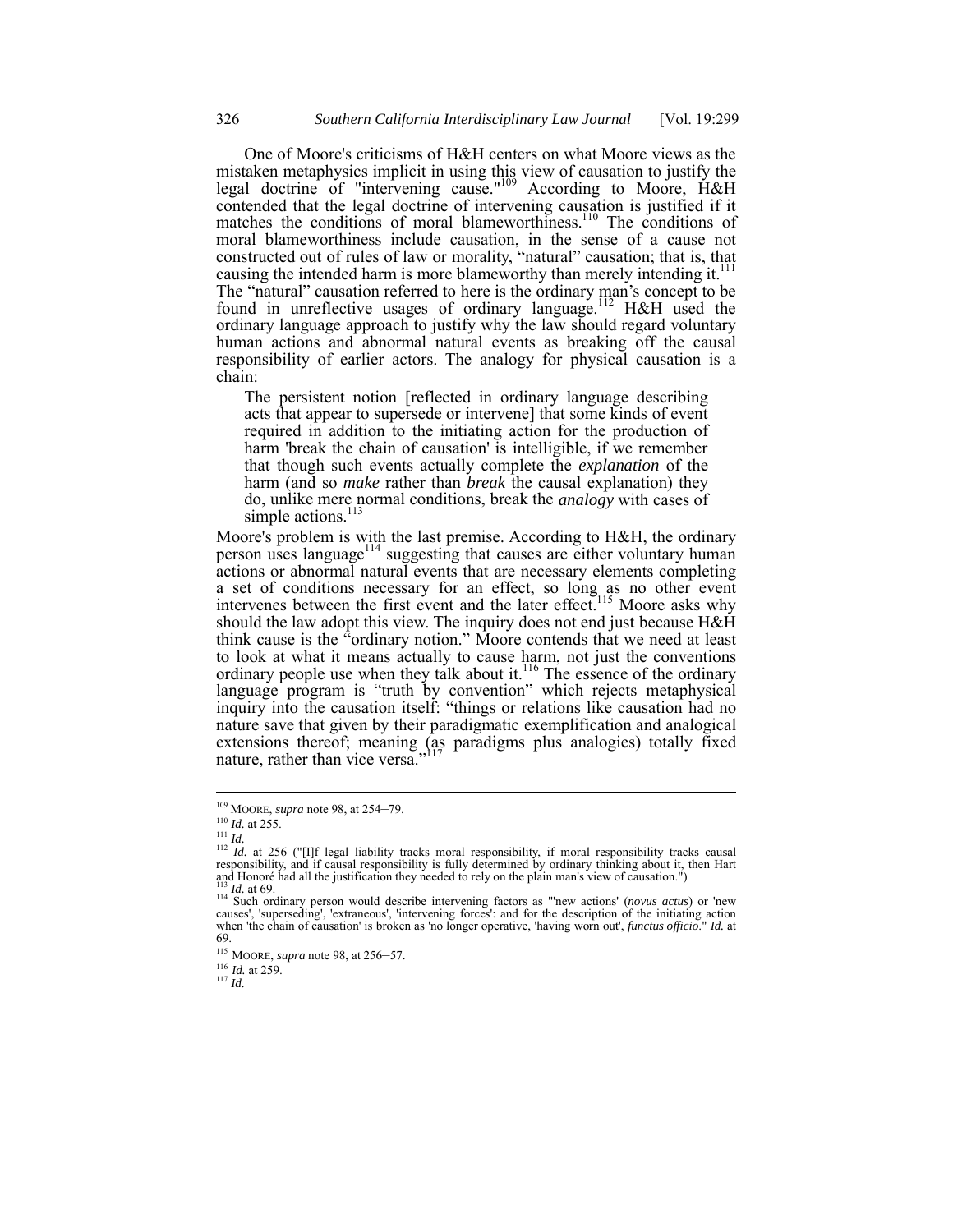Moore's primary criticism is that "it allows the nature of the thing, causation, to be fixed by the conventions of present usage (in this case, the paradigms and analogies). It thus purports to cut off scientific theorizing about such nature on the grounds that anything ordinary thought does not already recognize as causation cannot be causation."<sup>118</sup> Ironically, Moore invokes metaphysics to argue that there has to be something more, scientifically speaking, to causation than mere language. The ordinary language conception of causation cuts off the possibility of further scientific insight about the nature of such things because if all there is to such things is what is ordinarily known, as reflected in ordinary usage, then scientific hypotheses about kinetic energy, subatomic structure, rapid eye movements, molecular structure, and brain functioning are about something other than heat, protons, dreams, or water.119

Moore's view is that the H&H conception of intervening cause is the metaphysics of the Stone Age—an acceptance of brute inexplicability at the macro level, in which something in the chain of events throws off our ability to trace an effect to the real cause. As objectionable to Moore as no metaphysics of causation is the primitive (and equally brute) metaphysics of theism: whatever science cannot explain, God, the Uncaused Cause, does.<sup>120</sup> This is not an unexpected problem; one of the continuing issues in the philosophy of social science (and less so than in the physical sciences) is the search for foundational or "First" principles. There is enough yet to be discovered in the physical sciences to avoid the metaphysical questions at the far end of cosmology as the problems of human interaction and human systems almost always require that the observer take stock of what he or she assumes to be axiomatic. If, for example, rational choice theory "let us make objective yet interpretive sense of social life," it would be "the point at which the spade is turned; explanatory bedrock has been hit."<sup>121</sup> H&H avoid foundational questions entirely, and in their own way (as Moore correctly observes) simply foreclose the path to possible "explanatory bedrock."

Hence, to find a more satisfying foundational answer, Moore reconstructs his own metaphysics of causation. Moore's simplest example of the application of intervening causation is a preemptive event, one that arises subsequent to the defendant's action and preempts the ability of the defendant's action to have caused the harm.<sup>122</sup> For example, two different actors start forest fires that are heading toward a house. Fire 1 gets there and burns the house down. Fire 2 gets there later. Was Fire 1 an intervening cause that relieved the initiator of Fire 2 of any responsibility? Moore contrasts this problem with problems in "concurrent causation." For example, three bullets, fired by three different actors, hit the victim, and the victim loses blood from each of the bullet holes.<sup>12</sup>

l <sup>118</sup> *Id.*

<sup>119</sup> *Id.* at 256–57. <sup>120</sup>*Id.* at 260. <sup>121</sup> Turner & Roth, *supra* note 40, at 10–11.

<sup>122</sup> MOORE, *supra* note 98, at 261. <sup>123</sup> *Id.* at 261–63.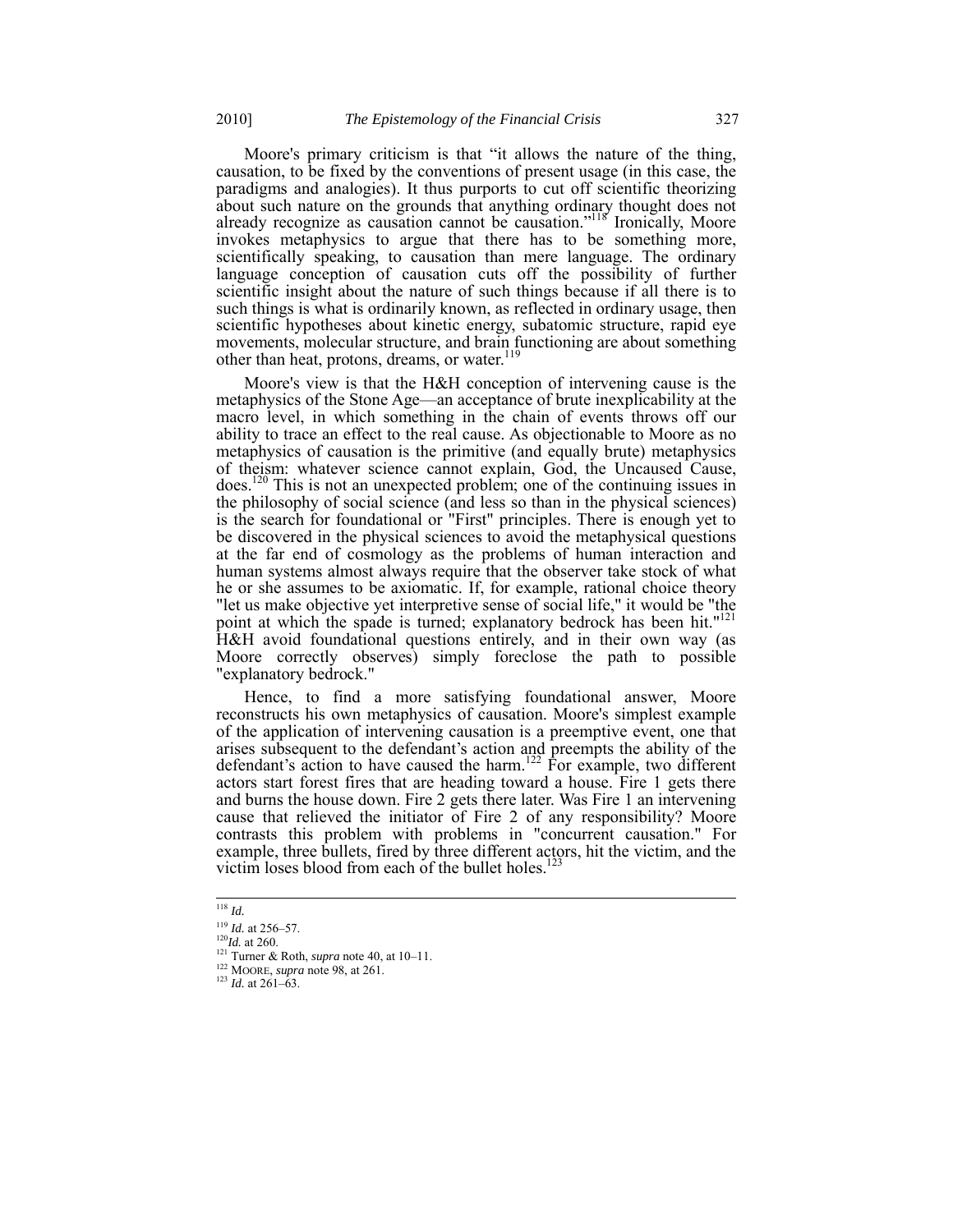In the hypothetical, Fire 1 is often said to be "sufficient" (as well as necessary) but that is not really helpful. By saying Fire 1 was sufficient, we are just saying that Fire 2 was not necessary. Moore contends there are two causal processes at work. We understand the nature of those causal processes enough to know that one process was completed (Fire 1) and the second was not (Fire 2). This hypothetical may be contrast with the case of the three bullets. According to Moore, we are satisfied to say each one "caused" the death, regardless of the necessity and sufficiency of each wound, because we understand how each bullet caused blood loss, which caused death.<sup>124</sup> If, however, only one bullet drew blood, and the cause of death is loss of blood, the bullet drawing blood would preempt the others from doing their causal work.

[This] should be our model for a successful metaphysical underpinning for the law of intervening causation generally. In the preemption cases we bring to bear our detailed knowledge of the physical world in justifying the causal conclusion reached by the law. There is no very general metaphysical truth being relied upon in such cases—save perhaps the truths that nothing can cause an event or state to occur that has already occurred, and that merely hypothetical events that might have occurred but which did not occur cannot cause anything else to occur. Yet the metaphysical underpinning of the law is nonetheless quite secure in such cases. Our best scientific theories show us that there is no causal relation in such cases, and the moral and legal conclusions tag along behind<br>such materials without problem  $\frac{125}{2}$ such metaphysics without problem.<sup>1</sup>

I find Moore's metaphysics to be less a satisfying explanation of the justification of legal doctrine and more evidence of the intractability of the translation of scientific or natural causation to the social institution of law's casuistry. Put otherwise, I see no reason to accept Moore's approach to foundational issues. There is unquestionably a physical difference between the examples of concurrent and pre-emptive causation that Moore describes. His resolution of the extremes of brute conceptions, however, between no metaphysics at all and theism, is a brute as either extreme. Moore's first brute conclusion is that all of the concurrent blood loss events are causative of death, regardless of necessity or sufficiency, because we have simply concluded that all blood loss looks enough alike to dispense with necessity and sufficiency of the conditions making up cause. The second brute conclusion is Moore's fundamental assumption that moral or legal constructs supervene on the physical structure of the world. Blaming the actor who intended to shoot the victim but whose bullet did not draw blood does not trouble me. He is not morally different from the shooter whose bullet hit concurrently. But even if he is morally different, we still must question whether the law should treat him differently.

In sum, Moore sees a binary difference between the concurrent and the preemptive bullet-firing cases, not a question merely of degree of

 $124$  *Id.* at 262.

 $\frac{125 \text{ H}}{1d}$ . at 262–63.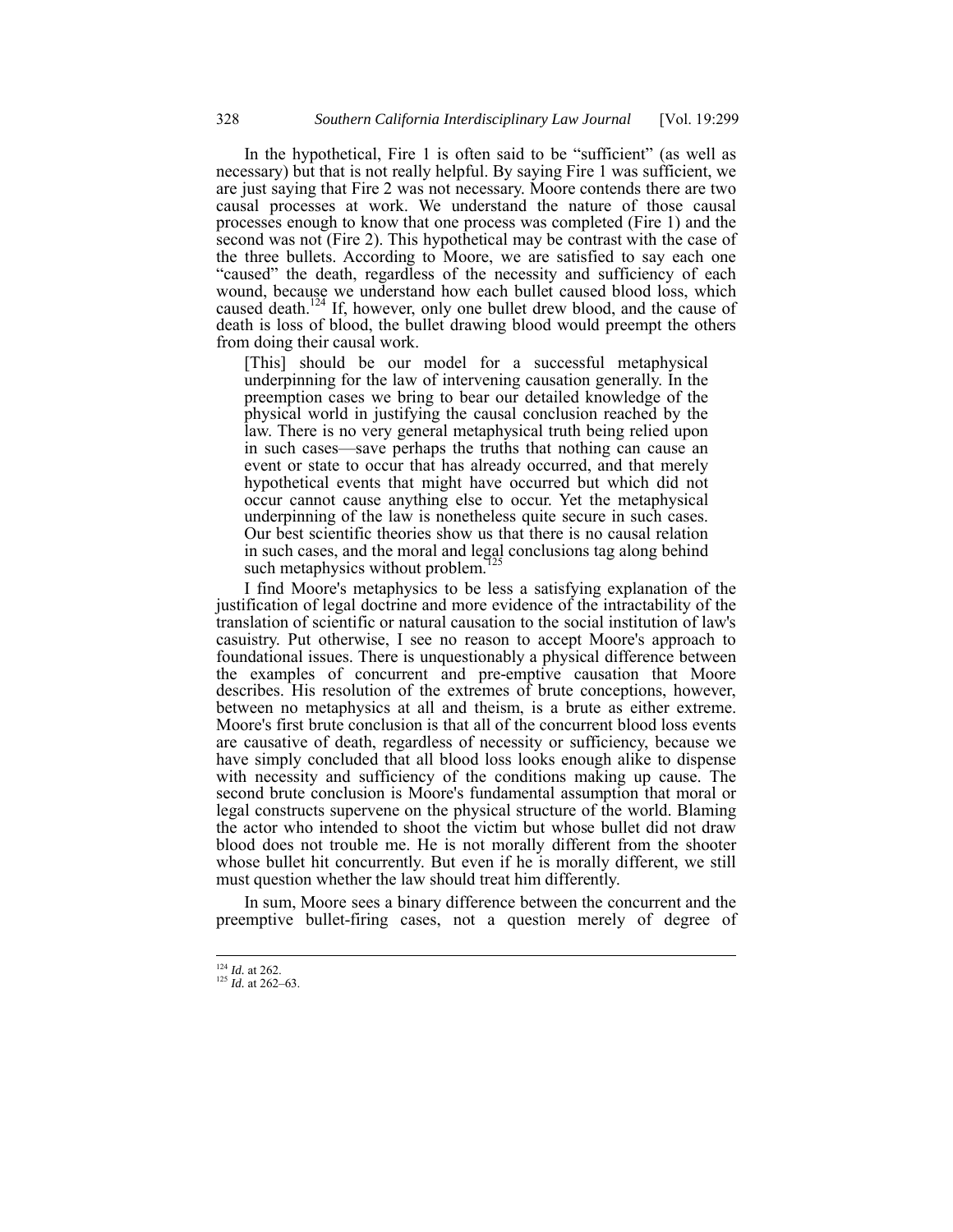remoteness. In the preemptive case, the firing of the bullet that does not draw blood is *really* unnecessary and *really* insufficient to cause death as opposed to the variations on concurrent blood loss, in which Moore has simply assumed away the tricky questions of necessity and sufficiency of the cause by the brute assertion that all blood loss causing events are enough alike to treat them as cause.

These analyses then represent the current state of affairs in the metaphysics of the *legal* approach to causation.

# *ii. Legal causation and scientific explanation*

Having sorted through the metaphysics of legal causation, we now need to reconcile it with causation in the general epistemology of scientific knowledge. Again, Moore's exegesis and criticism of H&H are helpful in assessing the problems with both views. We need to separate Moore's more problematic philosophical analysis from the unobjectionable doctrinal conclusion he draws, which is that trying to find a reductive, "law-ofnature-like" bright line for exculpatory causation is futile. All causation metaphysics can do for law, says Moore, is tell us whether the intervening cause seems significant or not as a mixed assessment of physical proximity and moral culpability.<sup>126</sup>

This assertion follows from the analysis of intervening cause. H&H followed Hume's rejection of metaphysics, what Moore refers to as a "generalist" view of causation. In other words, we say, "A caused B" when we have regularly observed that B follows A. In Moore's view, the H&H generalist account of causation does not account for legal intervening cause. It simply stops, as a matter of brute axiom, at the human action or abnormal event, and declines to ask the next "why" about the source, or the causal conditions of the human action or abnormal event. In other words, some events, whether human or natural, simply cannot be explained.<sup>127</sup> Moore concedes there are no covering laws to human action, that is, human action cannot be reduced to a scientifically predictable set of physical laws. However, he disagrees with simply assuming, as a brute fact, that human choice is inexplicable.<sup>128</sup> There has to be something that can be explained! "That we do not know such micro laws of working reflect only our empirical ignorance; it does not reflect any brute inexplicability to human choice."<sup>129</sup> Moore rejects the idea that "reasons" for action are any less physically or naturally causal than "causes" for action. As for abnormal natural events, if we see a tree falling on a speeding car as "inexplicable" in the sense of "uncaused," it is only because of our limited explanatory

<sup>&</sup>lt;sup>126</sup> *Id.* at 278-79.

 $\frac{127 \text{ HJ}}{Id.}$  at 265. I accept Moore's exegesis for purposes of discussion, but I have a hard time with it. I do not think it follows from an adoption of a Humean view of causation that any physical action is inexplicable as a matter of cause and effect. The Humean view simply does not attribute a will to events.<br><sup>128</sup> MOORE, *supra* note 98, at 266.<br><sup>129</sup> *Id*. at 266.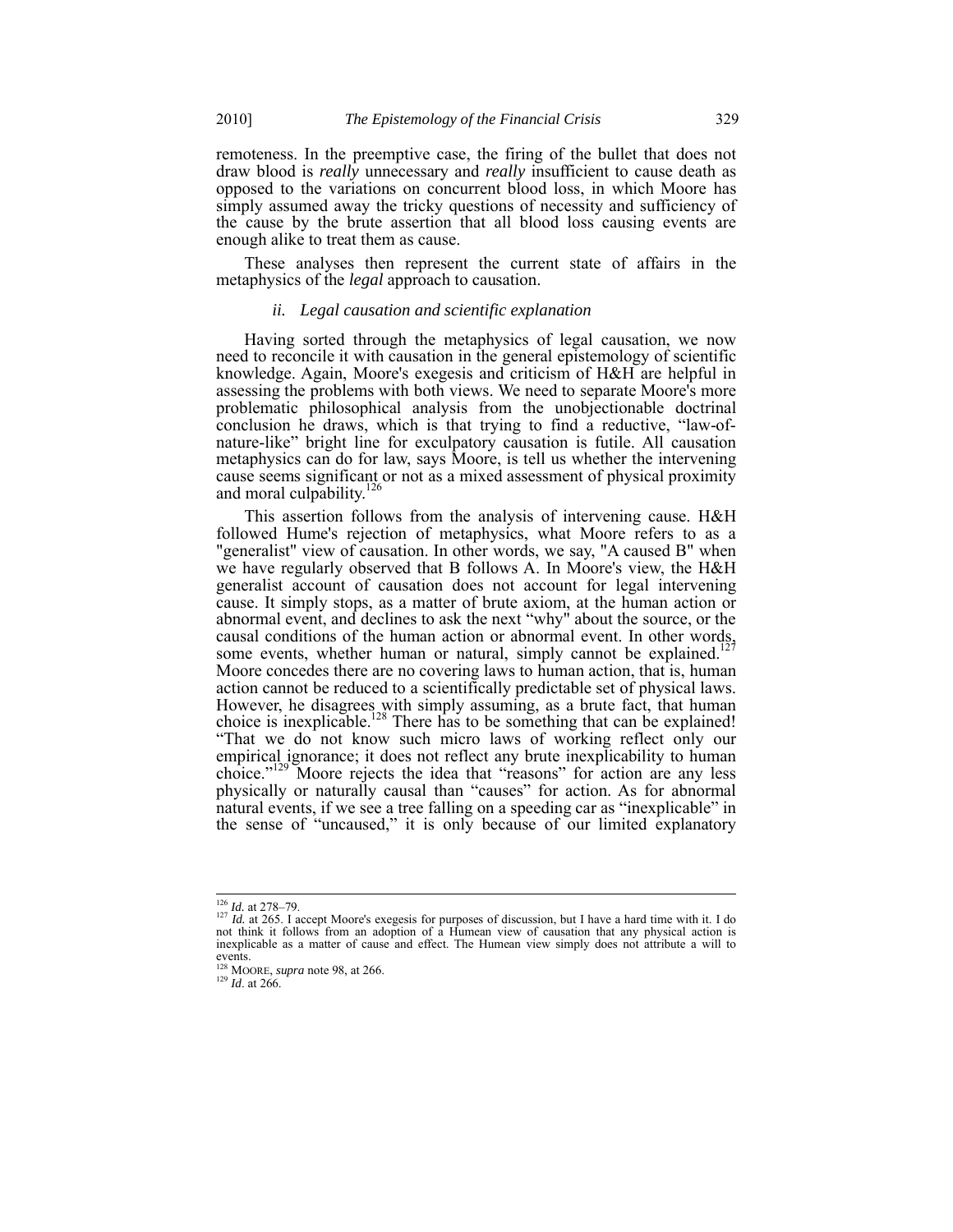interests, and not because there are no explanations and thus no chain of cause going back to defendant's action.<sup>130</sup>

Accepting Moore's sensible doctrinal conclusion for assigning legal blame does not mean we must accept his epistemology for purposes of law as regulatory technology. The problem is that Moore not only rejects the Humean rejection of metaphysics, but also rejects the mysteries of Kantian metaphysics. Kant viewed human will as a transcendental intervention into the physical world; while it cannot be explained reductively, rational beings are free to choose, and that freedom to follow the dictates of duty versus the pull of material needs or desires is the essence of morality.<sup>131</sup> Moore wholly rejects this view, in an attack on "libertarian" metaphysics. People may believe they are free and therefore capable of breaking the causal chain, but that is no justification for legal doctrine that exculpates, as a bright-line matter, other morally objectionable acts. Says Moore:

If our ambitions are to justify such doctrines, however, we need to leave off doing the sociology of other people's metaphysics and start doing our own. Voluntary human actions have to *be* uncaused—not just *believed to be* uncaused—if they are justifiably to serve the sort of chain-breaking function they do serve in our  $law.<sup>132</sup>$ 

So Moore's move is to supply his own metaphysics of "singular causal relations." That is to say, he rejects Hume's empiricist epistemology of causation, as well as the Kantian idea of freedom, for a different kind of causal "glue" which explains the relationship of states and events. His position may be summarized as follows. First, causal relationships have primitive (i.e., brute or irreducible) status.<sup>133</sup> Second, the elements of primitive singular causation are:

(a) Causation is a scalar relation. Unlike binary relations, you can be more or less of a cause. Bigger fires are more of a cause than lesser. More blood loss is a bigger cause than less blood loss.<sup>134</sup>

(b) Scalarity of causation is specifically such that the causation relationship diminishes over time.<sup>135</sup>

(c) The amount of causal contribution needed for an actor to be morally responsible for some harm is non-de minimis or substantial.<sup>136</sup>

Hence, to Moore, the attribution of causation in law is a matter of degree, and the appropriate standard should simply be whether the amount of causation is "substantial." "The vague notion of substantial is as good a

<sup>&</sup>lt;sup>130</sup> *Id.* at 266–67.<br><sup>131</sup> IMMANUEL KANT, GROUNDWORK FOR THE METAPHYSICS OF MORALS 47 (Mary Gergor trans., Cambridge Univ. Press 1998) (1785).

<sup>&</sup>lt;sup>132</sup> MOORE, *supra* note 98, at  $269$ . This first appears in the discussion of the metaphysics of intervening cause, but reappears in the later general discussion of the metaphysics of causation: "Human agency is no more irreducible to event (process state, fact, etc) causation than is the 'agency' of fires and bullets."<br> $I_d$  at 333–34.<br><sup>133</sup> *Id.* at 275.

<sup>&</sup>lt;sup>134</sup> MOORE, *supra* note 98, at 275–76.<br><sup>135</sup> *Id.* 

<sup>135</sup> *Id*. <sup>136</sup> *Id*.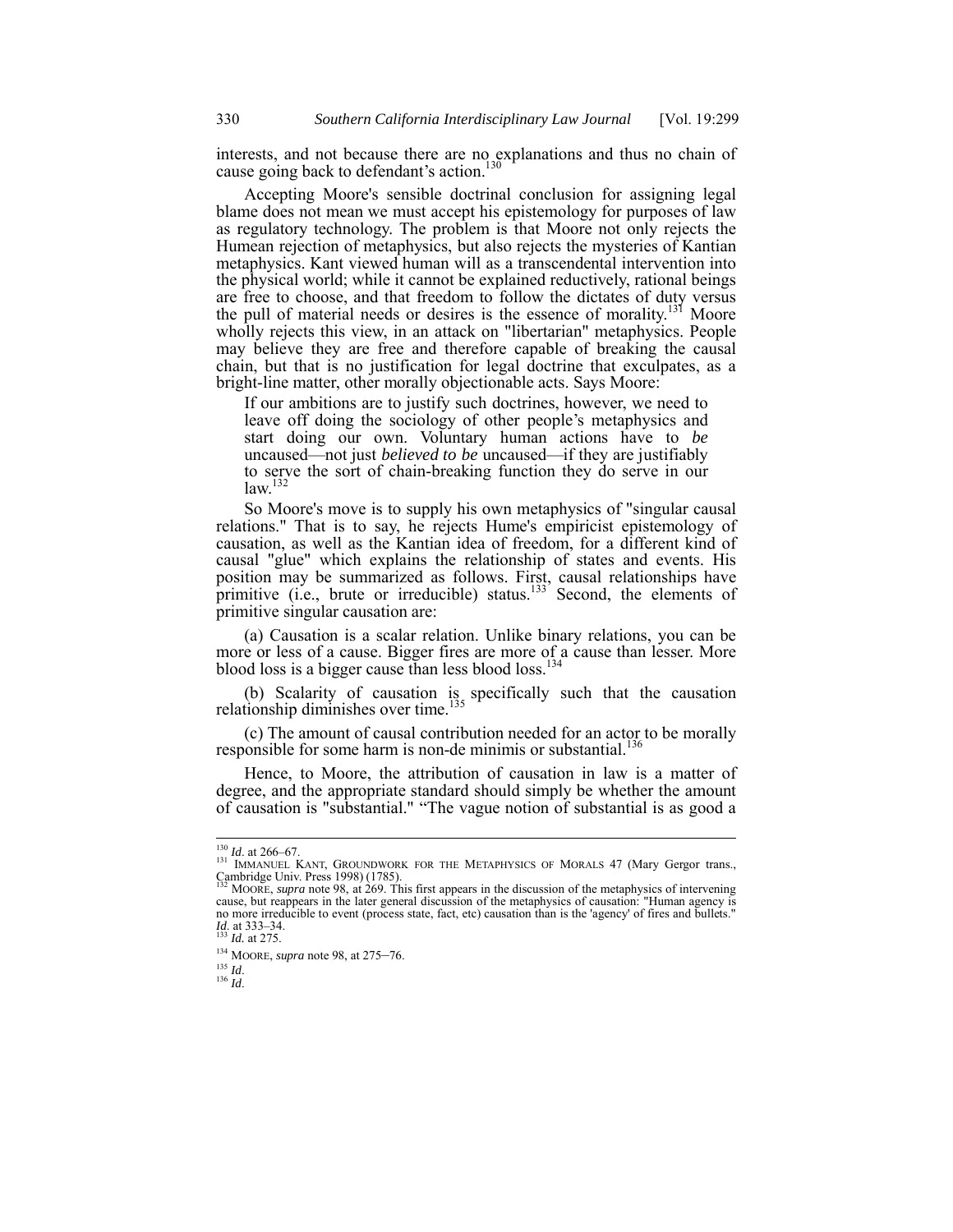line as we are going to get. The vagueness of the idea of substantiality is not a defect but a virtue. As Aristotle remarked long ago, we should not demand greater precision than a subject matter can bear."<sup>137</sup>

Professor Moore is, of course, entitled to his opinion, but it seems to me this is precisely the place to heed the warning of both Hume and Kant that "all cognition assumed to be *a priori*, is nothing but a long habit of accepting something as true, and hence of mistaking subjective necessity for objective."<sup>138</sup> Professor Moore's discussion of libertarian metaphysics dismisses one of the most fundamental debates about the role of human agency—whether we have a will that somehow transcends mere physical cause-and-effect. The position is, at least, clear if also dismissive.

In truth, I find libertarian metaphysics to border on the unintelligible. The closer one looks at this metaphysical position, the worse it looks. If common sense indeed subscribes to such a metaphysics, so much the worse for common sense. It can be no justification of legal doctrine to be based on error this fundamental, no matter how widely shared such error may be in our populace.<sup>13</sup>

If we are to start doing our own metaphysics of causation by way of ventures into pure reason, then we ought to be accordingly humble lest we mistake our subjective view for the objective truth.<sup>140</sup> The putative purpose of Moore's discussion is to undercut libertarian metaphysics as the justification for the legal doctrine of intervening cause, and that logic seems sound as to approach if not to result. In other words, under this argument, we seek to justify legal doctrines like intervening cause based on fitting punishment or remedy to moral dessert as expressed through retributive and corrective justice. If moral dessert depends on causation, then legal doctrine needs to map onto what causation is. If intervening

More fundamentally, given the inherent problems with *every* theory of causation that attempts a complete solution, proposed and knocked down in turn by thinkers far more capable than I, I am inclined to think that Kant was correct in suggesting that the unpacking of causation itself is an area of transcendental illusion, i.e., one in which reason cannot bring us to a winning answer, any more than reason can bring us to a winning answer on the correct conception (if any) of a deity. Kant was skeptical of turning reason upon the categories or concepts (like causality or substance) themselves as opposed to objects of experience. For example, he discussed what it meant to make a judgment of substance by calling something "simple in appearance." As to an object of experience, that makes sense. "But if something is cognized as simple only in the concept and not in appearance, then I really have no cognition of the object, but only of my concept, which I make of something in general that is not susceptible of any real intuition. I say only that I think something entirely simple, because I really do not know anything further to say about it than merely that it is something." CRITIQUE OF PURE REASON, *supra* note 52, at 441.

As I have noted, the very intractability of the problem has significance for me.

 $137$  *Id.* at 276.

<sup>&</sup>lt;sup>138</sup> PROLEGOMENA, *supra* note 20, at 22.<br><sup>139</sup> MOORE, *supra* note 98, at 272.<br><sup>140</sup> This is where a modest Kantian (like me) walks a knife-edge. Karl Ameriks noted that Kant, in the spirit of his times, was certain that he had discovered the final answers on the subject of the categories, like causation, but that modern philosophers would prefer a more flexible notion of the a priori in which the precise meaning of terms like "causality" can be worked out over time for particular empirical inquiries. AMERIKS, *supra* note 5, at 59. Legal causation, I think, is one of those areas. For example, Professor Moore rejects as false the idea that it makes sense to distinguish legal doctrines of "but for" causation as a matter of science versus "proximate" causation, as simply a matter of normative or policy judgment. MOORE, *supra* note 98, at xii. I am not sure why that distinction is false.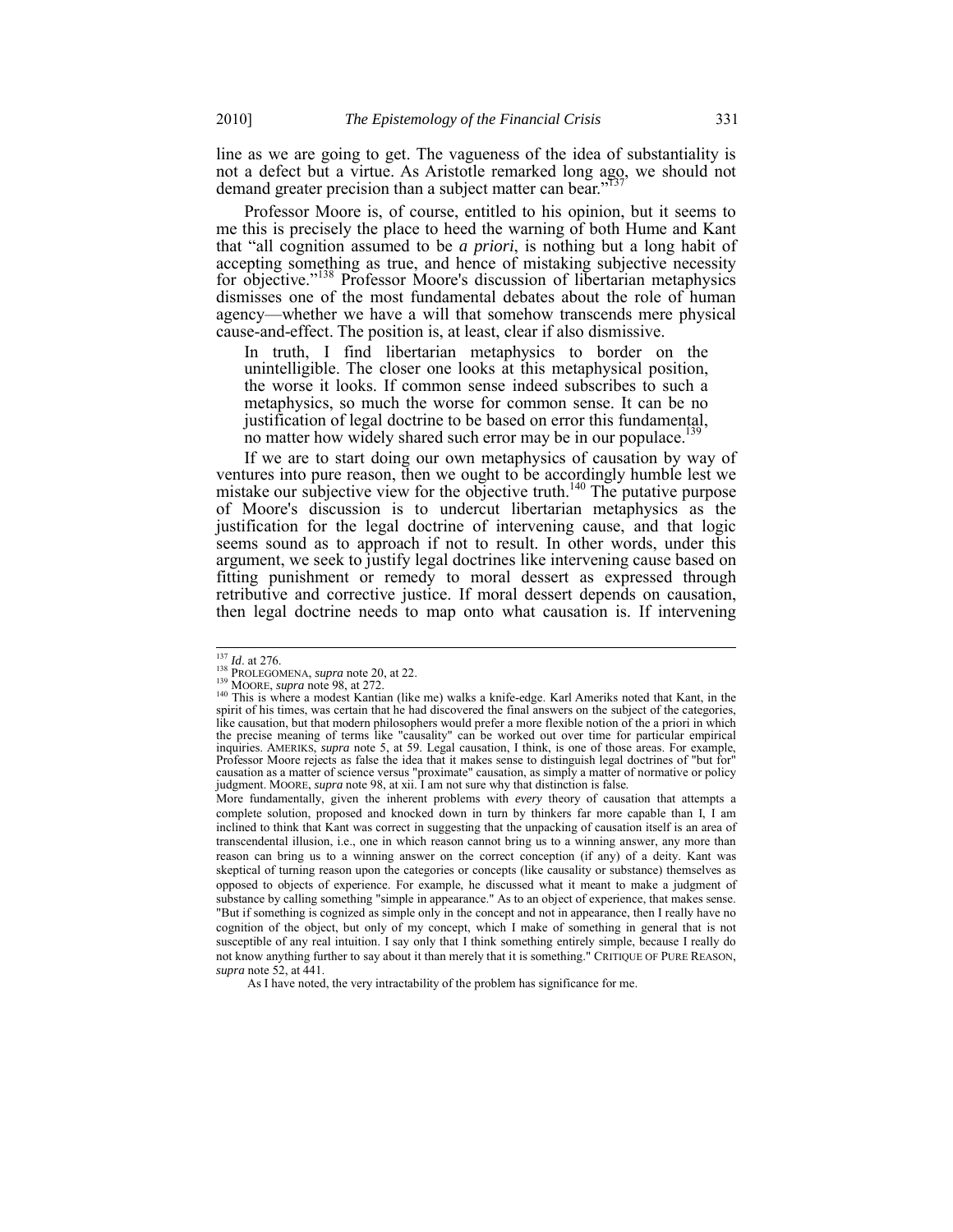cause assumes that human voluntary action is uncaused, then it needs to be uncaused to justify the doctrine.

Professor Moore's response is an attack on "uncaused" human voluntary action as a legally cognizable intervening cause. His reasons for rejecting libertarian metaphysics are (a) that they fail to account for acts of God as intervening causes and (b) they fit the doctrine poorly.<sup>141</sup> Intervening causes are (1) voluntary bodily movement, (2) motivated by an intention to do the harm done, (3) which intention is "freely" formed, (4) by a generally responsible agent in possession of his faculties.<sup>142</sup> While H&H thought there was a justification for intervening cause when the intervening action was "truly free," Moore disagrees. "Free" choice only needs to involve  $(1)$  and  $(4)$ , a will and a willed action.<sup>143</sup> Thus,  $(1)$  and  $(4)$ , if you were a libertarian about free will, ought to be enough to create an intervening cause. Points (2) and (3) can be disposed of first, argues Moore.<sup>144</sup> A "negligent" act is as "free" as the "intentional" act. Throwing the cigar on the gasoline is a free act, even if you do not know about the gasoline, and therefore cannot intend to start the intervening fire. Moreover, the bad actor intentionally moved his arm, even if he did not intend to cause the fire. How can the same act be free and not free? Hence, reject (2). Moreover, reject (3) because the fact of coercion ought not to make the act any less free.

To dispose of points (1) and (4), Moore needs to reject the concept that any voluntary bodily movement by a generally responsible agent in possession of his faculties could be "free." The response here is simply a brute rejection of the idea of free will as unintelligible and unworthy as a basis of legal doctrine "even if common sense ascribes to such a fundamental error":

Taking this latter functionalist/physicalist view of mental states like willings, there is no reason whatever to think that willings are uncaused. Such functionally specified, physically realized events are both causes and effects of earlier causes, like all other events. They cannot, on such an account, be literal fresh starts breaking causal chains whenever they intervene.<sup>146</sup>

As I mentioned, I am as willing as Professor Moore to accept that the H&H view of intervening cause is brute in its own way, but I am less persuaded by his articulation of the metaphysics. Indeed, I disagree with almost everything in it. As to the failure of libertarian metaphysics to account for acts of God, this argument is a red herring. It presumes that the legal doctrine is not multiply explainable. I do not think libertarian metaphysics suggests that acts of God are uncaused. This argument only says that there has to be another explanation for using intervening cause doctrine when the intervening event is an abnormal natural event.

- <sup>141</sup> MOORE, *supra* note 98, at 270.
- <sup>142</sup> *Id.*

<sup>143</sup> *Id.* at 271.

<sup>144</sup> *Id.* at 271–72. <sup>145</sup> *Id.* at 270–73. <sup>146</sup> *Id.* at 273.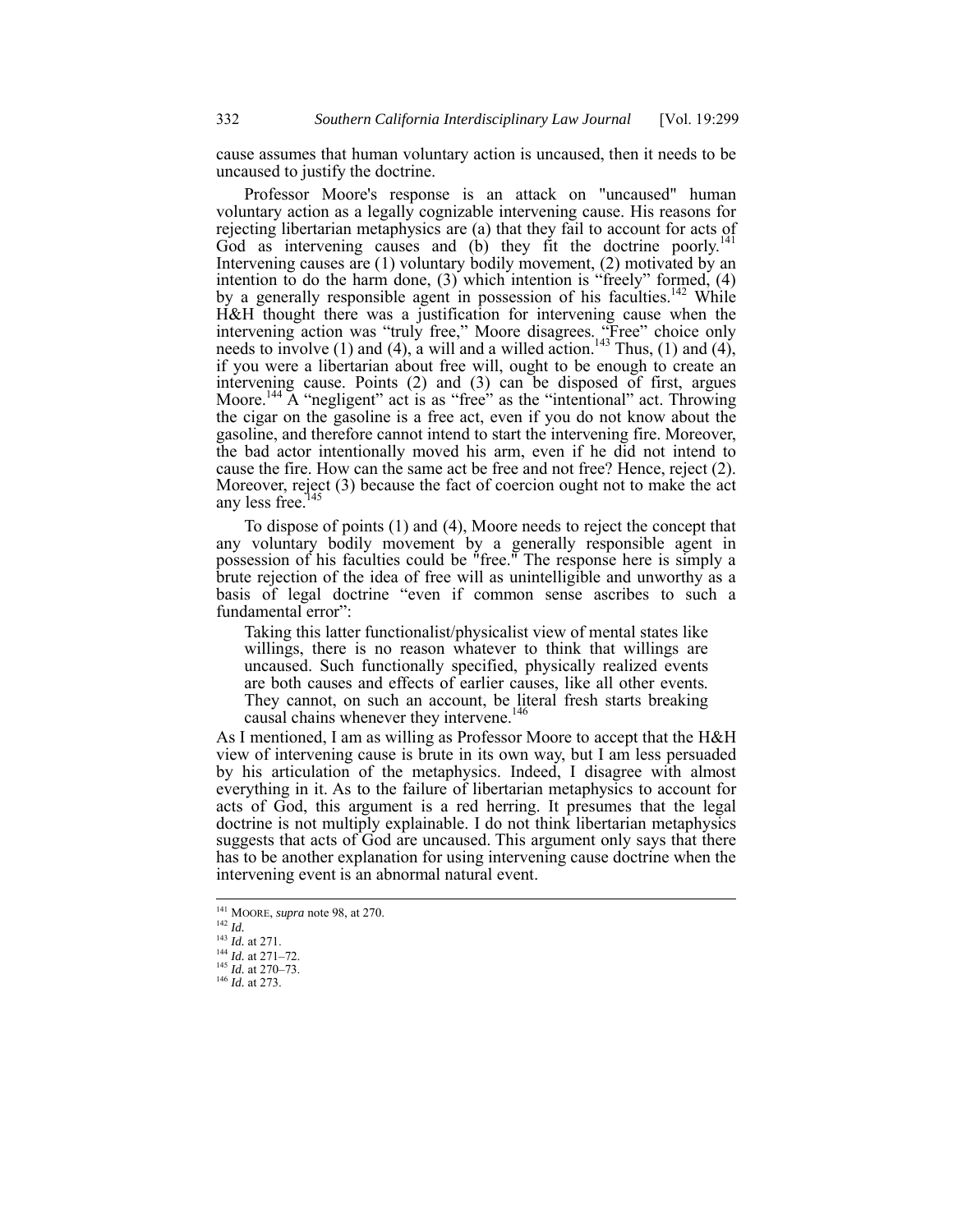More importantly, my intuition, contrary to Professor Moore's, is that we do have free will, but I am willing to acknowledge that one can have either view without committing fundamental error. As to the argument on

point (2), Professor Moore generally rejects the distinction between reasons and causes within his particular metaphysics. If, unlike me (or Kant), you do not see will as involving transcendence then you do not see a difference between reasons and causes, and there is no difference. But you have already assumed away the issue. The argument on point (3) is a straw man, created not by Kantian metaphysics of freedom, but by the simple assertion of H&H that (3) fits. In fact, it does not, because Kantian metaphysics of morality do not excuse you from duty because of coercion. Within Kantian moral philosophy, this lack of excuse is the point of the famous passage comparing lust to false witness. If you were told that you would be hanged if you visited a brothel, you could probably control your lustful inclination. If, however, you were told you would be hanged unless you bore false witness against a good man, you could at least consider the possibility of giving up your life so as to do your duty. In short, you are always free to consider your moral obligation.<sup>147</sup> Finally, point  $(4)$  is a simple rejection of transcendental philosophy as though there is no debate about it. One either believes that all willing can only exist in natural time and space or not. Neither position is provable.

What is the point? It is that most thinking about cause-and-effect in law, as exemplified by the two comprehensive studies of it, is about justifying the attribution of blame in singular instances, not about considering the impact of legal and regulatory prescriptions on the diseases of the social order, a matter of uncovering the complex web of human intentionality and social explanation. H&H simply put aside metaphysics. Moore's mechanistic metaphysics and the concomitant rejection of the idea of freedom focuses almost entirely on the justification of the causation element of torts and crimes, and cuts off the inquiry into the metaphysics of the legal reaction to complexity just as it starts to get interesting—when we have to consider the inter-relationship of actors in the system and the regulation they impose. His more general discussion of the metaphysics of causation is an attempt to reach a foundational truth somewhere between reductive causal explanation and attributive cause, but rejecting *ab initio* the possibility of "uncaused" human agency as the source of the perplexing irreducibility of the problem.148 As discussed in Part III, *somebody* has to

<sup>&</sup>lt;sup>147</sup> CRITIQUE OF PRACTICAL REASON, *supra* note 52, at  $27-28$ .<br><sup>148</sup> Even summarizing the various positions on the metaphysics (or not) of causation is an ambitious undertaking, as we have seen, *see supra* notes 56–74, and accompanying text. Professor Moore undertakes, in Chapters 14–20, a theoretical consideration of singular and general causal relationships as they impact legal causation, splitting the inquiry into the consideration of (a) causal relata, i.e., what is it among candidates like facts, events, tropes, objects, or states of affairs that we mean by the "cause" and the "effect", and (b) the relationship itself, the causal "glue" as it were. *See generally* MOORE, *supra* note 98, at 327–512. The key statement of the problem is at 472–73: Moore would agree with Weber and Haskell it is a truism that all singular causal relationships, the kind with which the law is concerned in individual cases, have to reduce in some sense to Humean generalized inductive laws. What Professor Moore seeks is a way of reconciling broad generalist causation with singular causation that avoids the libertarian metaphysics of human free will (as opposed to a compatibilism he endorses earlier in the book). *See id*. at 25–26. "What is wanted is a notion of causal laws that is not dependant on some prior notion of singular causal relations; then the reductionist claim distinctive of generalist theories of causation will not be trivial and will not fail to distinguish generalist from singularist theories." *Id.*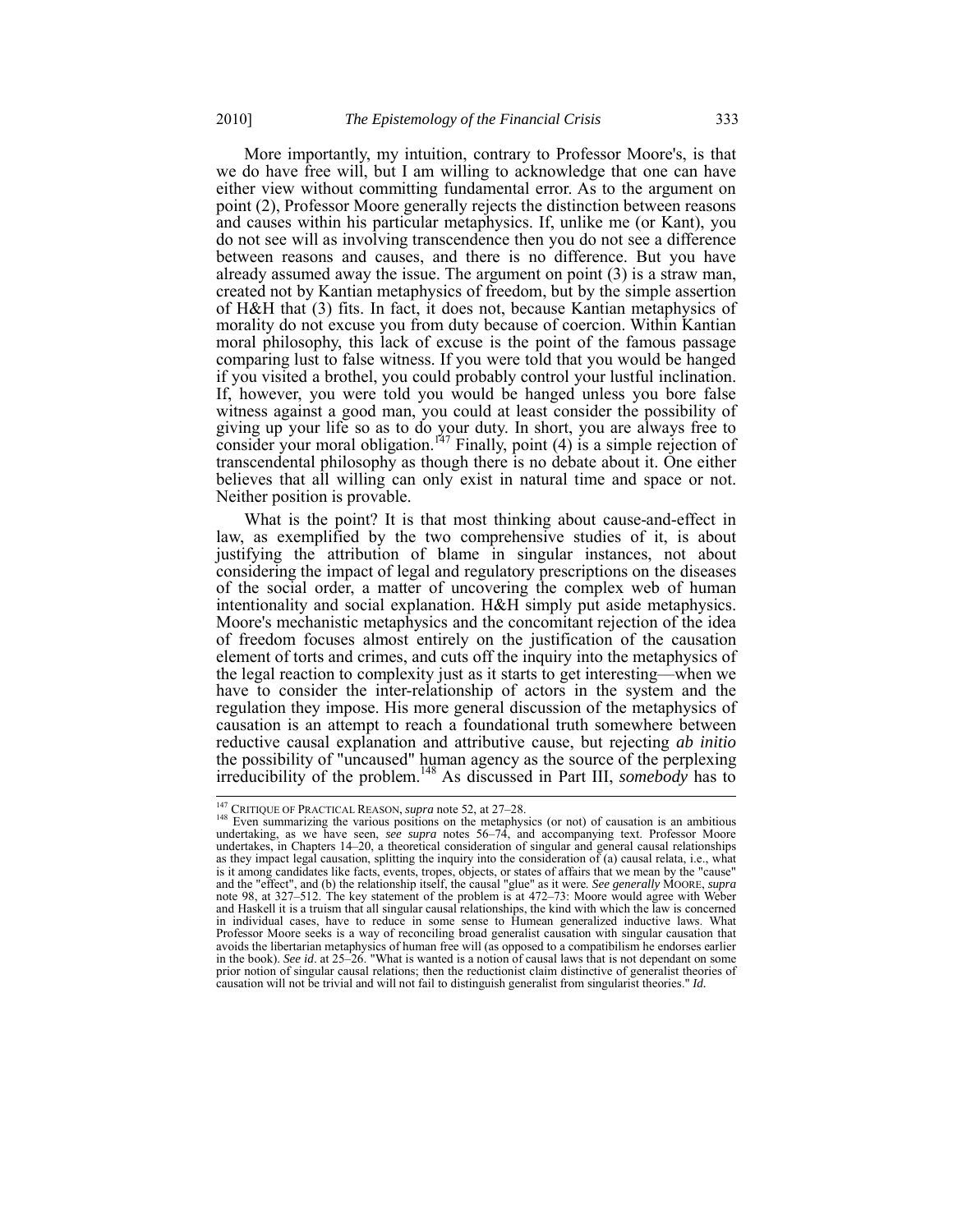make a judgment about what to do, and libertarian metaphysics might well have some bearing on that question, despite Professor Moore's disdain for the approach.

Moreover, if there is a viable science by which we might eliminate or temper future bubbles, it will come from sorting through the lessons of history in search of causal relationships upon which we will make real world decisions. I share the historian Thomas Haskell's aspiration "to narrow the gap between narrative art and causal inquiry and to liberate causal inquiry itself from two equally acute dangers, the over-ardent embrace of the Hempelians and the scorn of the narrativists."<sup>149</sup> My intuition is that there is some mix of human agency and social force that is the causal explanation, and I am not as willing simply to reject a place for libertarian metaphysics. Again to quote and concur with Haskell:

[M]y conviction—which underlies everything I have written on the subject—[is] that the history of human agency and moral responsibility cannot be understood apart from the shifting conventions through which common sense enables the practices of causal attribution by means of which we humans make sense of our experience.<sup>150</sup>

## D. THE ABDUCTIVE PROBLEM: WHENCE COMES THE HYPOTHESIS FOR THE CAUSE OF THE FINANCIAL CRISIS?

Even if we assume there is sufficient systematicity in human affairs to warrant the label of "science" in understanding them, there is still substantial mystery in the causal glue, far more than in the physical sciences. The great mystery still is the source of the hypothesis. Said Rudolf Carnap:

It must not be forgotten that, both in the history of science and in the psychological history of a creative scientist, a theory has often first appeared as a kind of visualization, a vision that comes as an inspiration to a scientist long before he has discovered correspondence rules that may help in confirming his theory.<sup>11</sup>

Quine argued that scientific inquiry could not be as limited as the logical positivists contended: "A dominant further factor, in solid science as in daily life, is *hypothesis*. In a word, hypothesis is guesswork; but it is educated guesswork."<sup>152</sup> The point here is simply that the leap from previous observations to future predictions is embodied in the idea of the hypothesis, and even Quine, while rejecting synthetic a priori knowledge as a helpful distinction, thought there were five "virtues" underlying hypotheses: conservatism, modesty, simplicity, generality, and modesty, simplicity, generality, and

<sup>&</sup>lt;sup>149</sup> OBJECTIVITY, supra note 13, at 23.

<sup>&</sup>lt;sup>149</sup> OBJECTIVITY, *supra* note 13, at 23.<br><sup>150</sup> *Id.* As I note below, I am not sanguine about our ability to achieve complete answers to these<br>questions, in large part because of the irreducibility of the problem.<br><sup>151</sup>

SCIENCE 330 (E.D. Klemke, Robert Hollinger, & David Wÿss Rudge, eds., 3d ed. 1998). Even the logical positivists accorded some sense of mystery to the source of the hypothesis.

<sup>152</sup> W.V. Quine & J.S. Ullian, *Hypothesis*, *in* INTRODUCTORY READINGS IN THE PHILOSOPHY OF SCIENCE, *supra* note 151, at 405.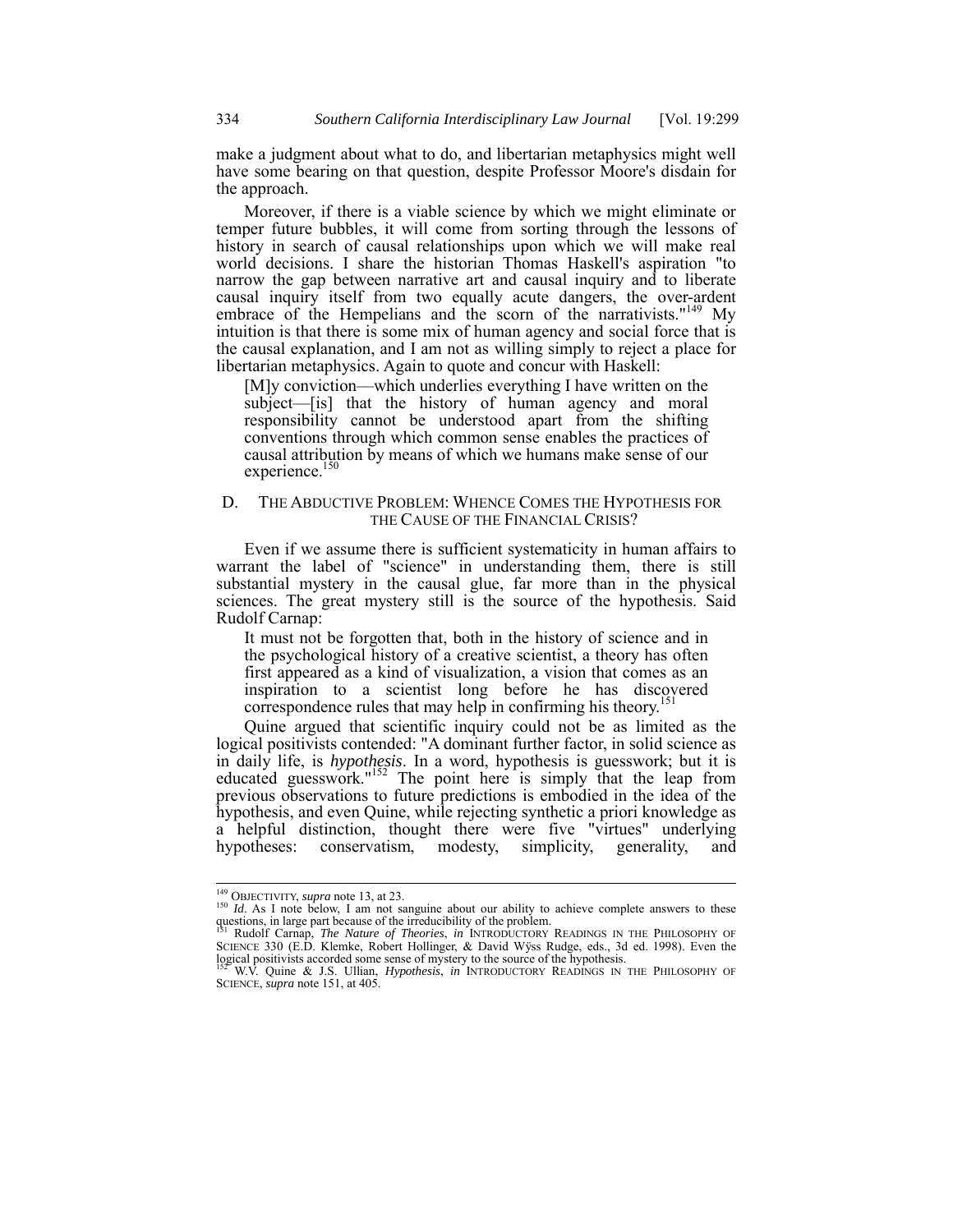refutability.<sup>153</sup> Thomas Kuhn made a similar point in connection with theory choice when the evidence confirming hypotheses is capable of supporting more than one: a good scientific theory should be accurate, consistent, and broad in scope, simple, and fruitful of new research findings.154 As Kuhn and others argued, there is more subjectivity and value judgment within scientific communities and scientists themselves, not so much about the observable data, but about the inferences that need to be made to link the data together as explanation. $<sup>1</sup>$ </sup>

There is a reason the issues of hypothesis and theory choice are so difficult. We need to apply judgment to synthesize our ordering of the world with the experience we encounter. Judgment defies reduction to rules. Understanding something about the world means we have ordered it. Ordering means that we have implied regularities. Regularities mean that we have inferred a set of rules. "The sun will come up in the east every morning." "My dog Annie will bark at a dog walking up the street." There are, however, many possible rules. Judgment, says Kant, is "the faculty of **subsuming** under rules, i.e., of determining whether something stands under a given rule (*casus datae legis*) or not."156 Judgment, however, is a strange beast. It precedes rules, either because it involves taking a mass of observed experience and deciding whether there is regularity in that experience, or taking a previously observed regularity and determining whether a new experience falls within it. What is more, there are no rules for judgment. A rule for judgment would mean that there is a rule for determining whether a particular experience fits a rule. But applying that rule would in turn require judgment. If there were a rule for that judgment, it would again require the judgment whether it applied. And so on.<sup>1</sup>

Even though there is no rule for the application of a rule does not necessarily mean that philosophers and scientists have given up thinking about the leap from what we know to what we do not. The American philosopher Charles Peirce coined the term "abductive reasoning" to apply to the process by which we derive a hypothesis. The process also goes by the description "inference to the best explanation."<sup>158</sup> Cognitive scientists

<sup>156</sup> CRITIQUE OF PURE REASON, *supra* note 52, at 268.<br><sup>157</sup> *Cf.* LUDWIG WITTGENSTEIN, PHILOSOPHICAL INVESTIGATIONS 81 (G.E.M. Anscombe trans., 3rd ed., Macmillian Publishing Co. 1968).

there would be neither accord nor conflict here." *Id.* <sup>158</sup> Robin Paul Malloy, *Framing the Market: Representations of Meaning and Value in Law, Markets, and Culture*, 51 BUFF. L. REV. 1, 103–14 (2003).

<sup>&</sup>lt;sup>153</sup> *Id.* "Hypothesis, where successful, is a two-way street, extending back to explain the past and forward to predict the future. What we try to do in framing hypotheses is to explain some otherwise unexplained happenings by inventing a plausible story, a plausible description or history of portions of

the world." *Id.* 154 Thomas S. Kuhn, *Objectivity, Value Judgment, and Theory Choice, in* INTRODUCTORY READINGS IN THE PHILOSOPHY OF SCIENCE, *supra* note 151, at 436. <sup>155</sup> *Id.* at 439. *See also* Helen E. Longino, *Values and Objectivity*, *in* PHILOSOPHY OF SCIENCE: THE

CENTRAL ISSUES, *supra* note 58, at 180. "Scientific knowledge is, therefore, social knowledge. It is produced by processes that are intrinsically social, and once a theory, hypothesis, or set of data has been accepted by a community, it becomes a public resource." *Id.* Stephen W. Ball, *Facts, Values, and Interpretation in Law: Jurisprudence from Perspectives in Ethics and Philosophy of Science*, 38 AM. J.

<sup>&</sup>quot;This was our paradox: no course of action could be determined by a rule, because every course of action can be made out to accord with the rule. The answer was: if everything can be made out to accord with the rule, then it can also be made out to conflict with it. And so there would be neither accord nor conflict here."  $Id$ .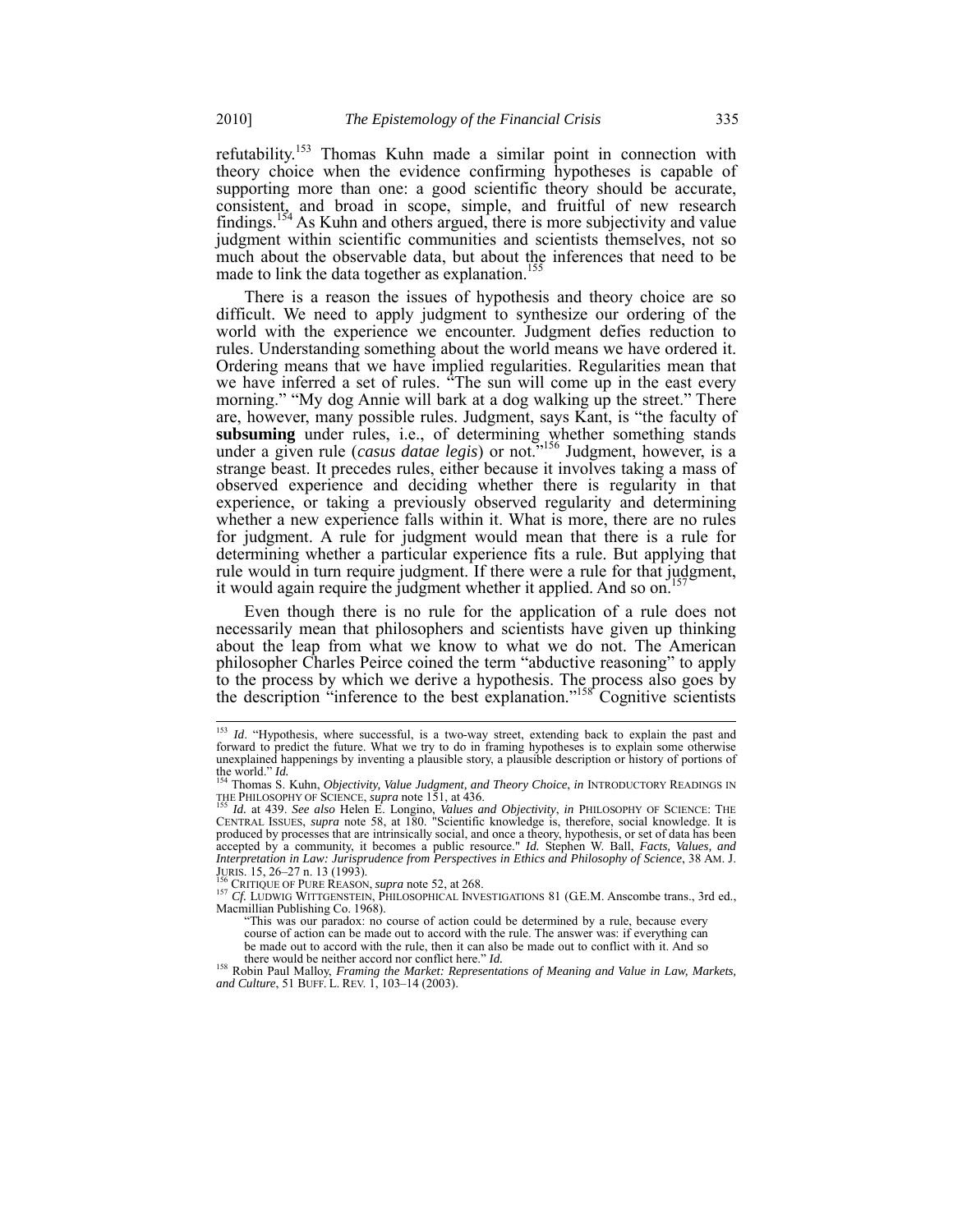have suggested that the source of hypothesis, and, indeed, the source of all new meaning, arises out of a hardwired ability to create metaphors and analogies.<sup>159</sup> If the interplay of fact and value has some role in the development of theories and hypotheses of what *is* as a matter of description in the physical sciences, it will be an even more difficult issue when we try to sort out cause-and-effect in the social realm.<sup>160</sup>

Consider the following in the context of seeking out the cause of the financial crisis as though there were a legal claim of which causation was an element: Professor Schwarcz proposes fourteen different influencing  $factors<sup>161</sup>$  but other hypotheses are more ominous. For example, the thesis of the former chief economist for the International Monetary Fund that the United States government has been "captured" by the financial industry, leading to an over-extension akin to those experienced in developing countries.<sup>162</sup> Popular theories and political rhetoric span the gamut from the evils of executive compensation to the restrictions imposed by the corporate form. Richard Posner managed to have a 350 page book finished by February 2, 2009, and in print by May  $2009$ ,  $^{163}$  largely attributing the subprime mess to a combination of the Federal Reserve's having pushed interest rates too low, and the dismantling of regulatory controls that reduced the incentives of bankers "to lend into a bubble."<sup>164</sup> Even the thesis that it was a subprime mess is subject to challenge. One recent study suggests that the real problem was not the issuance of loans to borrowers with low FICO score (i.e., subprime borrowers), but the issuance of loans

<sup>159</sup> *See* Mark Johnson, *Some Constraints on Embodied Analogical Understanding*, *in* ANALOGICAL REASONING: PERSPECTIVES OF ARTIFICIAL INTELLIGENCE, COGNITIVE SCIENCE, AND PHILOSOPHY (David H. Helman, ed., 1988); Mark Turner, *Categories and Analogies*, *in* ANALOGICAL REASONING: PERSPECTIVES OF ARTIFICIAL INTELLIGENCE, COGNITIVE SCIENCE, AND PHILOSOPHY, *supra*; JOHN SEARLE, EXPRESSION AND MEANING (Cambridge Univ. Press 1979); JOHN SEARLE, INTENTIONALITY (Cambridge Univ. Press 1983); DOUGLAS HOFSTADTER & THE FLUID ANALOGIES RESEARCH GROUP, FLUID CONCEPTS AND CREATIVE ANALOGIES: COMPUTER MODELS OF THE FUNDAMENTAL MECHANISMS OF THOUGHT (1995); Joseph Agassi, *Analogies Hard and Soft*, *in* ANALOGICAL REASONING: PERSPECTIVES OF ARTIFICIAL INTELLIGENCE, COGNITIVE SCIENCE, AND PHILOSOPHY, *supra*; Max Black, *Models and Archetypes*, *in* MODELS AND METAPHORS: STUDIES IN LANGUAGE AND

PHILOSOPHY (Cornell Univ. Press 1962).<br>
<sup>160</sup> This can be frustrating. During a faculty workshop on somebody's paper, one of my colleagues<br>
<sup>160</sup> This can be frustrating. During a faculty workshop on somebody's paper, one proposed that corporate managers and directors were "turnips." It is hard to have a dispassionate discussion of regulatory alternatives in corporate governance when we begin with the issue thus framed. I noticed a less trivial, but not untypical, reaction that mixes motive and hypothesis in the social sciences recently. The journalist Charles C. Mann wrote a book proposing that pre-Columbian culture in the Americas was far more advanced than popularly characterized, that there may have been as many as five waves of settlement before Columbus, and that "today's Indians are seen as relative latecomers." Mann notes that Indian activists dislike the line of reasoning because of the possible value-laden inference that if the Native Americans of the early 1600s were themselves interlopers, it is easier to defend European colonization and subjugation of the Americas. My point is that there either were several waves of immigration or there were not; it is the merging of normative inference and physical description that confounds the discussion. CHARLES C. MANN, 1491: NEW REVELATIONS OF THE AMERICAS BEFORE COLUMBUS 17 (Knopf 2005).<br>
<sup>161</sup> Schwarcz, *supra* note 1.<br>
<sup>162</sup> Simon Johnson, *The Quiet Coup*, THE ATLANTIC, May 2009, *available at* http://<br>
<sup>162</sup> Simon Johnson, *The Quiet Coup*, THE ATLANTIC, May 20

www.theatlantic.com/doc/200905/imf-advice.

<sup>&</sup>lt;sup>163</sup> A FAILURE OF CAPITALISM, *supra* note 31.<br><sup>164</sup> Richard A. Posner, *A Failure of Capitalism (IV): More on Bubbles* (May 19, 2009), http://correspondents.theatlantic.com/richard\_posner/2009/05/a\_failure\_of\_capitalism\_iv\_more\_on\_bu bbles--richard\_a\_posner.php [hereinafter *A Failure of Capitalism (IV)*].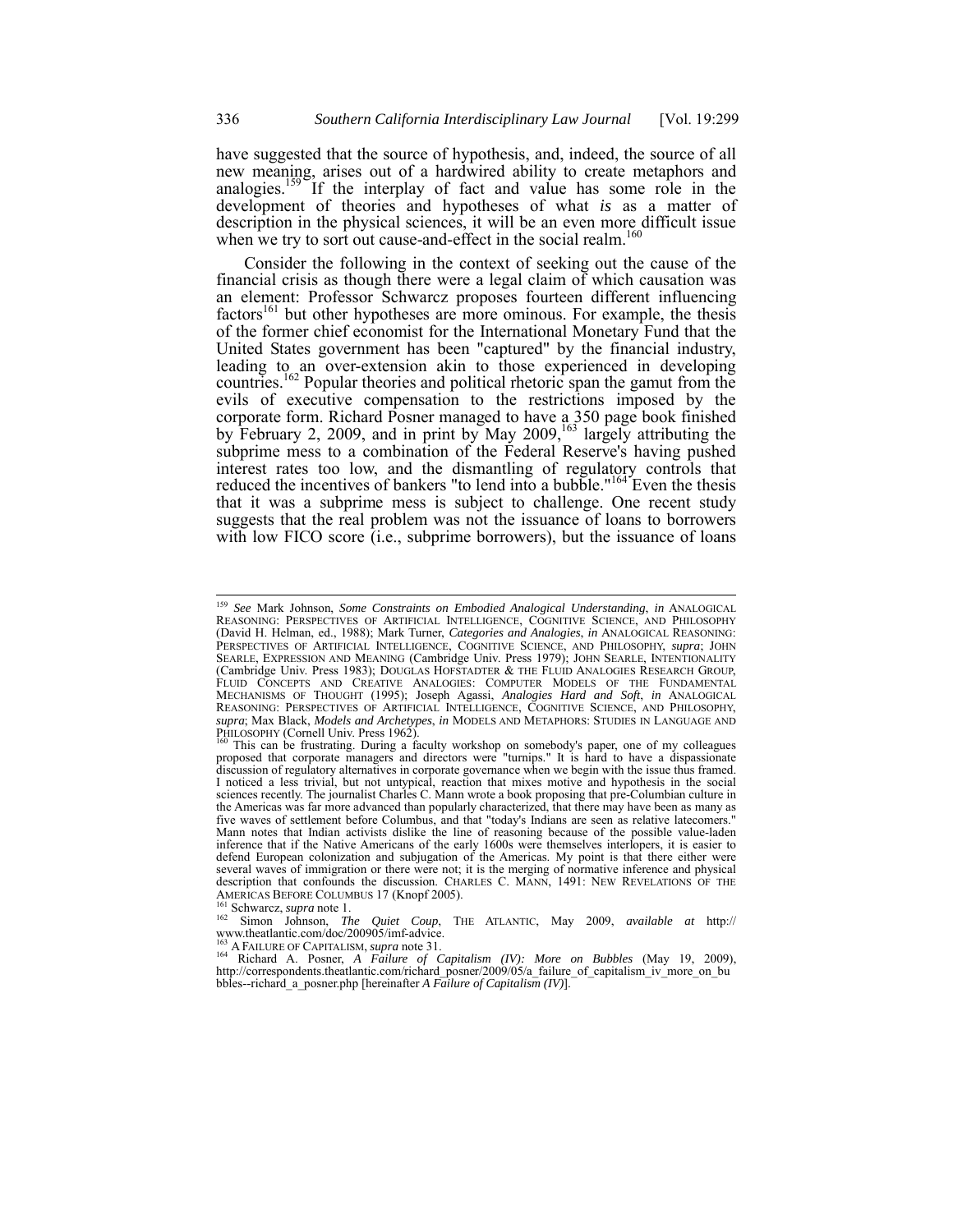to borrowers, prime or subprime, who ended up with negative equity in their homes.<sup>165</sup>

I take the concern over "complexity" to be a shorthand way of saying that it is hard to sort out why we experience financial bubbles and crashes, and that the interdependence of large institutions whose workings are not transparent has exacerbated the boom-and-bust phenomenon. It is one thing to undertake after-the-fact causation analysis for purposes of attributing blame. It is quite another to see the crisis arising in real time and understanding to some level of scientific certainty the causes-and-effects of facts, events, or states of affairs. If we return to the medical analogy, we need to know if there is a macroeconomic set of symptoms akin to that tickle in the back of the throat that tells you have a cold coming on, and deciding those symptoms are sufficient to tell *somebody* whether and when to start and stop the regulatory medicine. For example, notwithstanding the analytical acuity of Judge Posner's dissection of the problem, it is an afterthe-fact assessment of "the blame for the depression."166 It is, however, a hedged blame, because it does not fault the Federal Reserve for following the conventional wisdom (hence, "dismiss[ing] the few who warned as Cassandras and sourpusses") and thus missing the bubble.<sup>167</sup> When housing values are rising, it might be a bubble, or it may reflect underlying sound fundamentals in the economy. As Judge Posner notes, it is not irrational to take either view when one is in the game, as opposed to doing the postmortem.<sup>16</sup>

In sum, the issues of causation in human affairs, apart from the tendency of legal analysis to focus on blame rather than causation make the science of financial bubbles difficult. Somebody must look at the data and make a testable inference to the best explanation. The next question is whom the "somebody" is.

# III. COMMON SENSE AND PROFESSIONAL JUDGMENT

To paraphrase Kant, judgment without information is empty and information without judgment is blind.169 Even in financial systems as complex as the market for collateralized debt obligations and derivative instruments such as credit default swaps whose value turn on the primary obligations, there is necessarily a point at which the objective data the system presents interfaces with individual minds that have to process the data. The real question is the number of proxies and heuristics that intervene between the decision-maker and the data. The important issue is who makes the judgment and the nature of the judgment. Indeed, it strikes

<sup>165</sup> Stan Liebowitz, *New Evidence on the Foreclosure Crisis: Zero money down, not subprime loans, led to the mortgage meltdown*, WALL ST. J., July 3, 2009, at A13. <sup>166</sup> Richard A. Posner, *A Failure of Capitalism (I)* (May 18, 2009)*,* http://correspondents.

theatlantic.com/richard\_posner/2009/05/ready\_a\_failure\_of\_capitalism.php.<br><sup>167</sup> Richard A. Posner, *A Failure of Capitalism (III): Blame the Fed, the Government in General and the* 

*Economists,* (May 19, 2009), http://correspondents.theatlantic.com/ richard\_posner/2009/05/a\_failure\_of\_capitalism\_iii--blame\_the\_fed\_the\_government\_in\_<br>richard\_posner/2009/05/a\_failure\_of\_capitalism\_iii--blame\_the\_fed\_the\_government\_in\_

general\_and\_the\_economists--richard\_a\_p.php.<br>  $\frac{168}{168}$  A Failure of Capitalism (IV), supra note 164.

<sup>&</sup>lt;sup>169</sup> CRITIQUE OF PURE REASON, *supra* note 52, at 193–94.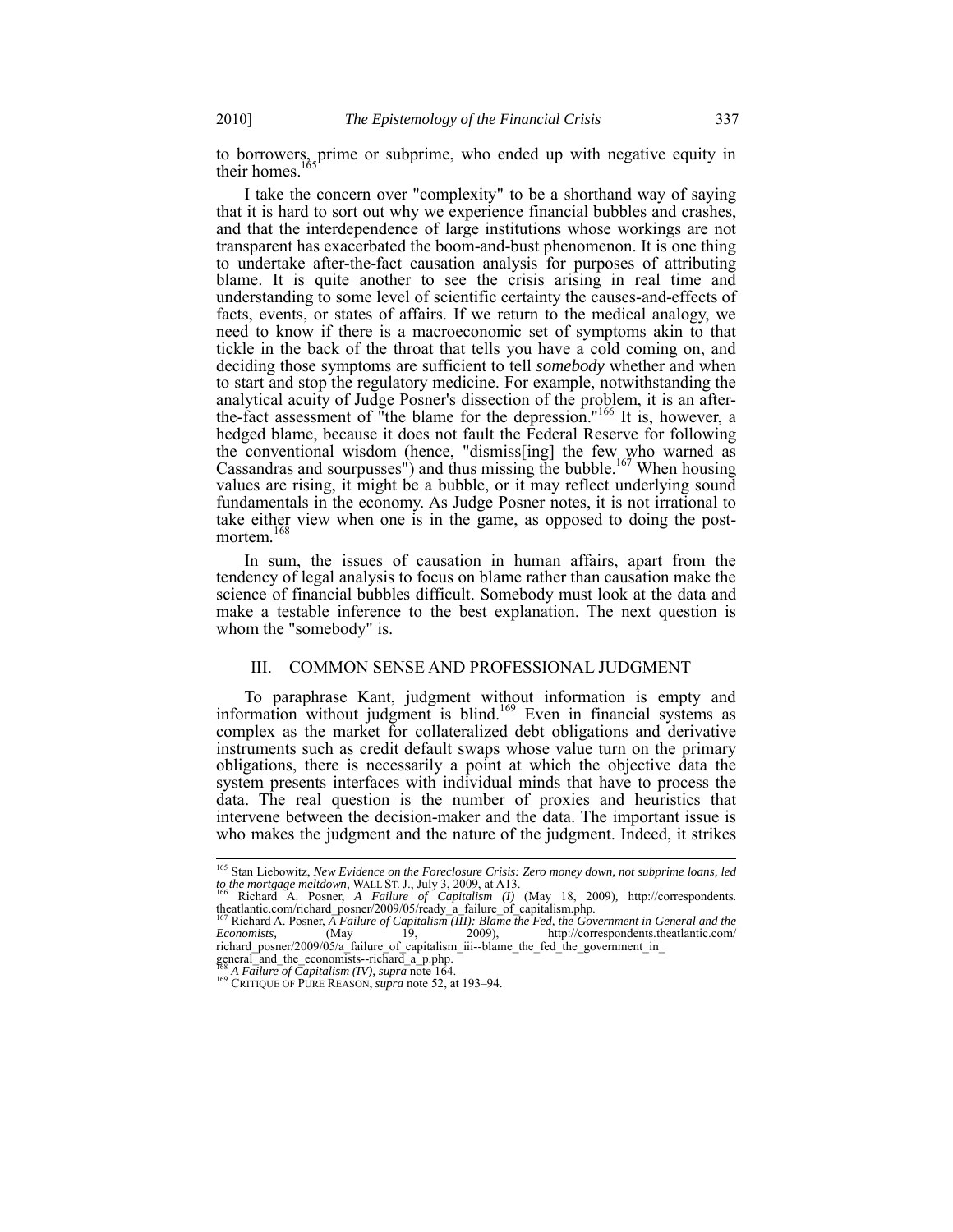me that the risk in complexity is not so much the myriad systemic data as what I will call "derivative judgment." A derivative judgment is one in which the ultimate consumer of information makes his or her own judgment to rely on the judgment of an intermediary. When we think about it, it becomes clear that we build our business and personal lives upon the regular exercise of derivative judgments.170 In *The Paradox of Choice*, 171 Barry Schwartz provides a vivid example. The nature of the professional relationship between physicians and patients has shifted so that patients now often bear the burden of choosing their care, despite research indicating that patients who do get cancer overwhelmingly prefer the doctor to make the decision.<sup>172</sup> The patient's judgment in that case is derivative because the judgment regarding the actual course of action to pursue is really on the doctor, upon whose professional judgment the patient will rely.

Consider two concrete examples of derivative judgment in the corporate and finance arena, disclosure with respect to asset-backed securities and the certification of financial results under Sarbanes-Oxley. From the enactment of the two primary securities acts in the New Deal,  $1^{1/3}$ the primary focus of securities regulation about the securities themselves has been disclosure. The format of the disclosure in the regulatory system depends upon, in large part, the likelihood of derivative judgment. At one end of the spectrum, a broad distribution of a new company's securities to the general public will require the full panoply of disclosure, and rigorous control of the process by which that disclosure in the form of a prospectus gets into the hands of the purchaser. At the other end of the spectrum there is a relatively laissez-faire approach to narrowly focused offerings of wellknown seasoned issues to sophisticated purchasers. Indeed, the definition of a sophisticated purchaser under the 1933 Act regulations explicitly includes one who makes a derivative judgment to rely on a sophisticated representative.<sup>174</sup>

Derivative instruments, whether insurance contracts or currency futures, are not in themselves good or bad, and, when used well, are part of a sound strategy of giving up some of the upside to insure against undue loss on the downside, assuming that the insurer or the derivative counterparty is able to pay on the contract. The reason the derivative industry is

 $170$  I recognize the possibility of confusion in the term "derivative judgment" when one of the concrete issues at hand is judgment about "derivative securities" or "derivative instruments." The sense of the adjective is the same in both cases, however: being at least a step removed from the principal matter, but being derived from it. The issue of derivative judgment in law and life is far broader then the specific instance of a derivative security. Much of economics and law deals with the accountability of the actual judgment maker to the derivative judgment maker, whether as a matter of fiduciary obligations or the business judgment rule in law, or agency costs in economics.<br> $^{171}_{12}$  BARRY SCHWARTZ, THE PARADOX OF CHOICE: WHY LESS IS MORE (Harper 2005).

<sup>&</sup>lt;sup>171</sup> BARRY SCHWARTZ, THE PARADOX OF CHOICE: WHY LESS IS MORE (Harper 2005).<br><sup>172</sup> Id. at 29–33<br><sup>173</sup> Securities Act of 1933, 15 U.S.C. § 77 (hereinafter 1933 Act); Securities Exchange Act of 1934, 15<br>U.S.C. § 78 (hereina

under § 5 of the 1933 Act, requires as a condition that "[e]ach purchaser who is not an accredited investor either alone or with his purchaser representative(s) has such knowledge and experience in financial and business matters that he is capable of evaluating the merits and risks of the prospective investment . . . ." 17 C.F.R. § 230.506.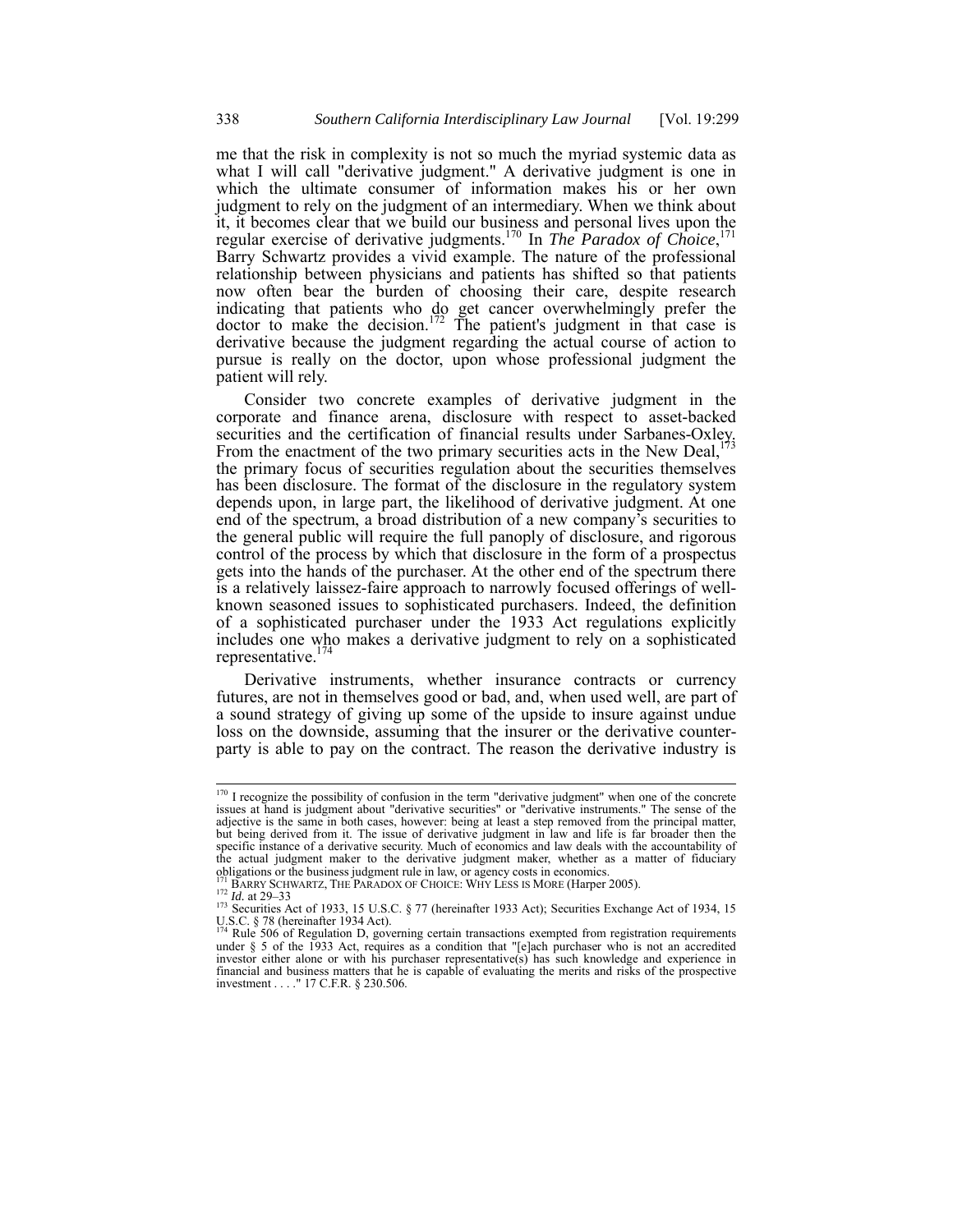simple in concept is that it goes back to algorithms law students learn in their first year contract law class.<sup>175</sup> The simple hypothetical demonstrating the measure of damages for the contract for the future delivery of bushels of wheat is essentially an algorithm for risk allocation. Assume Sam Seller contracts with Barbara Buyer to sell her 100 bushels of wheat at a dollar per bushel ninety days hence. The spot price over that period rises to \$1.20 per bushel. The formula embodied in the law of contract expectation damages tells us that Barbara Buyer wins a right worth twenty cents. Conversely, if the price falls to eighty cents a bushel, Sam Seller wins because of his right to force Barbara Buyer to take the wheat at twenty cents above the market price.

That example is a forward contract. In the hypothetical, if the parties do not really intend to deliver, the contract itself (not the underlying wheat) is a futures contract, and on the delivery date worth about twenty cents less transaction costs.<sup>176</sup> In order words, the holder of the right should be able that day to sell the contract to somebody for, say, up to nineteen cents a bushel, because the buyer of the contract is still better off by a penny. The irony here, of course, is that futures contracts have real value in being conservative, which is why they are "hedges" as in hedging your bet. Assume a US-based company, which reports its earnings in dollars, sells a widget in Europe with the price denominated in Euros on March 1, and the terms are that the buyer is to pay  $\epsilon$ 1,000 in ninety days. At the moment, the exchange rate is 1.5 US dollars to the Euro. If the company were interested in making money on currency fluctuation as well as widgets, it could take its chances. If the Euro rises in value to 1.75 to the dollar, it can make some money when it repatriates that cash. It also, however, runs the risk of having the Euro fall. As to currency however, the company is far more interested in being safe than in making money. If it buys a ninety-day futures contract on Euros at rate of 1.5 to the dollar, it has insurance against currency devaluation. Assume that on the ninetieth day, the Euro falls in relation to the dollar, and the company would only bring home \$1,200 rather than the \$1,500 that it expected when it made the sale. It receives the buyer's  $\epsilon$ 1,000, fulfills its futures contract obligation by buying the \$1,500, and some counterparty has lost a bet. It has lost the opportunity to profit if the Euro went up in value, but it is hedged against the downside.

There is no inherent evil in this business. There are currency traders who gamble on the changes of relative values of currencies, and that is their business. Nevertheless, ordinary businesses regularly use them for their very conservative and cautious purposes.<sup>178</sup> While those gamblers may make or lose money on dumb luck, there is nothing dumb or lucky (or a

<sup>&</sup>lt;sup>175</sup> RICHARD A. POSNER, ECONOMIC ANALYSIS OF LAW 125–26 (6th ed. 2003).<br><sup>176</sup> *Id*. at 126. 176 *Id*. at 126. 177 Assume that the Euro increases in value relative to the dollar, say, to two to one. If there had been no hedge, the company would be able to convert the €1,000 into \$2,000, making \$500 on currency in addition to the \$1,500 it expected in product revenue. But with the hedge in place, it needs to fulfill its obligation to buy \$1,500 for  $\epsilon$ 1,000, rewarding a counterparty that guessed right. Effectively, the company gives up the \$500 of currency gain. There is a strategy as well to hedge by purchasing an option, but that complication is not necessary for my point here.

<sup>&</sup>lt;sup>1</sup> René M. Stulz, *In Defense of Derivatives and How to Regulate Them*, WALL ST. J., Apr. 7, 2009, at A15.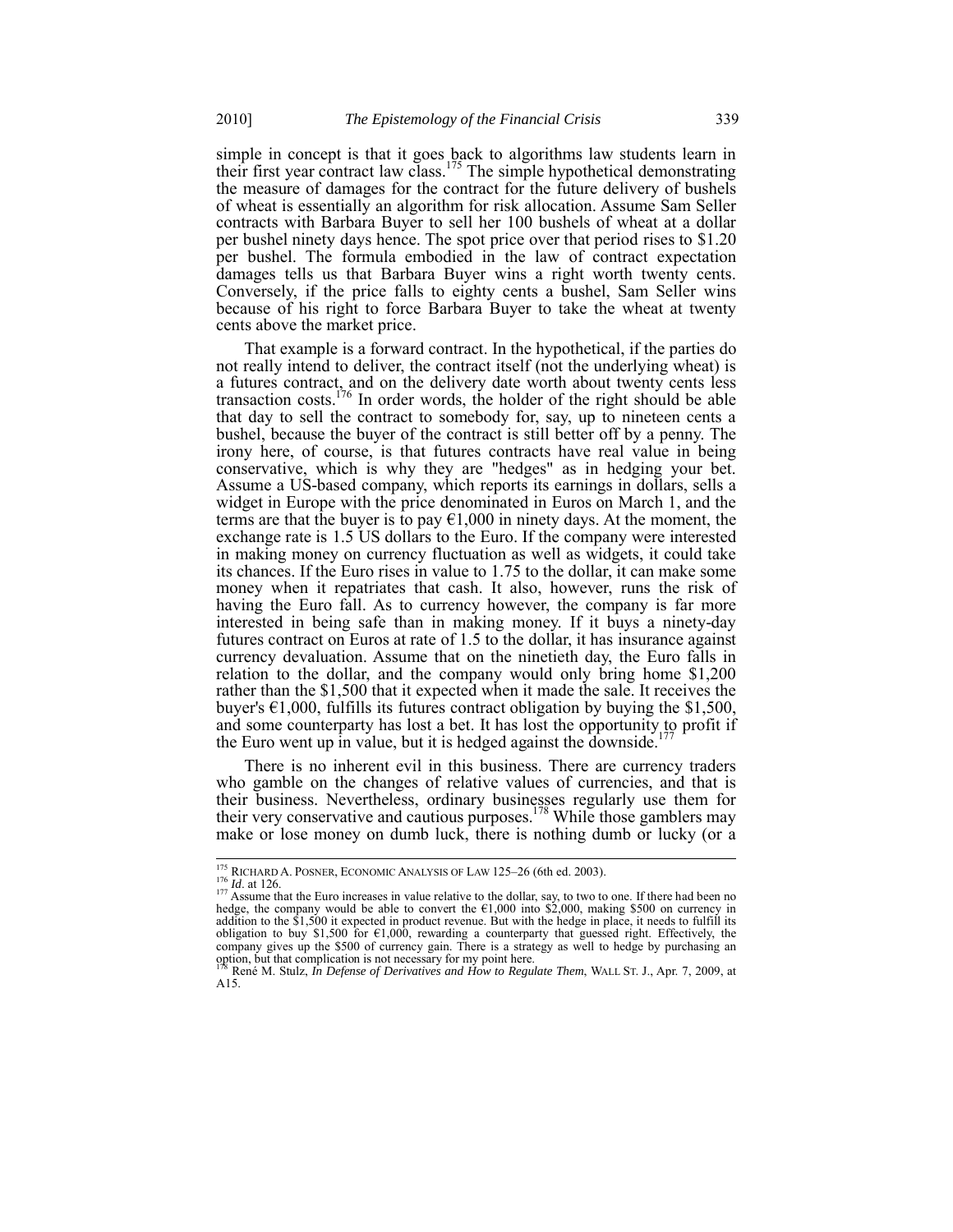violation of the accounting rules) about a currency hedging strategy, as long as the counter-party to the contract is around and has the dollars to deliver.<sup>179</sup> Moreover, there are multiple levels of derivative judgment about using derivative instruments. Shareholders make the derivative judgment to rely on the board of directors to make appropriate decisions. The board makes a derivative judgment in relying on the CEO in hiring the treasurer who makes the actual judgment about the appropriate level of conservative hedging so as to protect the value of the company's balance sheet, and hence, the value of the company to the shareholder.

Another example of an attempt to control derivative judgment is the financial certification provision enacted as part of the Sarbanes-Oxley Act of 2002.180 Under Sections 302 and 906, as to each quarterly, annual, and special financial report the issuer files, the CEO and CFO must certify they have reviewed it, that, based on the officer's knowledge, the report is not misleading and fairly presents the financial condition of the company, and that the officers are responsible for, and have designed and maintained, internal controls that let them make the required certification.<sup>181</sup> Consider the multiple levels of derivative judgment that are occurring. Nobody realistically expects that the CEO and CFO of a multi-billion dollar corporation have actual knowledge upon which to base the certifications. The essence of the legislation is to assure shareholders, in the exercise of *their* derivative judgment, that the officers have responsibly exercised their derivative judgment in terms of process if not in the actual result.<sup>18</sup>

Reliance on professional judgment is a relatively recent development, of a piece with the rise of professional disciplines generally in the late nineteenth century. The historian Haskell's account is helpful.<sup>183</sup> He sets modern professional social science, as a subset of modern professionalism generally, in context by studying the rise and fall of the American Social Science Association (the "ASSA"), the forerunner of modern disciplinary associations like the American Historical Association and the American Economic Association. His thesis is that each of us has a sense (perhaps naive) that we are free and volitional agents, largely able to determine for ourselves the course of our lives. We have, in Haskell's words, "causal potency."<sup>184</sup> Moreover, until the late 1700s and early 1800s, little about the organization of society undercut the soundness of that belief. By and large,

<sup>179</sup> *See* FINANCIAL ACCOUNTING STANDARDS BOARD, SUMMARY OF STATEMENT 133, ACCOUNTING FOR DERIVATIVE INSTRUMENTS AND HEDGING ACTIVITIES, http://www.fasb.org/st/summary/ stsum133.shtml; Schwarcz, *supra* note 1, at 219–22. Indeed, generally accepted accounting principles require there be a linkage between sales and future contracts or otherwise the issuer must disclose the extent to which it is speculating in the currency markets.<br><sup>180</sup> Sarbanes-Oxley Act of 2002, Pub. L. No. 107-204, 116 STAT. 745 (2002).

<sup>&</sup>lt;sup>181</sup> Id.<br><sup>181</sup> Id. *Id.* 182 The corporation of which I was the general counsel at the time of the enactment of these provisions instituted a program of sub-certifications, a practice I believe was widespread. <sup>183</sup> *See* SOCIAL SCIENCE, *supra* note 13. Not surprisingly, Haskell's approach to history has an

epistemological bent. His approach to history, at odds with some historians, is to approach historical data with a theoretical framework, mindful of the philosophical (and thus historiographic) issues of explanation and interpretation of events, particularly historical issues of cause-and-effect. "Because my principal curiosities as a historian concern problems of explanation, interpretation, and the conceptualization of change, my professional colleagues have often remarked on what they regard as the unusually abstract, philosophical cast of my writing." OBJECTIVITY, *supra* note 13, at 9. 184 SOCIAL SCIENCE, *supra* note 13, at 40.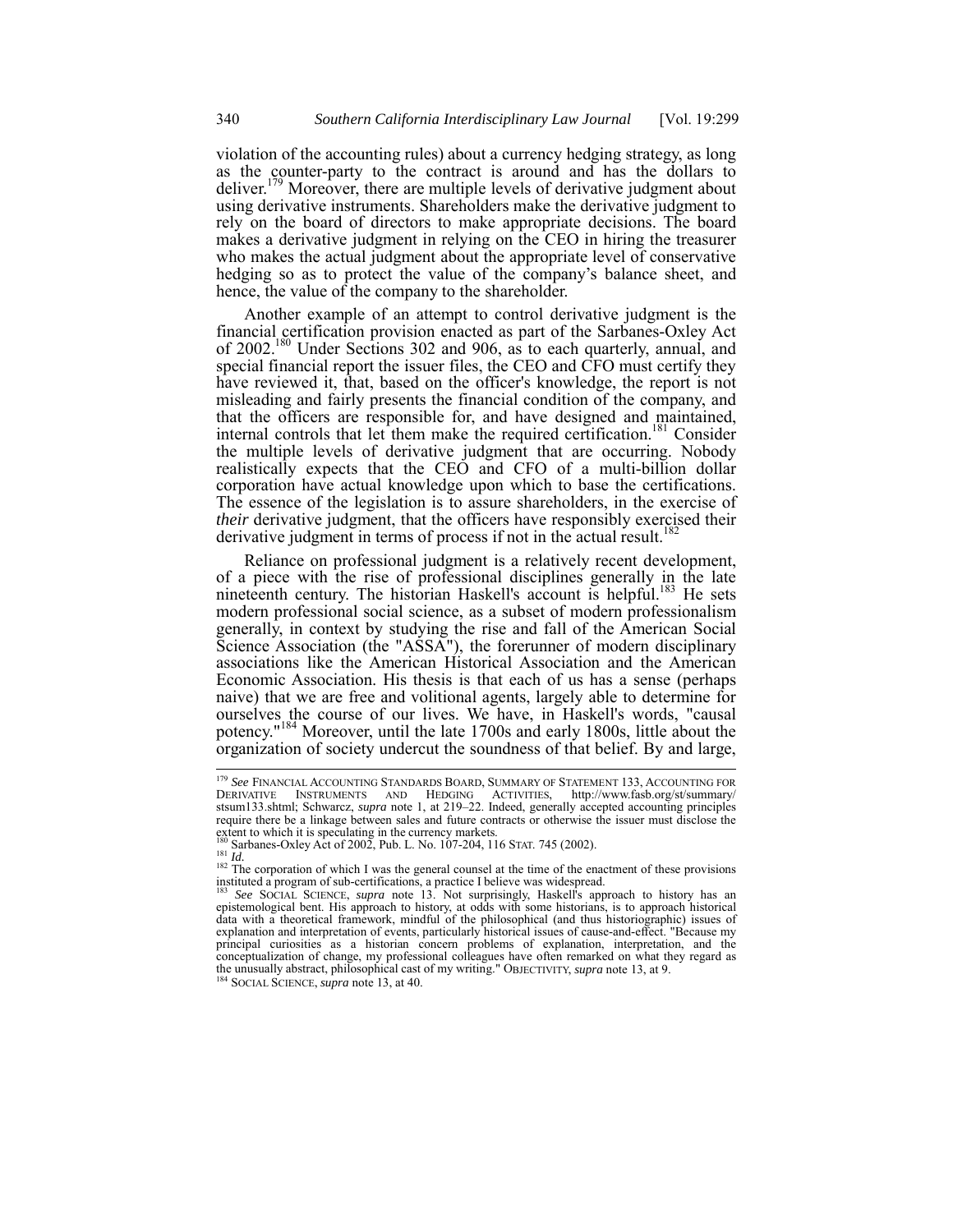individuals lived in dispersed and independent communities, and the cause of things—in the sense of reasoned explanation that made sense of the world, and to the extent educated people thought about these things—was proximate, either in oneself, in one's local community, or in a personal God that determined otherwise inexplicable events.

Beginning in the 1800s, as the Industrial Revolution and urbanization took effect, educated people (not just academics) came to believe that such explanation required understanding the impact on individuals and local communities of remote causes, in short, cause and effect in an increasingly interdependent world. With increasing interdependence came increasing specialization, specifically, the rise of professions, itself a reaction to the perception of "complexity." Note the following is a discussion of the nineteenth century, *not* the present crisis of "complexity":

What is it about modern society that causes men to rely increasingly on professional advice? Under what circumstances do men come to believe that their own judgment, based on common sense and the customary knowledge of the community, is not adequate? It is true, but not very helpful, to answer that modern society is complex and that professionals thrive on complexity. "Complexity" is uniquely uninformative word, little more than a mirror-image of confusion. What we have meant by complexity in this context, I think is social interdependence.<sup>185</sup>

Haskell's characterization of the impact of social interdependence is particularly apropos. "Growing interdependence" is "that tendency of social integration and consolidation whereby action in one part of society is transmitted in the form of direct or indirect consequences to other parts of society with accelerating rapidity, widening scope, and increasing intensity."186 Moreover, while interdependence is one of those objective "macro" aspects of social systems, and "exists apart from anyone's perception of it," nevertheless, it can rise to the level of individual attention: "It can, however, be intensified by a growth of mutual awareness that prompts men to respond more deliberately and sensitively to their dependencies."<sup>187</sup>

The transitional professional model was the ASSA, a group largely of New England social inquirers, general social philosophers as it were, who themselves were overwhelmed by the next generation of truly professional social scientists. What Haskell argues is that there is a connection between the rise of societal interdependence and the contemporaneous ceding to professionals (by educated people generally) of the task of causal attribution between events in the world.<sup>188</sup> Haskell says social science is a

 $185$  *Id.* at 28.

<sup>186</sup> *Id.* at 26.<br><sup>186</sup> *Id.* at 28.<br><sup>187</sup> *Id.* at 29.<br><sup>188</sup> There is a kind of Rule of Recognition problem going on here. In a specialized, professional world, how does one recognize expertise, i.e. make the appropriate derivative judgment? Haskell's historical account says professional organizations arose in order to achieve a community of expertise. For lay people, lawyers are a prime example of such a professional guild, but modern philosophers and historians and economists and sociologists have their self-certifying guilds as well. Those particular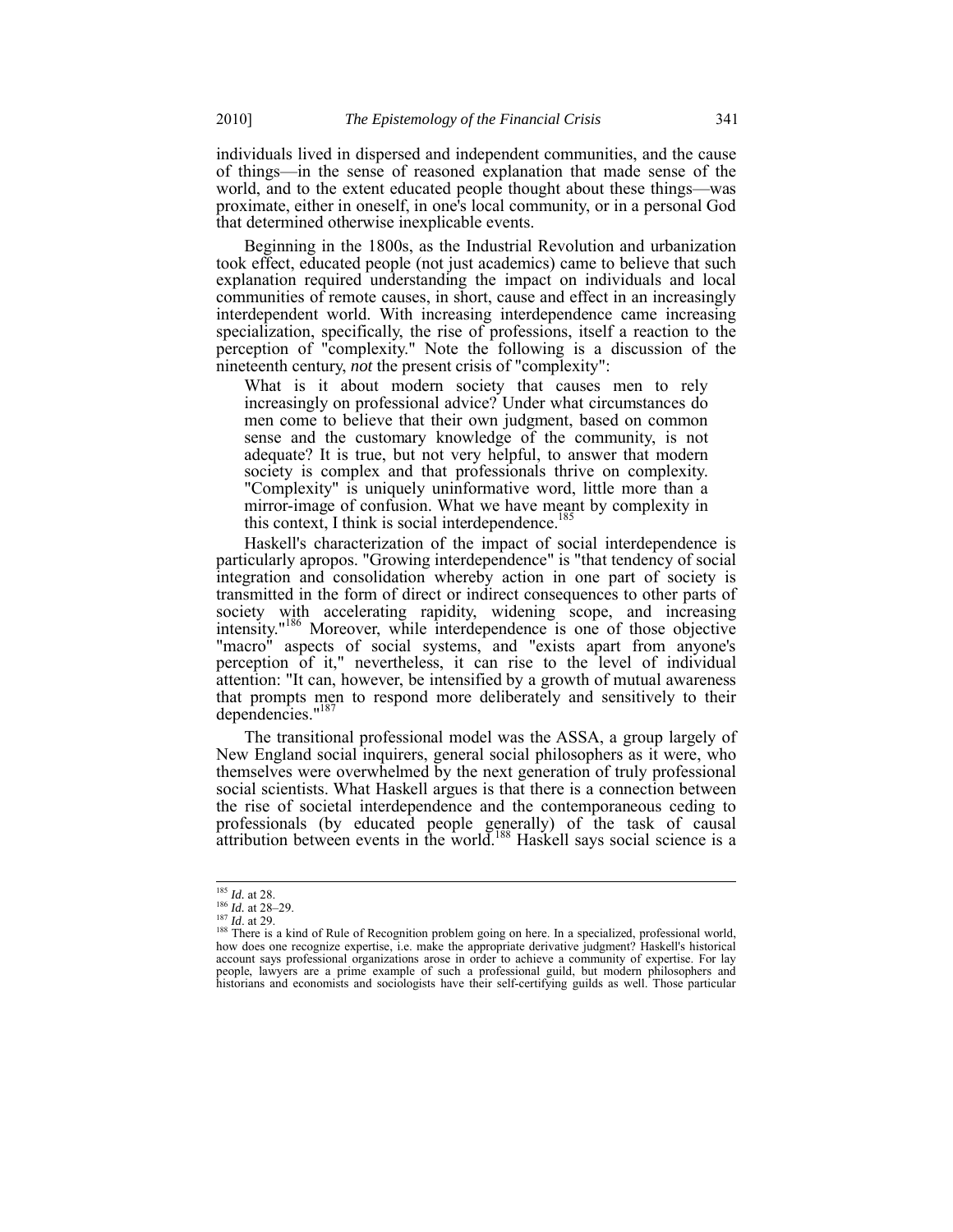search for the independent variables of explanatory cause somewhere between the "causal potency" of the individual and First Causes like God:

To engage in inquiry is to search for genuine causation, to shear away merely secondary influences and necessary conditions so as to isolate those factors which, within a given frame of reference, can be regarded as self-acting, causal entities—"independent variables." As causes recede and as growing interdependence introduces more and more contingency into each chain of causation, the realm of inquiry must expand and the conditions of satisfying explanation must change. Common sense fails and the claim of expertise gains plausibility. Explanation itself becomes a matter of special significance, because the explainer promises to put his audience back in touch with the most vital elements of a receding and increasingly elusive reality.<sup>1</sup>

Interdependence, like complexity, is relative. Haskell relates that Herbert Spencer learned as a child to question every cause and "as an adult took to his bed and wore earmuffs to prevent overstimulation of his senses."<sup>190</sup> Our own epistemic crisis of complexity bears a remarkable resemblance, only now it goes under rubrics like "systemic risk."<sup>191</sup> Interdependence is such that the following are all related: foreclosure of a home in Flint, the collapse of the financial system in Iceland, the government take-over (for all intents and purposes) of AIG, several large banks, and General Motors, and the concern of the Chinese government for its investment in securities issued by the United States government. What makes it all the worse is the revelation that the whole mess could be triggered by a judgment of just a few professionals to whom we seem to have ceded (consciously or not) the responsibility of professional judgment and, in hindsight, they appear to have exercised it badly.<sup>192</sup>

protocols surfaced, for example, in the form of peer review for publishing and tenure review for advancement. *Id.* at 39–40.<br><sup>189</sup>*Id.* at 44.

advancement. *Id.* at 39–40.<br><sup>189</sup> *Id.* at 44.<br><sup>190</sup> *Id.* at 45.<br><sup>191</sup> For the views of someone far more competent than I to expound upon the systemic issues, *see* Steven<br><sup>191</sup> For the views of someone far more competen risk that (i) an economic shock such as market or institutional failure triggers (through a panic or otherwise) either  $(X)$  the failure of a chain of markets or institutions or  $(Y)$  a chain of significant losses to financial institutions, (ii) resulting in increases in the cost of capital or decreases in its availability, often evidenced by substantial financial-market price volatility." *Id*. at 204. Note that he is equally skeptical of disclosure for the control of systemic risk because the nature of systemic risk is that market participants, operating in their own interests do not perceive it; moreover, "investors and counterparties already demand, and usually receive, disclosure to the extent it helps them assess the merits of their investments, qua investments." *Id.* at 218. Not surprisingly, then, he does not see much of a role for securities regulation on the systemic side of things. *Id.* at 212.<br><sup>192</sup> The poster child being AIG's Financial Prod

issued the arguably underpriced credit default swaps that insured holders of collateralized debt obligations against payment default by the obligor. Bill Saporito, *How AIG Became Too Big to Fail*, TIME, Mar. 19, 2009. This raises the question, beyond the scope of this article, about the relationship of negligence and misjudgment. It is an issue with no small traction in the corporate governance area, where the presumptions of the business judgment rule (as well as  $\S 102(b)(7)$  of the Delaware General Corporation Law) insulate management from liability for mere management misjudgment. *See, e.g.,* In re Citigroup, Inc. Shareholder Derivative Litigation, 964 A.2d 106 (Del. Ch. 2009), in which Chancellor Chandler dismissed a claim that Citigroup management was liable for having misread the "red flags" indicating that the subprime credit crisis was brewing. My intuition, not surprisingly, is that derivative judgment (as I have defined it) deserves much legal leeway, but this is precisely the area in which the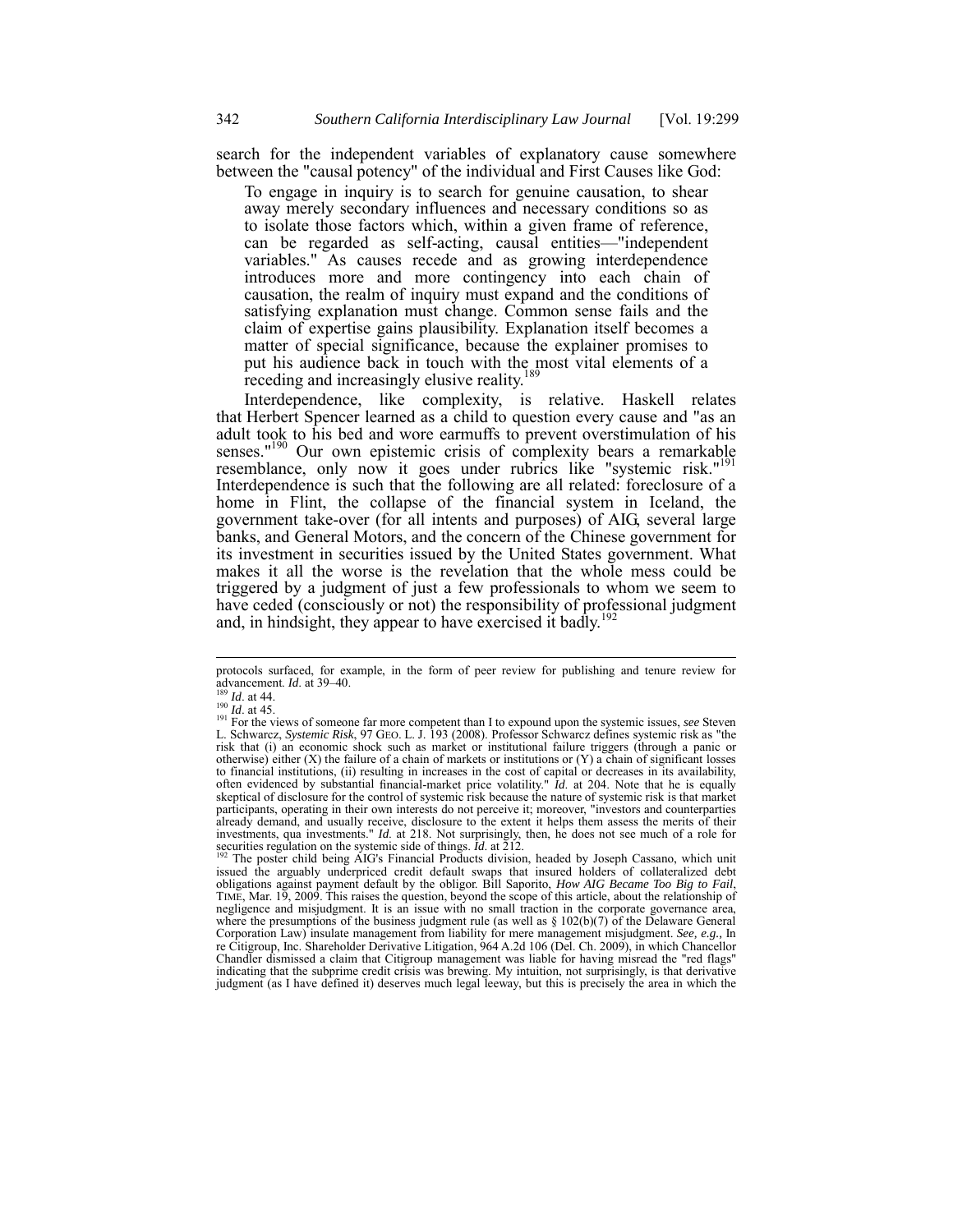# IV. COMPLEXITY AND JUDGMENT

#### A. LAW'S RESPONSE TO THE EPISTEMOLOGICAL CRISIS OF COMPLEXITY

This discussion is not to suggest that there is no effective legal regulation possible to ameliorate future economic cycles or financial bubbles. My claim is more modest: we had a faith in the technological advances of social science and professional judgment (particularly our ability to predict and control financial markets, or rely on those who could) akin to the Enlightenment faith in physical science, and that faith has been upset. We are now perhaps, as William James, described, "twice-born" on the issue of both economics and law as panacea.<sup>193</sup> Indeed, it is more than an academic phenomenon when the insights of Tversky and Kahneman on human judgment under conditions of uncertainty become part of the popular literature, as exemplified by Nassim Nicholas Taleb's deconstruction of "success" financial markets in *The Black Swan*<sup>194</sup> and Fooled by Randomness,<sup>195</sup> and science writer Leonard Mlodinow's popular study of randomness in *The Drunkard's Walk*. <sup>196</sup> We find it relatively easy after-the-fact to attribute success or failure to specific causes, but (a) it is far harder to say the decisions were wrong at the time they were made, and (b) our after-the-fact intuitions about what caused what do not bear much relationship to the actual probabilities of the events occurring. We are in a period, as Haskell described, in which there is "a growth of mutual awareness that prompts [people] to respond more deliberately and sensitively to their dependencies."<sup>197</sup>

Is it possible, by way of regulation, to address our particular crisis of complexity so that we are unlikely to experience this particular catastrophe again? Maybe, but I do not see that as the fundamental issue and I am skeptical whether we can ever regulate our way out of an objectionably volatile boom-and-bust cycle. The real problem here is not the particular confluence of events, but the "experience of senselessness, lack of control, and mortality that catastrophe plows up  $\dots$ .  $198$  Yet it is a mark of the

question of causation as a descriptive matter gets intertwined with policy (or blame) as a normative matter. *Compare* Posting of J. Robert Brown to The Race to the Bottom, (Mar. 12, 2009, 9:00) http://www.theracetothebottom.org/shareholder-rights/delaware-courts-and-exonerating-the-boardfrom-supervising-r-4.html, *with* In Defense of Chandler's Citigroup Decision, (Mar. 17, 2009, 16:04

PST), http://www.professorbainbridge.com/ professorbainbridgecom/2009/03/in-defense-of-chandlerscitigroup-decision.html.

<sup>193</sup> To James, a "once-born" soul has never encountered worldly circumstances that upset her simplistic view of the world as "a sort of rectilinear or one-storied affair, whose accounts are kept in one denomination, whose parts have just the values which naturally they appear to have, and of which a simple algebraic sum of pluses and minuses will give the total worth." Twice-born souls, in contrast, have encountered "storm, stress, and inconsistency" requiring some reconciliation or regeneration (whether or not religious) to remedy "inner incompleteness" and reduce "inner discord." WILLIAM JAMES, THE VARIETIES OF RELIGIOUS EXPERIENCE: A STUDY IN HUMAN NATURE 166, 175-76 (Longmans, Green and Co. 1928) (1902).<br><sup>194</sup> THE BLACK SWAN, *supra* note 33.

<sup>195</sup> FOOLED BY RANDOMNESS, *supra* note 33.<br><sup>195</sup> FOOLED BY RANDOMNESS, *supra* note 33.<br><sup>196</sup> *See* LEONARD MLODINOW, THE DRUNKARD'S WALK: HOW RANDOMNESS RULES OUR LIVES (Pantheon Books 2008).<br><sup>197</sup> SOCIAL SCIENCE, *supra* note 13, at 29.

<sup>&</sup>lt;sup>198</sup> Meyer, *supra* note 24, at 21.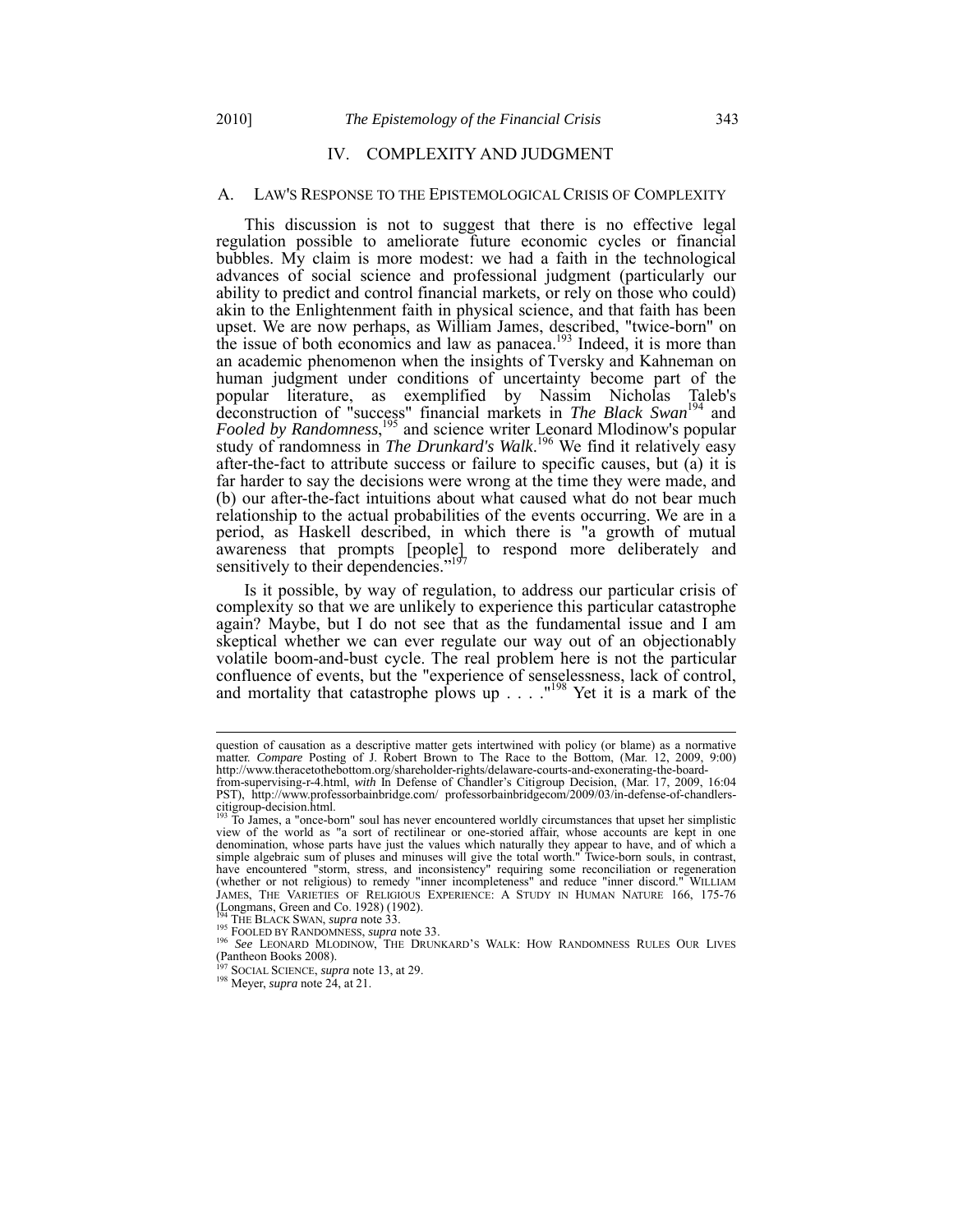scientific faith of our age that we turn to law as the remedy. As Meyer recasts philosophically what Haskell noted historically:

We deny that the event is a challenge to our normative structures, and we reframe it as injustice, not catastrophe. This is our law's specialty. Law is constantly colonizing catastrophe, reframing it as injustice, expanding the bounds and jurisdiction of law, and consequently expanding the zone of human control and responsibility.<sup>199</sup>

To suggest banning financial instruments because they are complex is likely no more valid than it would have been to suggest that the appropriate response to the Lisbon earthquake was to simplify things by demanding that all buildings be no more than one story high, or that the appropriate response to the rapid industrial changes of the late 1800s was to go to bed with earmuffs. The problem, as I see it, is that we have assumed, baselessly, that law, like social science, could expand the zone of human control and responsibility to the point that no amount of complexity is beyond our ability to tame it. But we cannot, and that is the crisis.

Law fails as the ultimate panacea because, like all reductive models and all systems of rules, it hits a limit. Contemplation of law's limits, like all contemplation of the infinite, is an uncomfortable business. Like Hart, we can put our figurative fingers in our figurative ears when it comes to contemplating our ultimate ability to understand everything, notwithstanding the conceptual and empirical evidence of irreducible paradox. Law as science wants to identify cause-and-effect. Whether it is identifying the proximate cause for purpose of tort liability, or linking up future disputes to present contract provisions for the purpose of avoiding the disputes, what we do as lawyers is link up events in the world by way of a set of rules, axioms, conditions, statutes, principles, etc., and thereby attribute or apportion responsibility.

Two of the Continental critiques of law (Luhmann's and Derrida's) as reductive science have some traction here for understanding the limits of the law either in providing justice (a moral "ought") or avoid future financial calamities (a theoretical "ought"). Luhmann's sociological critique said, in so many words, the legal system depends on an illusion, at least within legal system, that there is something called justice, even though anybody looking at it from the outside can see it is just a lot of people using those rules, axioms, conditions, statutes, and principles to further their selfinterested ends.<sup>200</sup> The system would break down if the illusion of justice were exploded. Gunther Teubner describes this as law's "epistemic trap."<sup>2</sup> Law as a social institution develops its own models or constructs of reality. Not only is the law autonomous in separating itself (ideally) from moral and political concerns, its "cognitive operations . . . construct idiosyncratic images of reality and move them away from the world constructions of

<sup>199</sup> *Id*.

<sup>200</sup> Gunther Teubner, *How the Law Thinks*, 23 LAW & SOC'Y REV. 727, 736–38 (1989). <sup>201</sup> *Id.* at 742.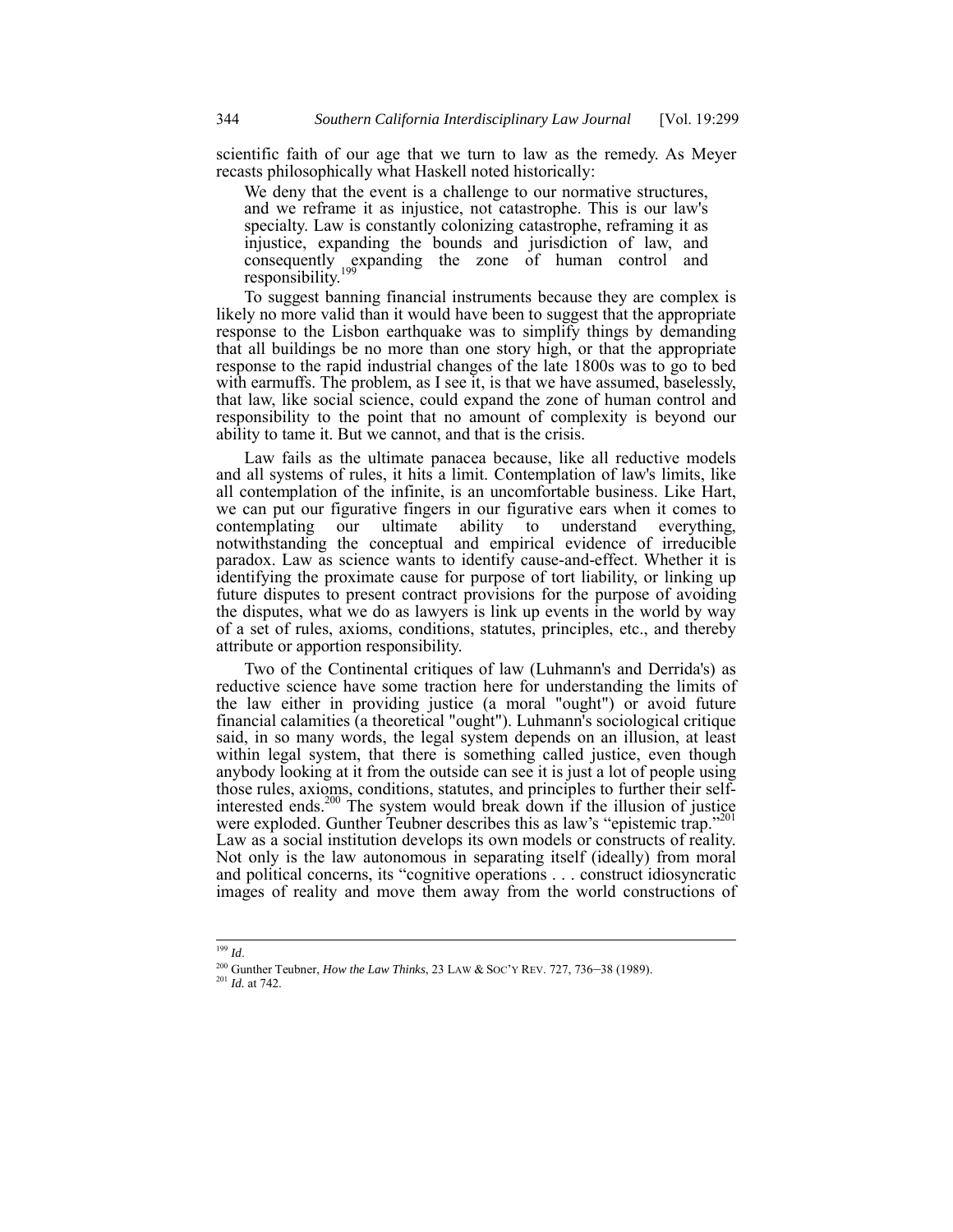everyday life and from those of scientific discourse."<sup>202</sup> Think of it this way: to a mergers and acquisitions lawyer, the agreement is the deal, but the deal may be wholly something else to the CEO, like a handshake.<sup>203</sup> Or, in Teubner's example, think about res judicata. Even if one could show after-the-fact that a legal judgment was based on a finding wholly erroneous as a matter of science (or we could add, common sense), it will not be reversed, regardless of its legal, economic, or social consequences.<sup>204</sup>

The epistemic trap is that the legal system wants its own internal consistency, at the same time that other societal interests force inconsistencies upon it. $205$  Perhaps the most fundamental example of this is the paradox of justice. How can the legal system produce a just result when it is clear to anyone looking at it that the participants use it solely for instrumental purposes? $2^{206}$  It is more important to the lawyers than to others that, however the concept might be conceived, the legal system itself must have a self-concept of reductive consistency. Derrida's unsettling philosophical critique was that law and justice are not equivalent. Law is a human institution and therefore finite. Justice is an unreachable ideal. Hence law will never map on justice "in part because language is always too general, rules too rigid, but also because one must act, in the end, without knowing everything."<sup>207</sup>

What stands at the limit of law, or any other system designed to cure a social problem? It is the leap of faith that constitutes the exercise of judgment, the last matter to which we will turn.

#### B. THE IRREDUCIBILITY AND INEVITABILITY OF JUDGMENT

It is a fair question whether what appears to be the irreducibility of judgment is merely inordinate complexity. That is itself a problematic question, because one either has a kind of faith that some things are ultimately reducible or not. Some academics worry about and indeed fight over what appear to be irresolvable issues, suggesting if they are irresolvable they are irreducible. One of these academic debates, for example, is whether a naturalistic (i.e., reducible) explanation of the empirical reality of human consciousness is even possible.<sup>208</sup> For my purposes, it is not necessary to resolve this epistemic quandary. Seemingly

<sup>&</sup>lt;sup>202</sup> Id. Note that Teubner is contrasting what I call scientific jurisprudence from what he must think of as real science.

<sup>&</sup>lt;sup>203</sup> *See* Jeffrey M. Lipshaw, *Models and Games: The Difference Between Explanation and Understanding for Lawyers and Ethicists, 56 CLEV. ST. L. REV. 613 (2008).* 

<sup>&</sup>lt;sup>204</sup> Teubner, *supra* note 200, at 744.<br><sup>205</sup> Perez, *supra* note 40.<br><sup>205</sup> Perez, *supra* note 40.<br><sup>206</sup> For a detailed treatment of this issue, *see* BRIAN Z. TAMANAHA, LAW AS A MEANS TO AN END (Cambridge Univ. Press 2007).<br><sup>207</sup> Meyer, *supra* note 24, at 23. See also CAPUTO, supra note 40.

<sup>&</sup>lt;sup>207</sup> Meyer, *supra* note 24, at 23. *See also* CAPUTO, *supra* note 40.<br><sup>208</sup> For an overview of this issue see Robert Van Gulick, *The Explanatory Question: How can*<br>*Consciousness Exist?*, *in* THE STANFORD ENCYCLOPEDIA *available at* http://plato.stanford.edu/entries/consciousness/. On the non-reductive side of the discussion, *see* COLIN MCGINN, THE PROBLEM OF CONSCIOUSNESS (Basil Blackwell, Inc. 1991); Colin McGinn, *Consciousness and Space*, *in* CONSCIOUS EXPERIENCE (Thomas Metzinger ed., 1995); Thomas Nagel, *What Is It Like to Be a Bat? 83* PHIL. REV*.* 435 (1974). On the reductive side, *see* DANIEL C. DENNETT, CONSCIOUSNESS EXPLAINED (Back Bay Books 1991).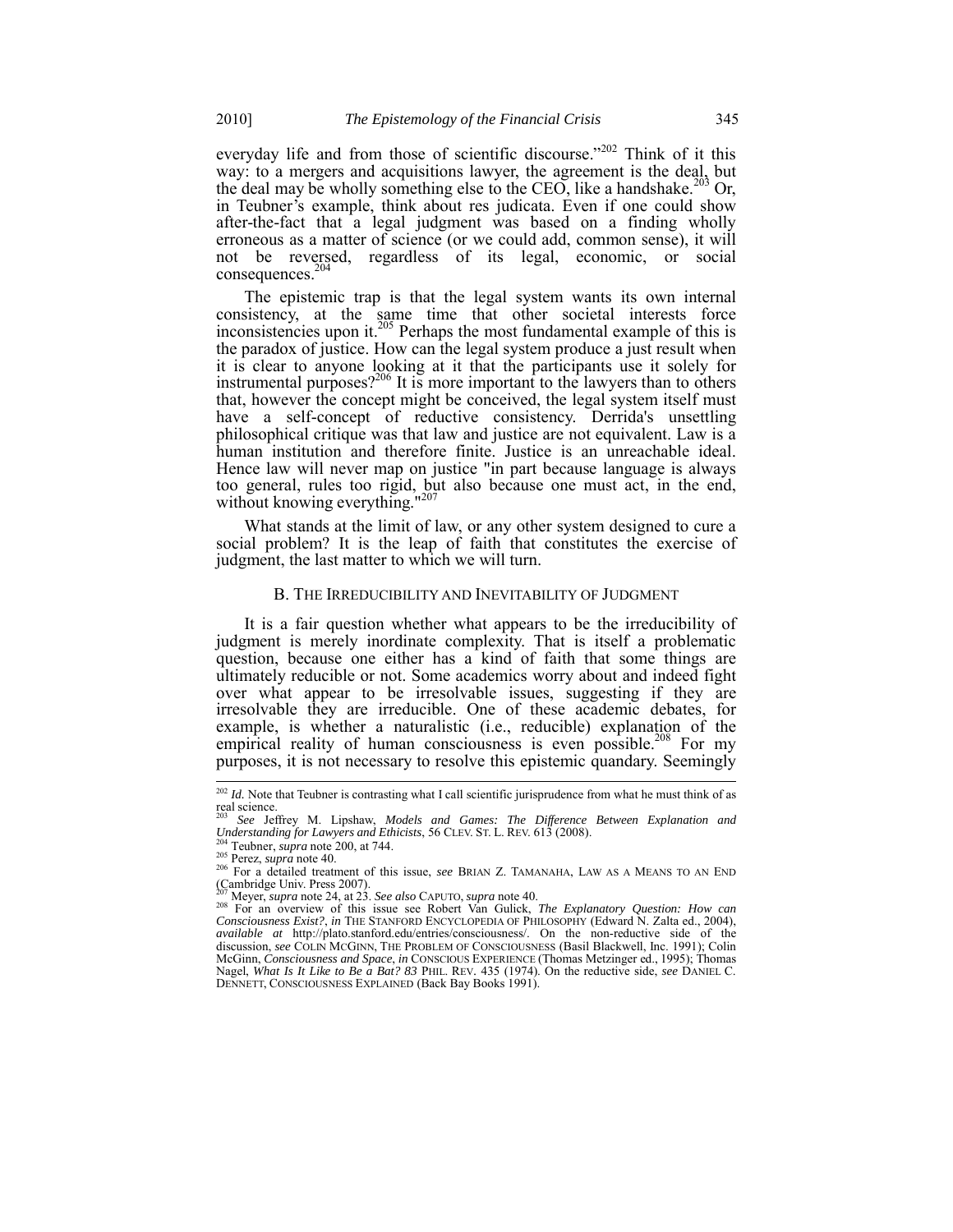unsolvable complexity is close enough to irreducibility so as not to have it make a difference.<sup>209</sup>

Not surprisingly, then, it is judgment—both scientific and practical that remains the great mystery of thought from Kant to Kahnemann and Tversky<sup>210</sup> to Malcolm Gladwell.<sup>211</sup> What we are doing is observing the past, and trying to make predictions about the future. Kant said that judgment could not be taught; it was the "mother-wit" capable only of being practiced.<sup>212</sup> Moreover, he observed, the practice of judgment is uniquely personal:

[f]or, although such a school can provide a limited understanding with plenty of rules borrowed from the insight of others and as it were graft these onto it, nevertheless the faculty for making use of them correctly must belong to the student himself, and in the absence of such a natural gift no rule that one might prescribe to him for this aim is safe from misuse. A physician therefore, a judge, or a statesman, can have many fine pathological, juridical, or political rules in his head, of which he can even be a thorough teacher, and yet can easily stumble in their application  $\ldots$ <sup>2</sup>

As a way of getting at this in a contemporary fashion, I offer a critique of Adrian Vermeule's thesis for making prospective judgments under uncertainty.<sup>214</sup> Unlike me, Vermeule focuses on the big issues of statutory construction and constitutional interpretation, but the fundamental issue is the same: how can conceptual commitments, otherwise referred to as rules or principles, be applied to actual circumstances. Vermeule correctly frames the dilemma. On one hand, "[t]here is no decision-procedure for implementing any high-level interpretive commitment that is best a priori, or that can be deduced from conceptual commitments."<sup>215</sup> In other words, judgment is irreducible: as Kant and Wittgenstein have already demonstrated, there is no rule for the application of a rule. On the other hand, judgment is inevitable: judges cannot escape the fact that by their jobs, they are obliged to make decisions even when the facts are uncertain, and they do not know everything.<sup>216</sup>

<sup>&</sup>lt;sup>209</sup> There is an analogy to this in game theory. Chess and tic-tac-toe are both two-person zero-sum games of perfect information. The Prisoners' Dilemma is a two-person variable sum game of imperfect information. What this means is that every possible result in a chess or a tic-tac-toe game can be predicted from the state of the board at any given time. Tic-tac-toe is boring because it is simple; chess is interesting because even though the answers are calculable in theory  $(10^{43}$  moves in a forty-move game), the complexity approaches irreducibility in practice. *See* Ulrich Schwalbe & Paul Walker, *Zermelo and the Early History of Game Theory*, (1999), *available at* http://www.math.harvard.edu/ ~elkies/FS23j.03/zermelo.pdf. For a discussion of complexity theory as a way to begin understanding the seemingly irreducible justice component of contract law, *see* Peter A. Alces, *On Discovering Doctrine, "Justice" in Contract Agreement*, 83 WASH. U. L. Q. 471 (2005). 210 JUDGMENT UNDER UNCERTAINTY: HEURISTICS AND BIASES (Daniel Kahnemann, Paul Slovic, &

Amos Tversky, eds., 1982).

<sup>211</sup> *See* MALCOLM GLADWELL, BLINK: THE POWER OF THINKING WITHOUT THINKING (Little, Brown and Company 2005)<br><sup>212</sup> CRITIQUE OF PURE REASON, *supra* note 52, at 268–69.

<sup>213</sup> *Id.* at 268–69. <br><sup>214</sup> *See* ADRIAN VERMEULE, JUDGING UNDER UNCERTAINTY (Harvard Univ. Press 2006).<br><sup>215</sup> *Id.* at 2.<br><sup>216</sup> *Id.* at 3.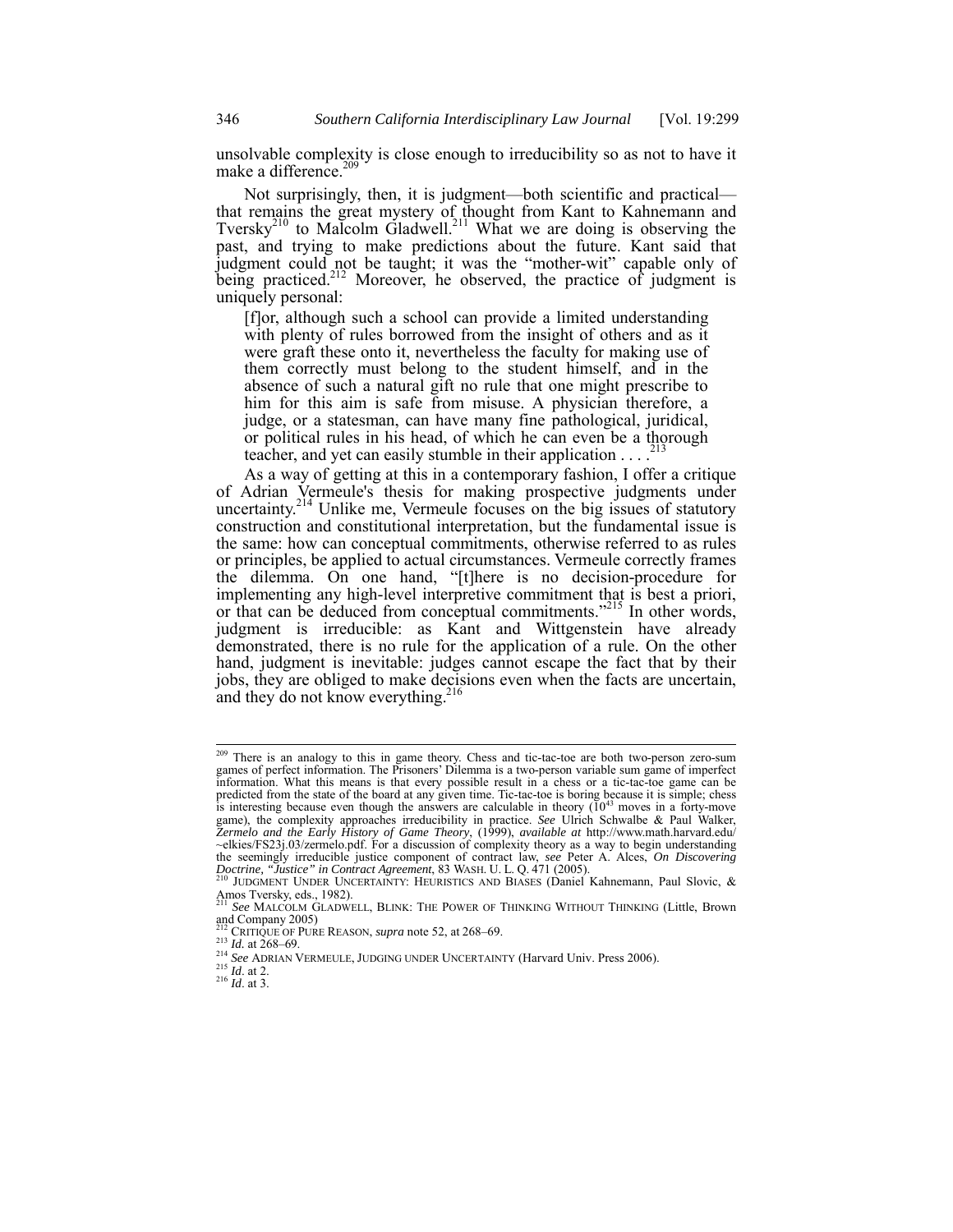For Vermeule, the answer lies in a compromise between unbounded (and unprincipled) intuition and equally mindless application of bright-line rules. Another way of looking at this situation is an acknowledgment of the futility of finding deontological justice (in the sense articulated by Derrida as the objectively correct decision) in the workings of law as a technology, on one hand, or predicting the best result from a consequential standpoint, on the other. Perhaps the most satisfying aspect of this proposal is Vermeule's acknowledgment that this presents a philosophical (i.e., "transscientific") and not a scientific question, and one not wholly resolvable by empiricism.<sup>217</sup> "Overall, what makes the trans-science problem daunting for interpretive choice is that the large-scale character of the institutional variables bars decision-makers from proceeding on the sort of confident intuitive hunches that often prove useful for quotidian decisions on a smaller scale."<sup>218</sup>

Vermeule overstates the difficulty of "big" issues and understates the problem of so-called quotidian issues. This misstatement is precisely the prediction and causation issue we have been discussing, and, as Barry Schwartz has observed, every choice, even if it is no more than selecting a pair of jeans, is difficult.<sup>219</sup> Equally so is the decision to be made by a regulator charged with prevention of the next financial crisis. Logical positivism in science (a form of the radical empiricism Vermeule rejects) does not posit cause-and-effect. All science does is take observations, note regularities, and use deductive logic to explain the regularities. Confident intuitive hunches about cause and effect are precisely what science tries to test. Confident intuitive hunches are abductive—they are the source of the hypothesis—but they are waiting to be tested, and if they are not falsified and stand the test of time, they become "theories" or "laws."

I am not persuaded by Vermeule's left-handed *distinction* between the so-called bounded rationality of judicial decision-making and purportedly more complete scientific decision-making, even as it might apply to a more empirically "complete" judicial process. The gist of his argument is the standard trope of bounded rationality as a mere modification to rational actor economics—given more time and more evidence, akin to scientific researchers, judges might make better decisions.<sup>220</sup> Judging, however, is not merely a matter of bounded rationality. It is a wholly different undertaking than scientific prediction. Vermeule's pragmatic proposal to "get beyond the stalemate of empirical intuitions that chronically afflicts academic work" is to fall back on a repertoire of techniques for decision-making by

<sup>&</sup>lt;sup>217</sup> *Id.* at 162. The questions are trans-scientific, i.e. ones those that "can be asked of science and yet cannot be answered by science…. [T]hough they are, epistemologically speaking, questions of fact and can be stated in the language of science, they are unanswerable by science. . . . All told, the transscience problem considerably dilutes the promise of empiricism for the normative theory of statutory interpretation."

<sup>218</sup> *Id.* at 163.<br>
<sup>219</sup> SCHWARTZ, *supra* note 171, at 1–2.<br>
<sup>220</sup> VERMEULE, *supra* note 214, at 163–64:<br>
<sup>201</sup> Char food with empire

<sup>&</sup>quot;[J]udges are often faced with empirical and predictive questions that would (if answered) determine the choice of interpretive doctrines. . . . The analogy would be to the process by which scientific controversies are resolved. The norms that govern the process of scientific research suggest that judgment should be suspended until the needed experiments have been performed and data collected." *Id.*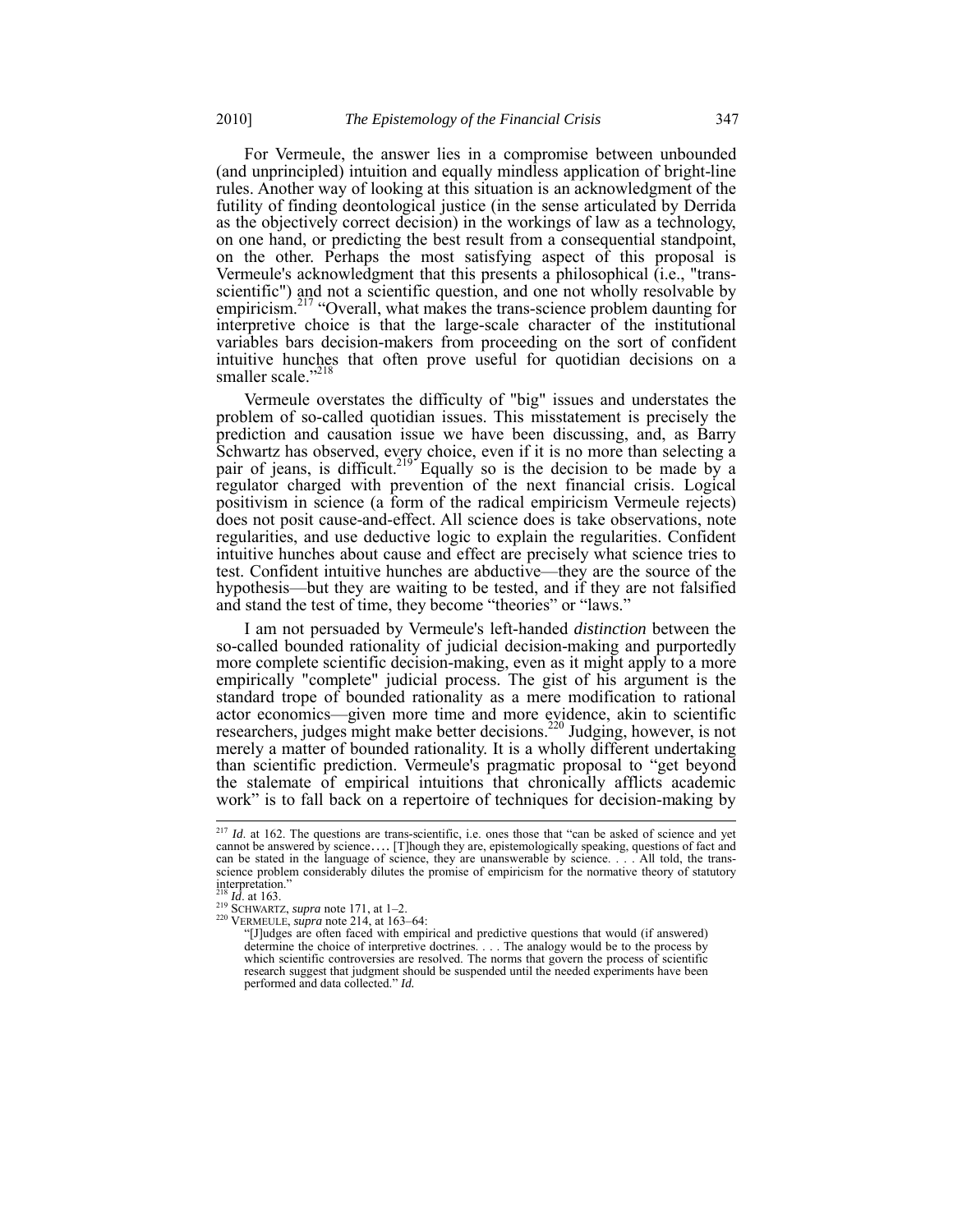boundedly rational agents acting under profound uncertainty. These techniques include allocation of burdens of proof, cost-benefit analysis supplemented by the principle of insufficient reason, the maximum criterion for choice under uncertainty, satisficing, arbitrary picking as opposed to choosing, as well as the use of fast and frugal heuristics.<sup>2</sup>

There is a fundamental insight here because pragmatic solutions often reflect the lack of any reductive answer to the problem posed. The stalemate of empirical intuitions is the problem that there is no rule for the interpretation of a rule. We recognize the infinite regress in trying to find rules to interpret a rule that requires no more, for example, than decisions in a way that is just. But what is the rule for finding rules for deciding in a way that is just? The infinite regress continues all the way down. Nevertheless, Professor Vermeule jumps in where (philosopher) angels fear to tread and asserts, yes, there are intermediate rules, or second-order techniques, that work somewhere in the middle ground between pure intuition and pure consequentialism.

Professor Vermeule's attempt to defend the reducibility of his pragmatic thesis as a matter of the science of law and economics is the weakest part of the argument.<sup>222</sup> First, why should boundedly-informed or rational judges be any better at choosing second-order methods for reasoning under uncertainty than they are at first-order reasoning? Vermeule observes there is an air of paradox about this question. Indeed there is. It is the irreducibility that Kant identified about judgment. But Vermeule simply dismisses the idea that there is a paradox: "[t]he view I am suggesting simply holds that even boundedly rational judges can understand what it is they do not understand, can know the limits of their own knowledge, and can reason in light of those limits. Such second-order decision-making is common, perhaps inevitable, in law and elsewhere." This assertion is pure question begging, and reflective of the sources of the epistemological crisis. As we began this discussion, we don't know what we don't know. Moreover, saying that one can know the limits of one's own knowledge simply sets aside the issue of subjectivity and objectivity, and is weak (or, at least, unreflective) epistemology. I feel certain that I cannot know objectively the limits of my own knowledge. Otherwise, I could step outside of myself and know a thing in itself as though I were God.<sup>223</sup> Or to put it a different way, Professor Vermeule has refuted a paradox with a paradox.<sup>224</sup> These are heuristics, plain and simple. They may feel more satisfying than pure intuition, but there is just no way one will ever prove that these heuristics are *better* than pure intuition.

The second objection is there is no rule for the application of a rule. Professor Vermeule argues:

 $\frac{221}{222}$  *Id.* at 168.<br> $\frac{222}{22}$  *See id.* at 181–82.

<sup>223</sup> I suspect that would be impossible even with an appointment to the Harvard Law School faculty.<br><sup>224</sup> This is, of course, the problem with starting from the presupposition idea of rationality as "bedrock"

knowledge" and simply trimming off a bit to explain use by way of bounded rationality. *See* Turner & Roth, *supra* note 40.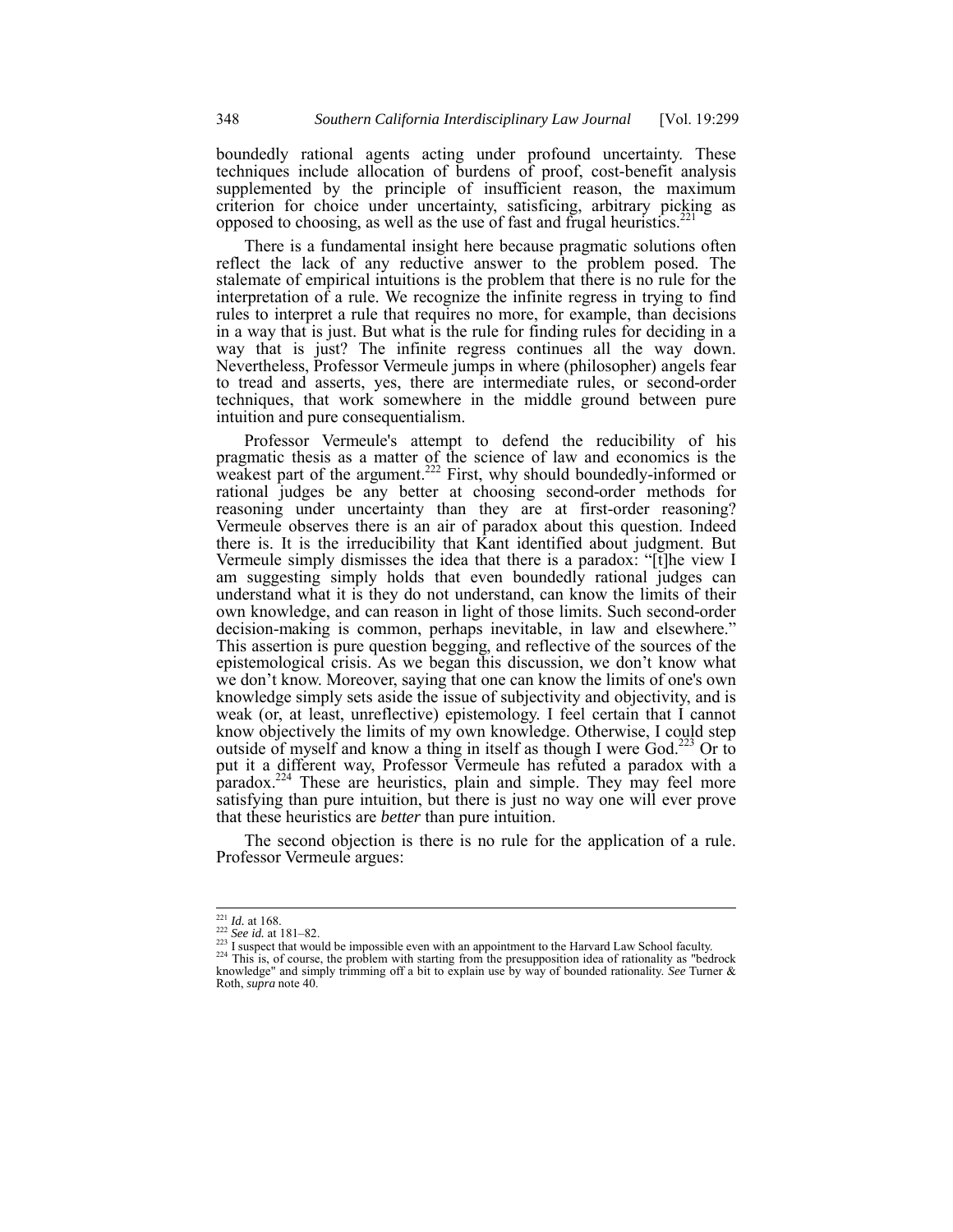standard techniques of interpretive choice can appear on both sides of operational-level questions, and there is no general, higher-order procedure for choosing which approach should prevail. This objection is indisputable, but not very significant. It restates what is just the chronic condition of reasoning under severe ignorance or uncertainty. Where formal rationality runs out,  $a_2$  range of choiceprocedures and choices are typically reasonable.<sup>2</sup>

Why are they reasonable? If there is no rule for the interpretation of a rule, what governs rule following? It may well not be indeterminate, but the source of the reasonable is a matter of conventional meaning.<sup>226</sup>

Interpretive choice has an inescapable indeterminacy, observes Professor Vermeule. But it is all we have, because nobody has offered another midpoint choice between pure intuition and pure consequence.

Concretely, the choices are that judges use some repertoire of weakly reasonable techniques, on the one hand, or nothing at all, on the other. It is quite possible, of course, that the techniques of interpretive choice discussed here are the wrong ones or at least not a complete list, and that considering a different set would yield more determinate and perhaps less formalist prescriptions. The issue cannot be settled abstractly; we must examine the consequences of various reasonable choice-procedures.<sup>2</sup>

Again, this is the resolution of a paradox with circularity. The original problem with that we could not assess the consequences of first-order questions; why should we be able to do any better at the second-order issues? Maybe we cannot resolve the issue concretely or abstractly, or by a reductive solution to the problem of apparent irreducibility. It is simply the paradox we live with.<sup>228</sup>

There are two constructive points we may take from Professor Vermeule's discussion. First, if we think of law not merely as judicial decision-making, but as a kind of technological tinkering with social systems, the analogy between law and science is more helpful. Real-world applied science is technology, and its practitioners are engineers. There may well be a valid analogy between financial regulators and, say, aerospace engineers, who cannot build full-scale prototypes of projects, and therefore use estimates and extrapolations. Indeed, engineering is the practical application of positive science. We are relying on long histories of

<sup>&</sup>lt;sup>225</sup> VERMEULE, *supra* note 214, at 181.

<sup>225</sup> VERMEULE, *supra* note 214, at 181. <sup>226</sup> *See* Dennis M. Patterson, *Law's Pragmatism: Law as Practice & Narrative*, 76 VA. L. REV. 937 (1990).<br> $^{227}$  VERMEULE, *supra* note 214, at 182.

<sup>&</sup>lt;sup>228</sup> Note, moreover, that Vermeule's project is to help guide judges in particular decisions, namely, interpretation of constitutional and statutory provisions, the kind of non-quotidian issue I prefer to avoid. It is beyond the scope of this article, but the flaw is that Vermeule attempts an assessment, overall, of interpretation without resorting to meaning. Like Schwartz & Scott on contract interpretation ("there *must be* a mutual intention of the parties that is best realized by contract formalism") or Gilson on whether lawyers add value ("they *must* add value to the transaction overall otherwise why would people use them?"), Vermeule starts with the assumption there is a scientific regularity that is in theory capable of being ascertained (how to read statutes in the best way), and never questions that assumption, but simply works back from perfect rationality and perfect information. For a different view, *see* Michael Moore, *Interpreting Interpretation*, *in* LAW AND INTERPRETATION: ESSAYS IN LEGAL PHILOSOPHY (Andrei Marmor ed., 1997).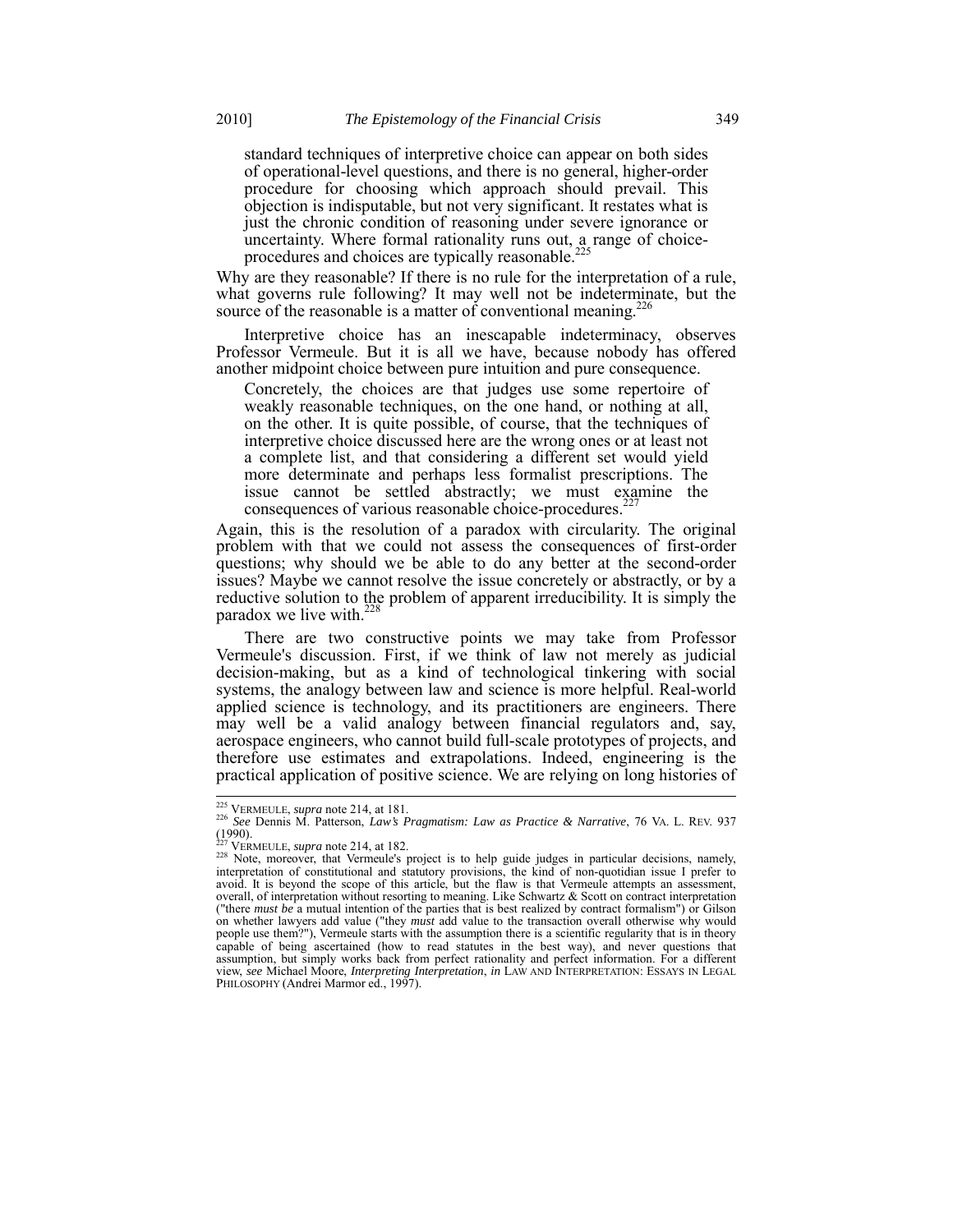observation, reduced to physical laws that have proven to highly reliable in predicting, for example, the soundness of bridge struts, or building superstructures. Nevertheless, it is a long stretch from structural engineering to economics, and reasonable minds may differ on what economic science may ultimately be capable of achieving. For example, in the present crisis, Judge Posner takes the economics profession to task either for overestimating or misrepresenting its ability to predict and prevent depressions.<sup>229</sup> It is not clear to me whether Judge Posner thinks the predictive science is achievable, although I suspect he does. I tend to think not.

Second, Professor Vermeule is correct in stating that the real world of decision-making, as opposed to a hypothetical empirical judicial research lab, makes judgment inevitable, even if it is irreducible. At some point we make a judgment, even if it is to rely on someone else's judgment. Judge Posner's after-the-fact assessment, I think, gives too much credit to the ability of regulators (who, like us, are merely human) to overcome the irreducibility of forward-looking judgment. If there is no rule for the application of a rule (i.e. do the data tell us we are in a bubble or not?), why should the situation be more reducible for the Federal Reserve or government officials than they are for the otherwise rational bankers and lenders? Those derivative judgments are a multi-layered leap of faith, and accordingly unnerving. We make them all the time, consciously or unconsciously. When they come to the fore to us individually they present a personal crisis. When they come to the fore as a matter of public awareness, they present an epistemological crisis.

#### V. CONCLUSION

My goal was to unpeel the discussion of complexity in the context of the financial crisis, to figure out whether the aim of the discussion was to eliminate or limit the effects of financial boom-and-bust, to consider whether forward-looking regulation has the ability to be the medicine to cure whatever disease we think needs ameliorating, and to assess our crisis of confidence in the experts who might diagnose the problem and treat the disease. I conclude by indulging in a little speculation. When the world got very complex and interdependence as a result of the first Industrial Revolution, professionals arose to intermediate, and we largely trusted them. Indeed, a century of scientific advancement in both the natural and social sciences, including law, seemed to bear out that trust. The impact of the second Industrial Revolution, namely the Information Revolution, had an ironic two-pronged effect. On one hand, it seemed to promise an unlimited role for algorithms (i.e. computer code) in eliminating human suffering (take, for example, TCAS and ground proximity warning systems that have almost eliminated airplanes crashing into each other or the ground by way of "controlled flight" into terrain) and contributing to human flourishing (as I write this, Twitter is a force in what appears to be a significant upheaval in the internal politics of Iran). One aspect of the latter

<sup>229</sup> *See An Economist Tries to Defend*, *supra* note 7.